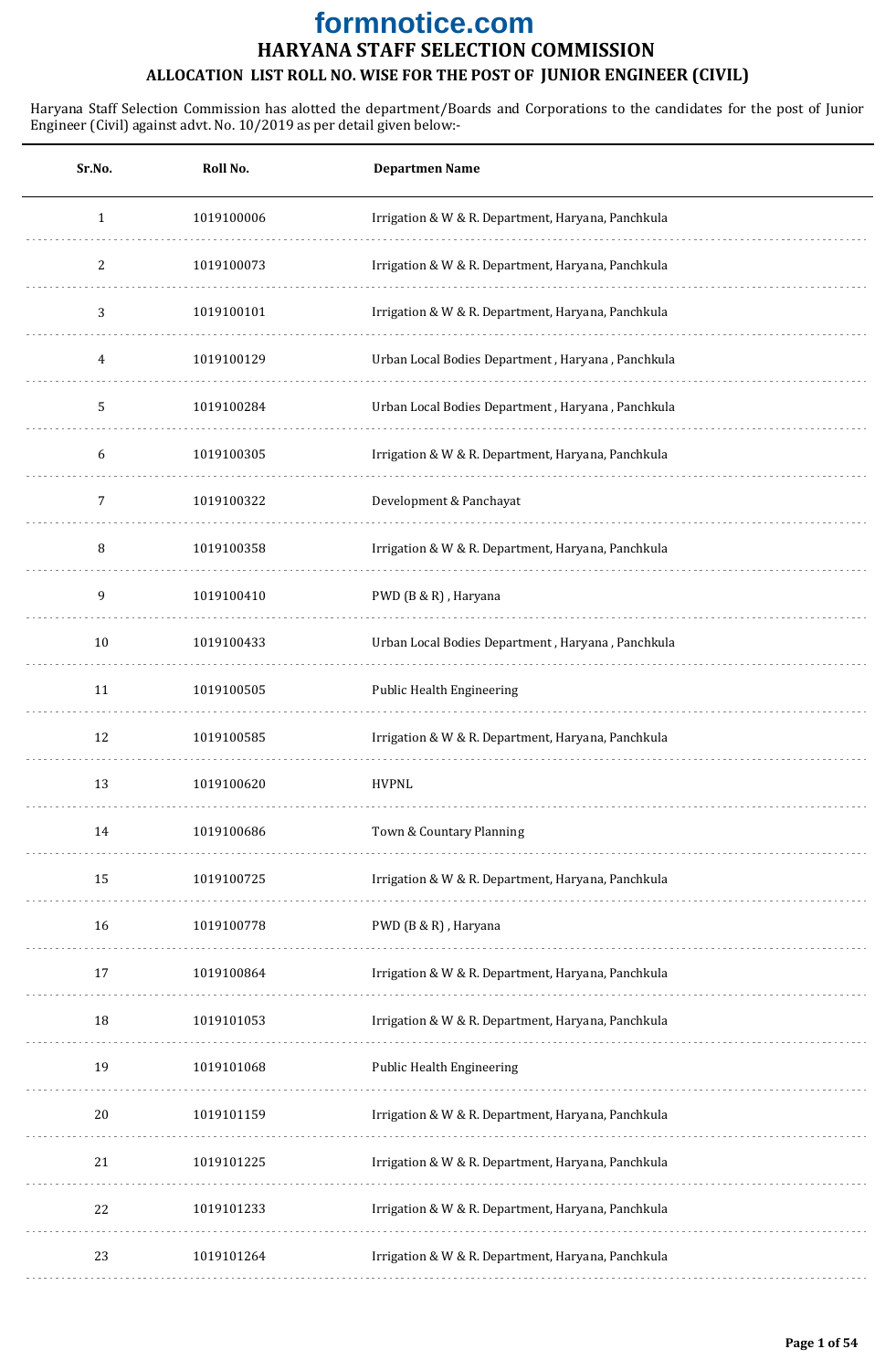| Sr.No. | Roll No.   | <b>Departmen Name</b>                                     |
|--------|------------|-----------------------------------------------------------|
| 24     | 1019101296 | Public Health Engineering                                 |
| 25     | 1019101364 | PWD (B & R), Haryana                                      |
| 26     | 1019101422 | Urban Local Bodies Department, Haryana, Panchkula         |
| 27     | 1019101467 | PWD (B & R), Haryana                                      |
| 28     | 1019101796 | Public Health Engineering                                 |
| 29     | 1019101830 | Irrigation & W & R. Department, Haryana, Panchkula        |
| 30     | 1019101867 | Irrigation & W & R. Department, Haryana, Panchkula        |
| 31     | 1019101983 | Haryana Dairy Development Cooperative Federation, Haryana |
| 32     | 1019102094 | Irrigation & W & R. Department, Haryana, Panchkula        |
| 33     | 1019102125 | Irrigation & W & R. Department, Haryana, Panchkula        |
| 34     | 1019102133 | Irrigation & W & R. Department, Haryana, Panchkula        |
| 35     | 1019102248 | <b>HVPNL</b>                                              |
| 36     | 1019102251 | Irrigation & W & R. Department, Haryana, Panchkula        |
| 37     | 1019102295 | Development & Panchayat                                   |
| 38     | 1019102307 | Housing Board Haryana                                     |
| 39     | 1019102377 | PWD (B & R), Haryana                                      |
| $40\,$ | 1019102433 | Public Health Engineering                                 |
| 41     | 1019102460 | Housing Board Haryana                                     |
| 42     | 1019102484 | Irrigation & W & R. Department, Haryana, Panchkula        |
| 43     | 1019102573 | Irrigation & W & R. Department, Haryana, Panchkula        |
| 44     | 1019102594 | Development & Panchayat                                   |
| 45     | 1019102677 | Public Health Engineering                                 |
| 46     | 1019102724 | Irrigation & W & R. Department, Haryana, Panchkula        |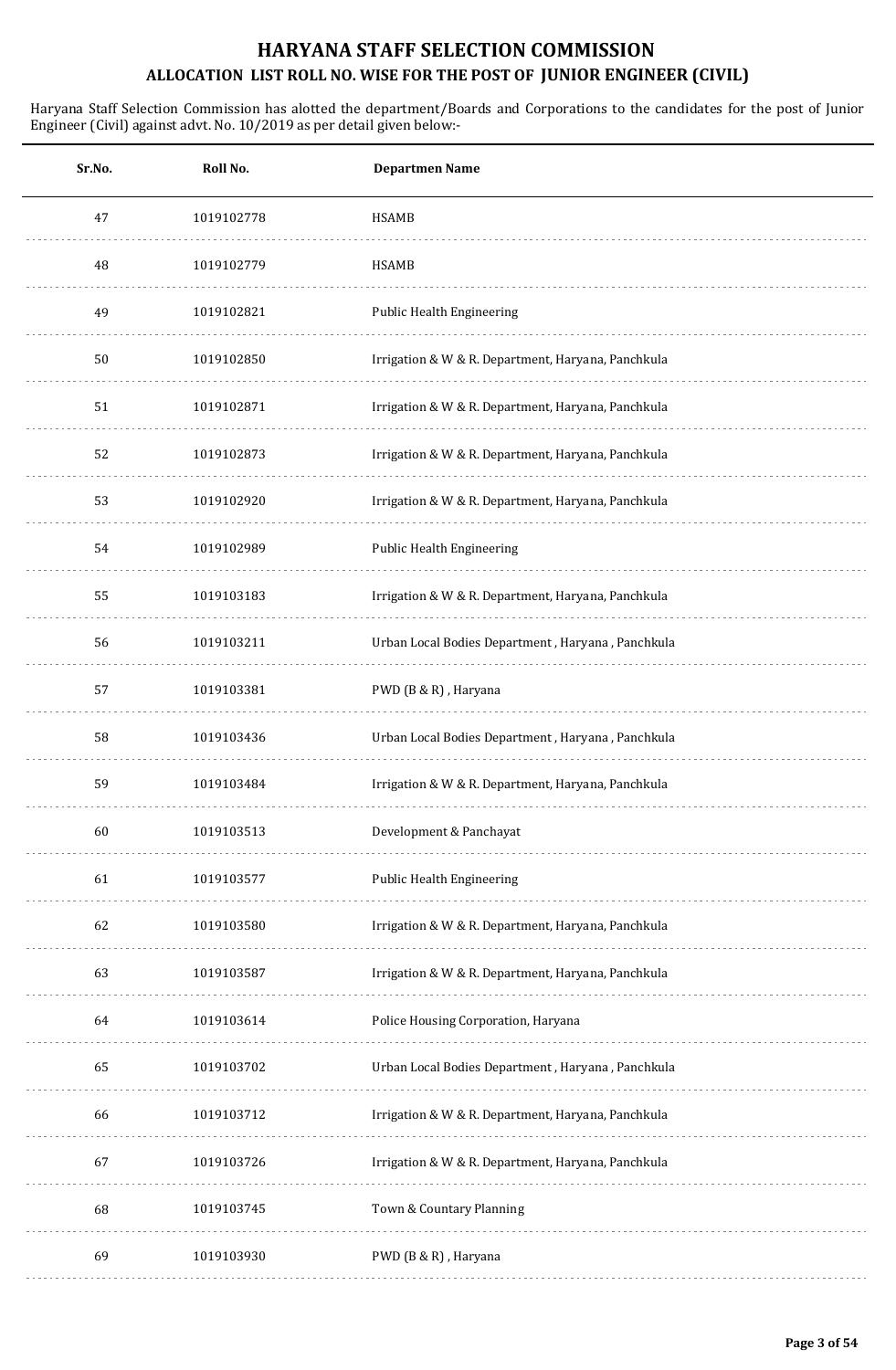| Sr.No. | Roll No.   | <b>Departmen Name</b>                              |
|--------|------------|----------------------------------------------------|
| 70     | 1019103956 | Urban Local Bodies Department, Haryana, Panchkula  |
| 71     | 1019103984 | Irrigation & W & R. Department, Haryana, Panchkula |
| 72     | 1019104033 | PWD (B & R), Haryana                               |
| 73     | 1019104066 | Public Health Engineering                          |
| 74     | 1019104225 | Irrigation & W & R. Department, Haryana, Panchkula |
| 75     | 1019104230 | Irrigation & W & R. Department, Haryana, Panchkula |
| 76     | 1019104266 | Housing Board Haryana                              |
| 77     | 1019104270 | Development & Panchayat                            |
| 78     | 1019104336 | Development & Panchayat                            |
| 79     | 1019104460 | Development & Panchayat                            |
| 80     | 1019104479 | <b>HSAMB</b>                                       |
| 81     | 1019104528 | <b>Public Health Engineering</b>                   |
| 82     | 1019104641 | Irrigation & W & R. Department, Haryana, Panchkula |
| 83     | 1019104786 | Urban Local Bodies Department, Haryana, Panchkula  |
| 84     | 1019104809 | Public Health Engineering                          |
| 85     | 1019104842 | Irrigation & W & R. Department, Haryana, Panchkula |
| 86     | 1019104958 | Public Health Engineering                          |
| 87     | 1019105015 | Irrigation & W & R. Department, Haryana, Panchkula |
| 88     | 1019105085 | Irrigation & W & R. Department, Haryana, Panchkula |
| 89     | 1019105154 | Irrigation & W & R. Department, Haryana, Panchkula |
| 90     | 1019105203 | Police Housing Corporation, Haryana                |
| 91     | 1019105281 | Irrigation & W & R. Department, Haryana, Panchkula |
| 92     | 1019105523 | Irrigation & W & R. Department, Haryana, Panchkula |
|        |            |                                                    |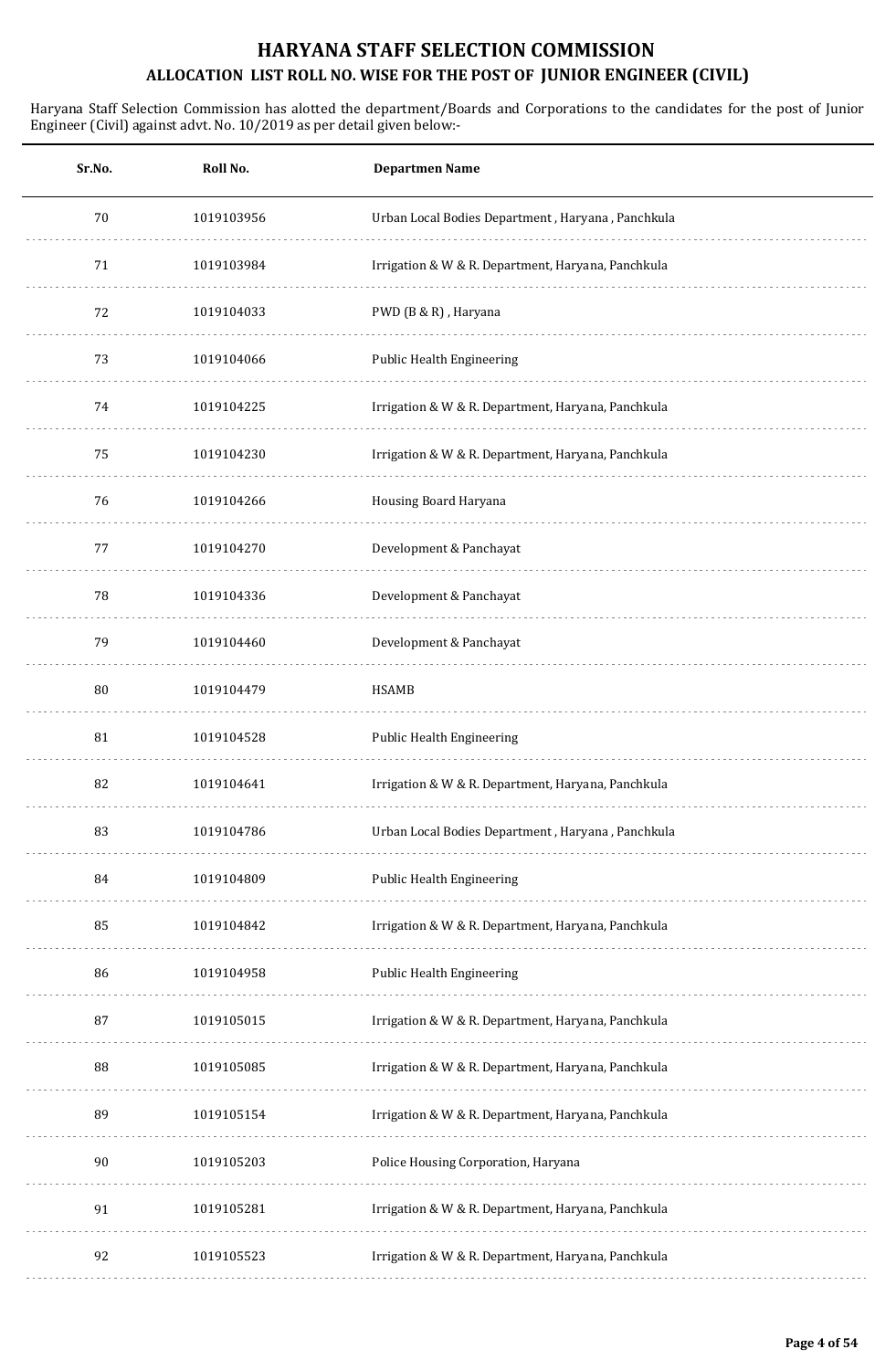| Sr.No. | Roll No.   | <b>Departmen Name</b>                              |
|--------|------------|----------------------------------------------------|
| 93     | 1019105532 | Irrigation & W & R. Department, Haryana, Panchkula |
| 94     | 1019105591 | Irrigation & W & R. Department, Haryana, Panchkula |
| 95     | 1019105597 | PWD (B & R), Haryana                               |
| 96     | 1019105612 | Irrigation & W & R. Department, Haryana, Panchkula |
| 97     | 1019105657 | Irrigation & W & R. Department, Haryana, Panchkula |
| 98     | 1019105780 | Irrigation & W & R. Department, Haryana, Panchkula |
| 99     | 1019105786 | Irrigation & W & R. Department, Haryana, Panchkula |
| 100    | 1019105819 | Public Health Engineering                          |
| 101    | 1019105926 | PWD (B & R), Haryana                               |
| 102    | 1019106002 | PWD (B & R), Haryana                               |
| 103    | 1019106026 | <b>DHBVNL</b>                                      |
| 104    | 1019106087 | Irrigation & W & R. Department, Haryana, Panchkula |
| 105    | 1019106157 | PWD (B & R), Haryana                               |
| 106    | 1019106172 | Development & Panchayat                            |
| 107    | 1019106174 | Development & Panchayat                            |
| 108    | 1019106225 | Irrigation & W & R. Department, Haryana, Panchkula |
| 109    | 1019106287 | Irrigation & W & R. Department, Haryana, Panchkula |
| 110    | 1019106480 | Irrigation & W & R. Department, Haryana, Panchkula |
| 111    | 1019106506 | Irrigation & W & R. Department, Haryana, Panchkula |
| 112    | 1019106605 | Irrigation & W & R. Department, Haryana, Panchkula |
| 113    | 1019106707 | Development & Panchayat                            |
| 114    | 1019106810 | Irrigation & W & R. Department, Haryana, Panchkula |
| 115    | 1019106841 | Irrigation & W & R. Department, Haryana, Panchkula |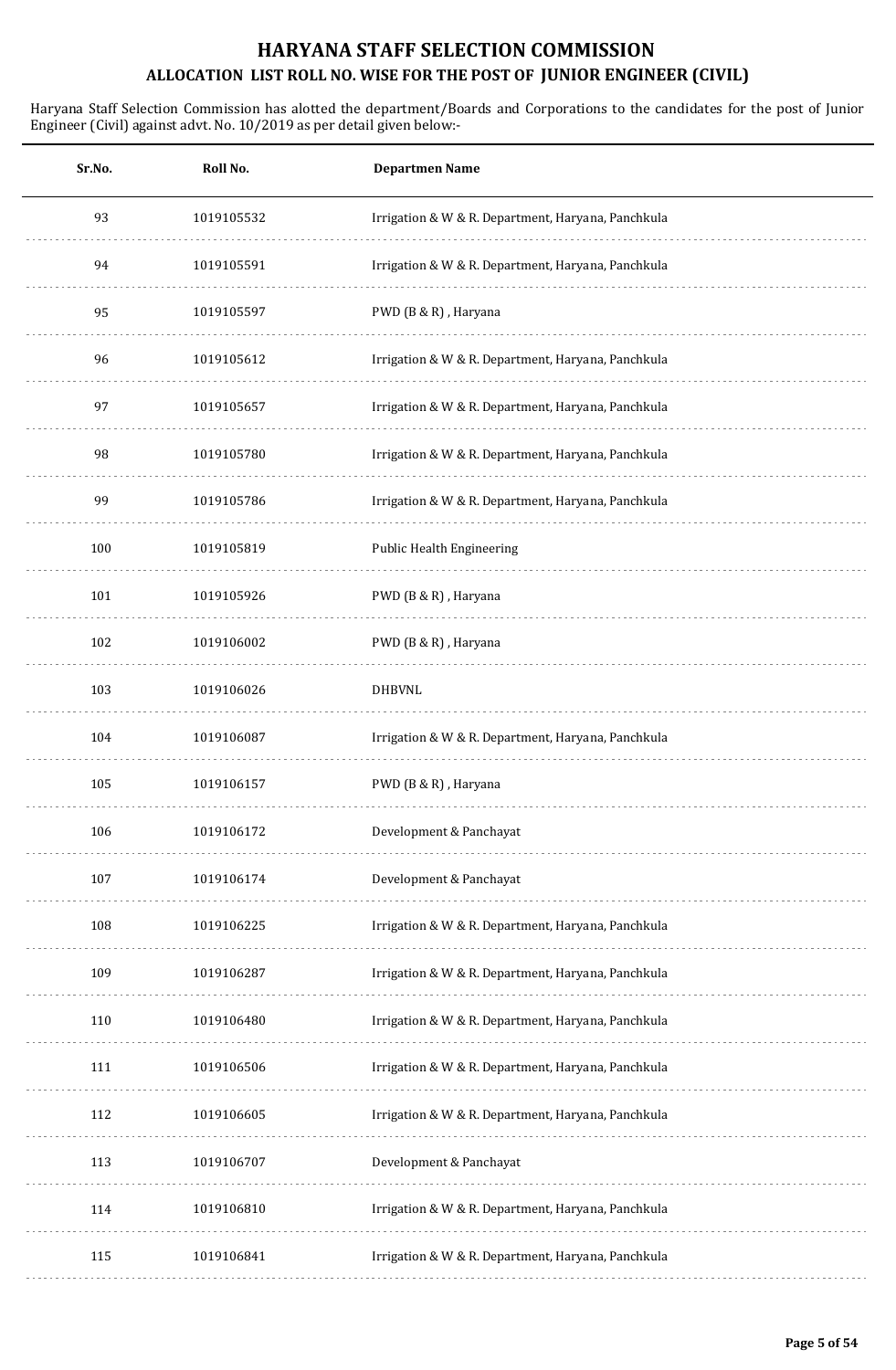| Sr.No. | Roll No.   | <b>Departmen Name</b>                              |
|--------|------------|----------------------------------------------------|
| 116    | 1019106891 | Irrigation & W & R. Department, Haryana, Panchkula |
| 117    | 1019106895 | <b>Public Health Engineering</b>                   |
| 118    | 1019106907 | Irrigation & W & R. Department, Haryana, Panchkula |
| 119    | 1019106929 | PWD (B & R), Haryana                               |
| 120    | 1019106959 | Irrigation & W & R. Department, Haryana, Panchkula |
| 121    | 1019106971 | Public Health Engineering                          |
| 122    | 1019106973 | Irrigation & W & R. Department, Haryana, Panchkula |
| 123    | 1019107072 | Irrigation & W & R. Department, Haryana, Panchkula |
| 124    | 1019107167 | Public Health Engineering                          |
| 125    | 1019107231 | Haryana State Warehousing corporation, Haryana     |
| 126    | 1019107253 | Irrigation & W & R. Department, Haryana, Panchkula |
| 127    | 1019107346 | <b>Public Health Engineering</b>                   |
| 128    | 1019107376 | <b>HSAMB</b>                                       |
| 129    | 1019107467 | Development & Panchayat                            |
| 130    | 1019107479 | <b>Public Health Engineering</b>                   |
| 131    | 1019107549 | Development & Panchayat                            |
| 132    | 1019107611 | Irrigation & W & R. Department, Haryana, Panchkula |
| 133    | 1019107612 | <b>Public Health Engineering</b>                   |
| 134    | 1019107669 | Urban Local Bodies Department, Haryana, Panchkula  |
| 135    | 1019107712 | <b>HSAMB</b>                                       |
| 136    | 1019107717 | PWD (B & R), Haryana                               |
| 137    | 1019107742 | Town & Countary Planning                           |
| 138    | 1019107755 | Irrigation & W & R. Department, Haryana, Panchkula |
|        |            |                                                    |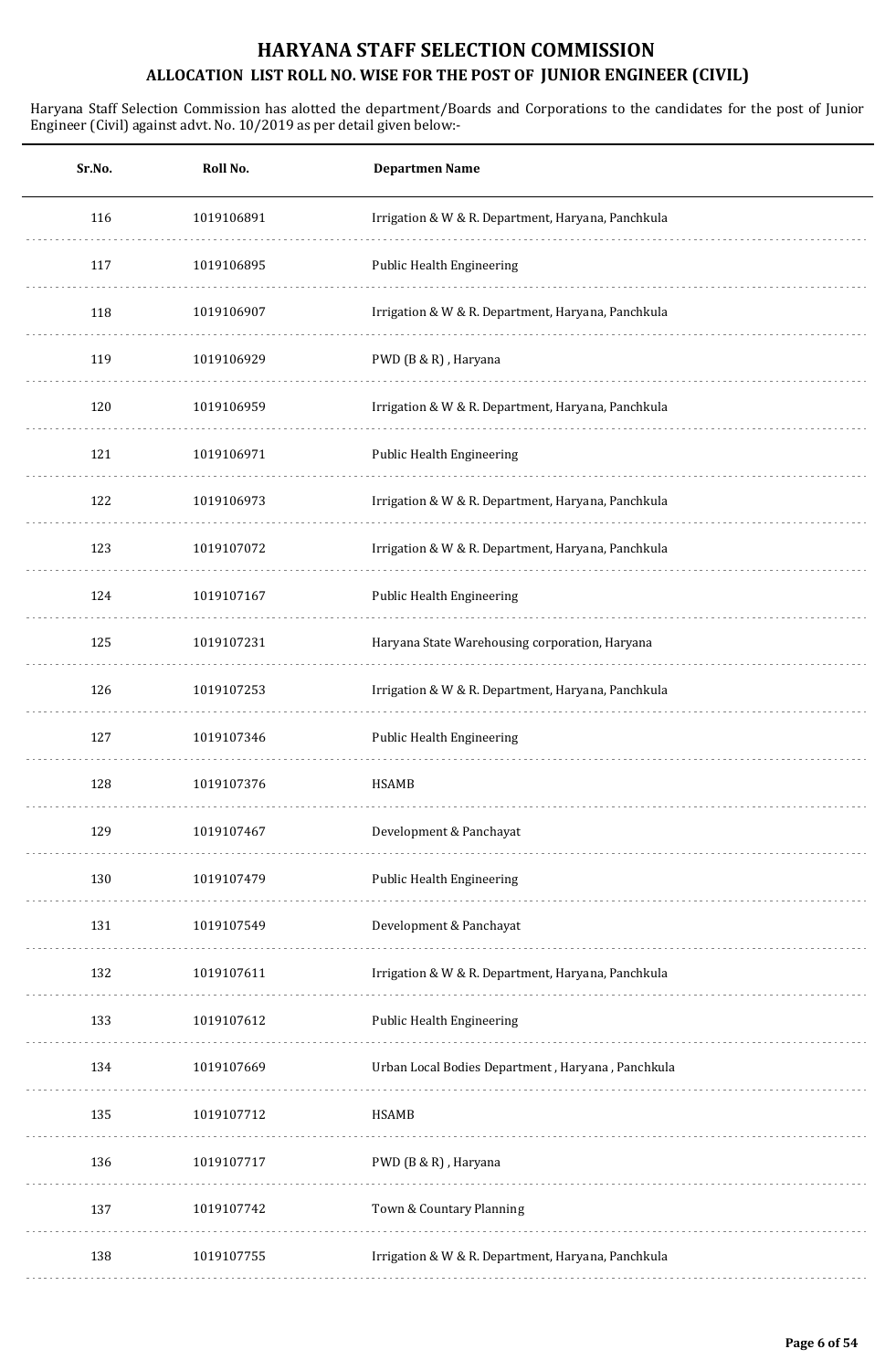| Sr.No. | Roll No.   | <b>Departmen Name</b>                              |
|--------|------------|----------------------------------------------------|
| 139    | 1019107759 | Hafed                                              |
| 140    | 1019107887 | Irrigation & W & R. Department, Haryana, Panchkula |
| 141    | 1019108070 | Development & Panchayat                            |
| 142    | 1019108092 | Housing Board Haryana                              |
| 143    | 1019108100 | Public Health Engineering                          |
| 144    | 1019108147 | PWD (B & R), Haryana                               |
| 145    | 1019108148 | Irrigation & W & R. Department, Haryana, Panchkula |
| 146    | 1019108185 | Irrigation & W & R. Department, Haryana, Panchkula |
| 147    | 1019108285 | Housing Board Haryana                              |
| 148    | 1019108294 | Irrigation & W & R. Department, Haryana, Panchkula |
| 149    | 1019108299 | Irrigation & W & R. Department, Haryana, Panchkula |
| 150    | 1019108355 | Irrigation & W & R. Department, Haryana, Panchkula |
| 151    | 1019108447 | <b>Public Health Engineering</b>                   |
| 152    | 1019108468 | <b>HVPNL</b>                                       |
| 153    | 1019108513 | Development & Panchayat                            |
| 154    | 1019108542 | Irrigation & W & R. Department, Haryana, Panchkula |
| 155    | 1019108644 | PWD (B & R), Haryana                               |
| 156    | 1019108660 | HSAMB                                              |
| 157    | 1019108788 | Irrigation & W & R. Department, Haryana, Panchkula |
| 158    | 1019108926 | Irrigation & W & R. Department, Haryana, Panchkula |
| 159    | 1019108957 | Housing Board Haryana                              |
| 160    | 1019108989 | Police Housing Corporation, Haryana                |
| 161    | 1019109069 | Irrigation & W & R. Department, Haryana, Panchkula |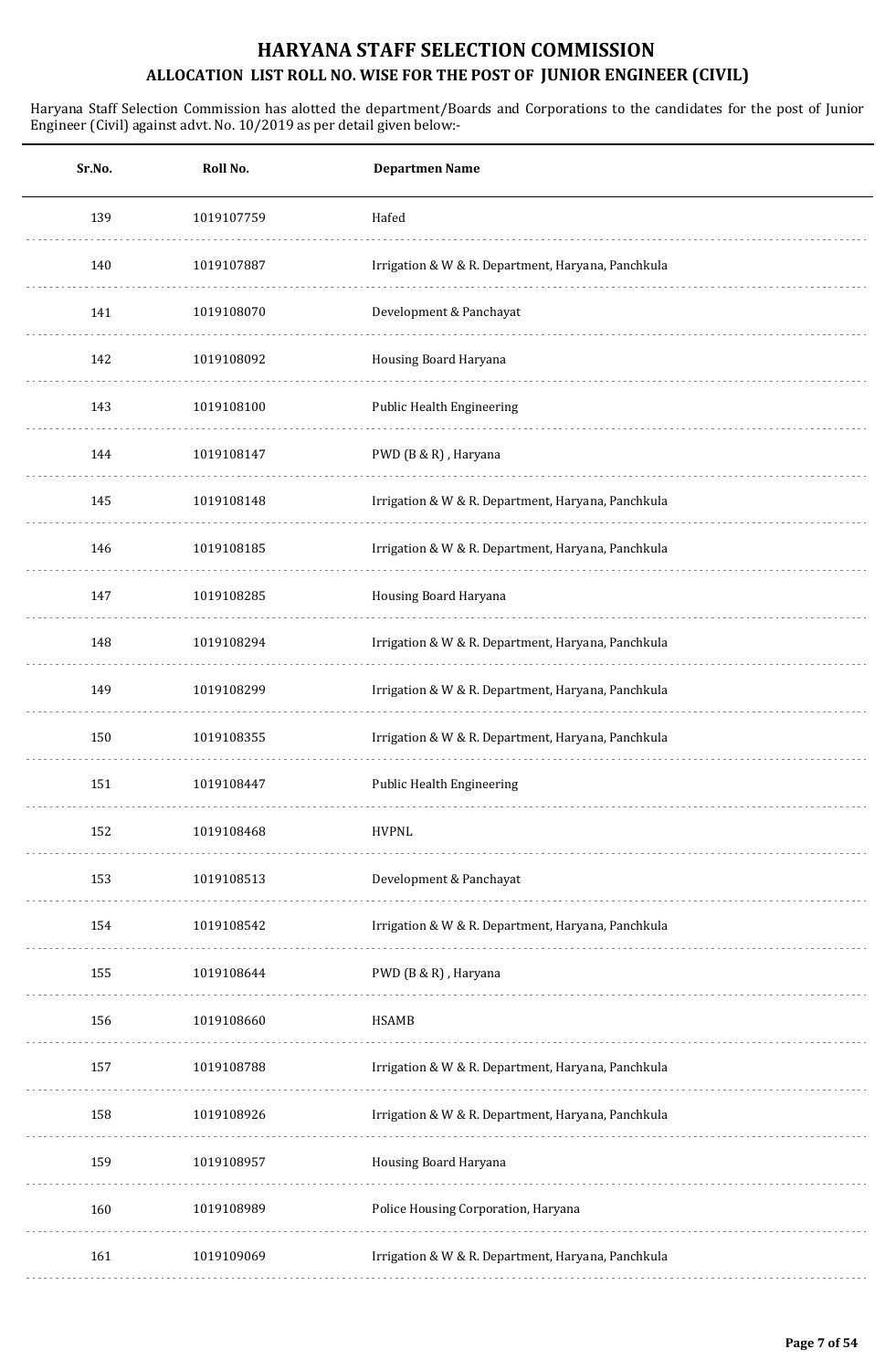| Sr.No. | Roll No.   | <b>Departmen Name</b>                              |
|--------|------------|----------------------------------------------------|
| 162    | 1019109121 | Public Health Engineering                          |
| 163    | 1019109135 | Irrigation & W & R. Department, Haryana, Panchkula |
| 164    | 1019109147 | HSAMB                                              |
| 165    | 1019109172 | Irrigation & W & R. Department, Haryana, Panchkula |
| 166    | 1019109203 | PWD (B & R), Haryana                               |
| 167    | 1019109248 | PWD (B & R), Haryana                               |
| 168    | 1019109252 | Irrigation & W & R. Department, Haryana, Panchkula |
| 169    | 1019109286 | Irrigation & W & R. Department, Haryana, Panchkula |
| 170    | 1019109349 | Public Health Engineering                          |
| 171    | 1019109396 | <b>DHBVNL</b>                                      |
| 172    | 1019109645 | Urban Local Bodies Department, Haryana, Panchkula  |
| 173    | 1019109667 | Irrigation & W & R. Department, Haryana, Panchkula |
| 174    | 1019109694 | Agriculture Haryana                                |
| 175    | 1019109833 | Irrigation & W & R. Department, Haryana, Panchkula |
| 176    | 1019109860 | Public Health Engineering                          |
| 177    | 1019109861 | Irrigation & W & R. Department, Haryana, Panchkula |
| 178    | 1019109866 | Irrigation & W & R. Department, Haryana, Panchkula |
| 179    | 1019109938 | Urban Local Bodies Department, Haryana, Panchkula  |
| 180    | 1019109981 | Urban Local Bodies Department, Haryana, Panchkula  |
| 181    | 1019110055 | Housing Board Haryana                              |
| 182    | 1019110506 | Irrigation & W & R. Department, Haryana, Panchkula |
| 183    | 1019110578 | Irrigation & W & R. Department, Haryana, Panchkula |
| 184    | 1019110579 | Irrigation & W & R. Department, Haryana, Panchkula |
|        |            |                                                    |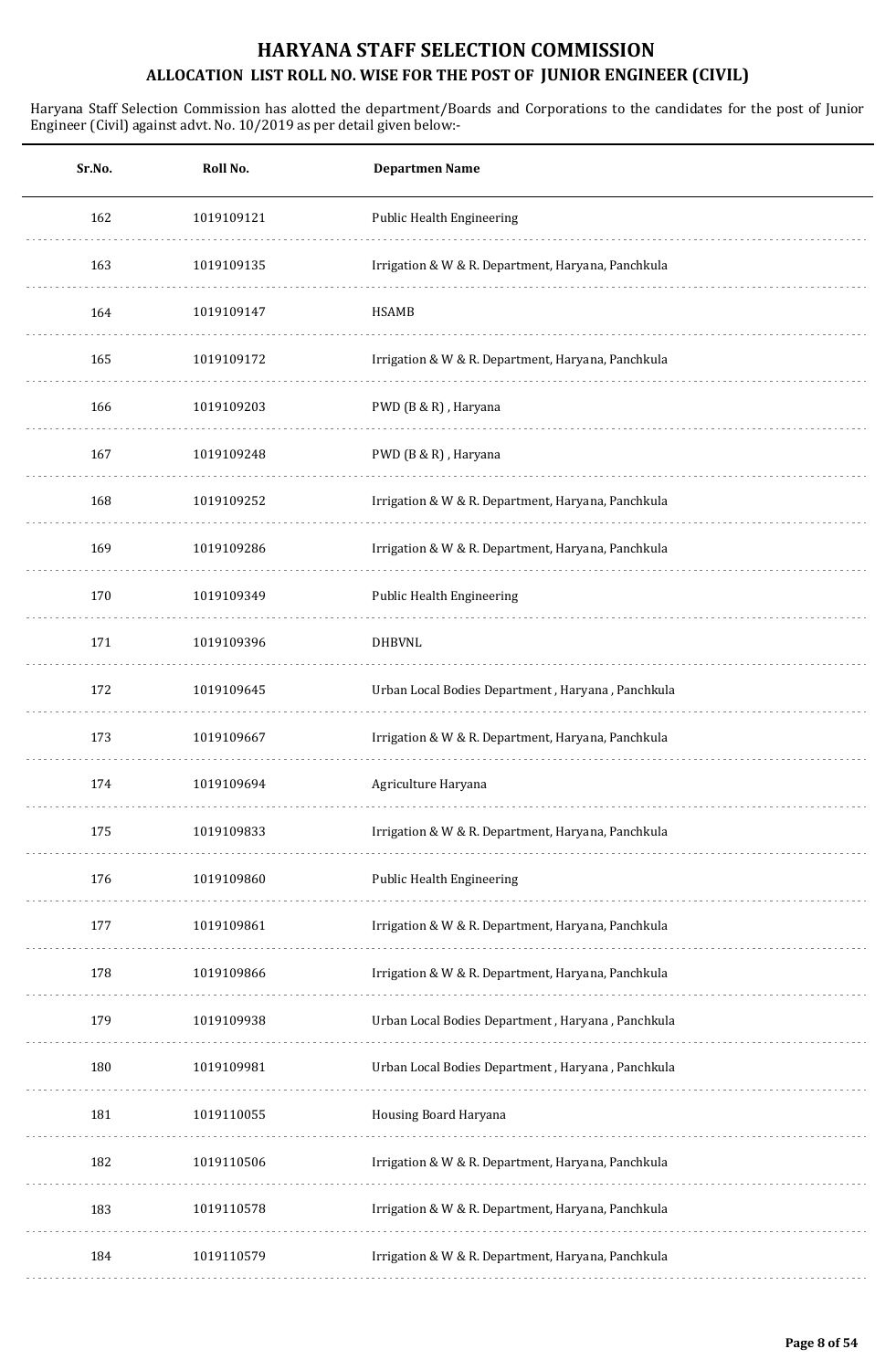| Sr.No. | Roll No.   | <b>Departmen Name</b>                              |
|--------|------------|----------------------------------------------------|
| 185    | 1019110603 | <b>DHBVNL</b>                                      |
| 186    | 1019110628 | Irrigation & W & R. Department, Haryana, Panchkula |
| 187    | 1019110643 | Irrigation & W & R. Department, Haryana, Panchkula |
| 188    | 1019110659 | PWD (B & R), Haryana                               |
| 189    | 1019110712 | Irrigation & W & R. Department, Haryana, Panchkula |
| 190    | 1019110713 | Irrigation & W & R. Department, Haryana, Panchkula |
| 191    | 1019110777 | Irrigation & W & R. Department, Haryana, Panchkula |
| 192    | 1019110806 | Irrigation & W & R. Department, Haryana, Panchkula |
| 193    | 1019110831 | Irrigation & W & R. Department, Haryana, Panchkula |
| 194    | 1019110857 | Irrigation & W & R. Department, Haryana, Panchkula |
| 195    | 1019110877 | Public Health Engineering                          |
| 196    | 1019110898 | Development & Panchayat                            |
| 197    | 1019110964 | Urban Local Bodies Department, Haryana, Panchkula  |
| 198    | 1019111024 | Irrigation & W & R. Department, Haryana, Panchkula |
| 199    | 1019111068 | Public Health Engineering                          |
| 200    | 1019111087 | Irrigation & W & R. Department, Haryana, Panchkula |
| 201    | 1019111095 | PWD (B & R), Haryana                               |
| 202    | 1019111122 | Development & Panchayat                            |
| 203    | 1019111168 | Irrigation & W & R. Department, Haryana, Panchkula |
| 204    | 1019111279 | Irrigation & W & R. Department, Haryana, Panchkula |
| 205    | 1019111360 | PWD (B & R), Haryana                               |
| 206    | 1019111482 | Irrigation & W & R. Department, Haryana, Panchkula |
| 207    | 1019111495 | Irrigation & W & R. Department, Haryana, Panchkula |
|        |            |                                                    |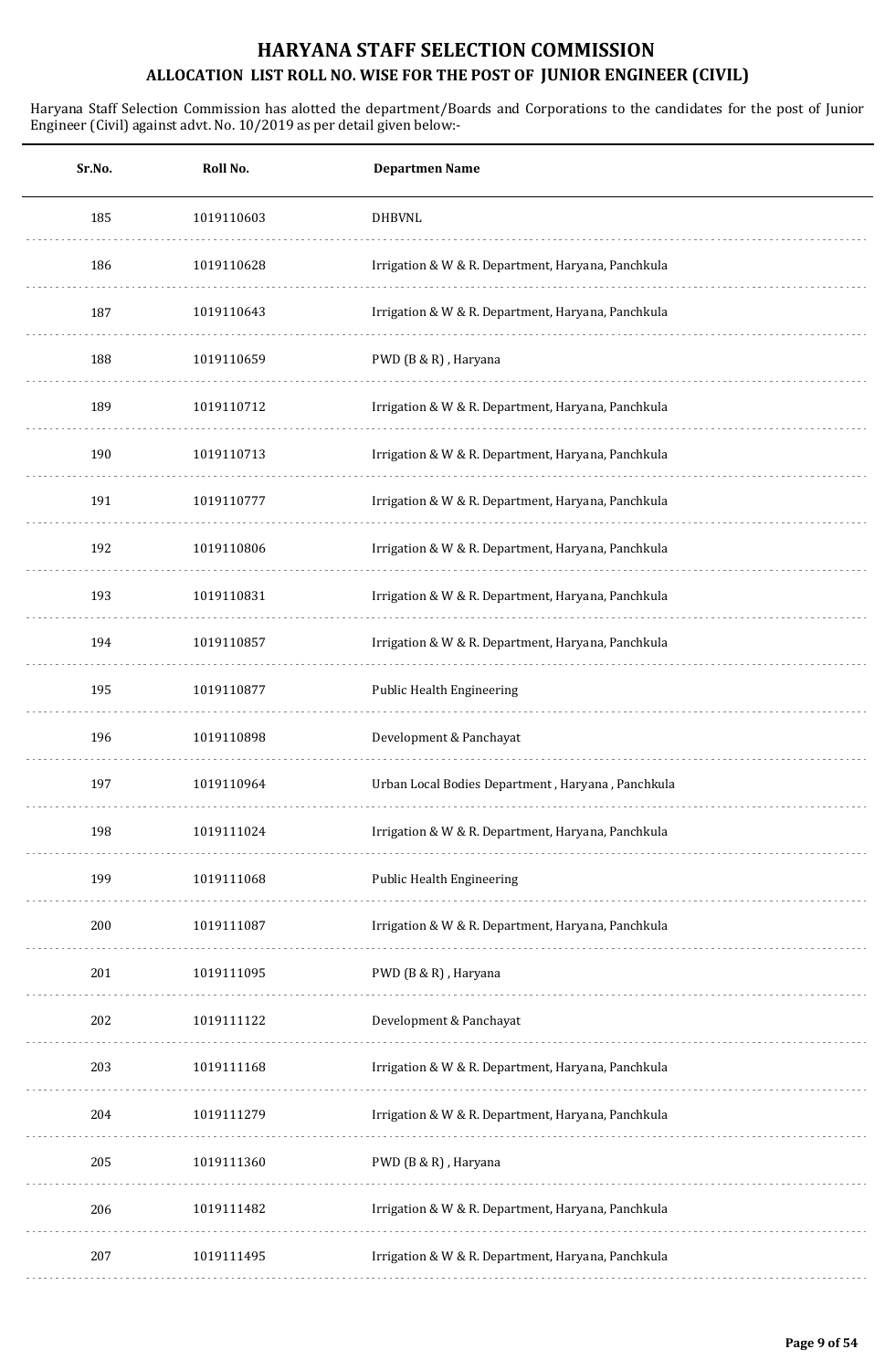| Sr.No. | Roll No.   | <b>Departmen Name</b>                              |
|--------|------------|----------------------------------------------------|
| 208    | 1019111581 | Public Health Engineering                          |
| 209    | 1019111685 | Irrigation & W & R. Department, Haryana, Panchkula |
| 210    | 1019111750 | Irrigation & W & R. Department, Haryana, Panchkula |
| 211    | 1019111787 | PWD (B & R), Haryana                               |
| 212    | 1019111798 | Irrigation & W & R. Department, Haryana, Panchkula |
| 213    | 1019111808 | Irrigation & W & R. Department, Haryana, Panchkula |
| 214    | 1019111830 | Irrigation & W & R. Department, Haryana, Panchkula |
| 215    | 1019111879 | Irrigation & W & R. Department, Haryana, Panchkula |
| 216    | 1019111887 | PWD (B & R), Haryana                               |
| 217    | 1019111926 | Irrigation & W & R. Department, Haryana, Panchkula |
| 218    | 1019112070 | Urban Local Bodies Department, Haryana, Panchkula  |
| 219    | 1019112277 | Irrigation & W & R. Department, Haryana, Panchkula |
| 220    | 1019112341 | PWD (B & R), Haryana                               |
| 221    | 1019112491 | Irrigation & W & R. Department, Haryana, Panchkula |
| 222    | 1019112528 | Irrigation & W & R. Department, Haryana, Panchkula |
| 223    | 1019112575 | Irrigation & W & R. Department, Haryana, Panchkula |
| 224    | 1019112587 | Irrigation & W & R. Department, Haryana, Panchkula |
| 225    | 1019112647 | Irrigation & W & R. Department, Haryana, Panchkula |
| 226    | 1019112683 | Irrigation & W & R. Department, Haryana, Panchkula |
| 227    | 1019112694 | Irrigation & W & R. Department, Haryana, Panchkula |
| 228    | 1019112704 | Irrigation & W & R. Department, Haryana, Panchkula |
| 229    | 1019112754 | Development & Panchayat                            |
| 230    | 1019112773 | Irrigation & W & R. Department, Haryana, Panchkula |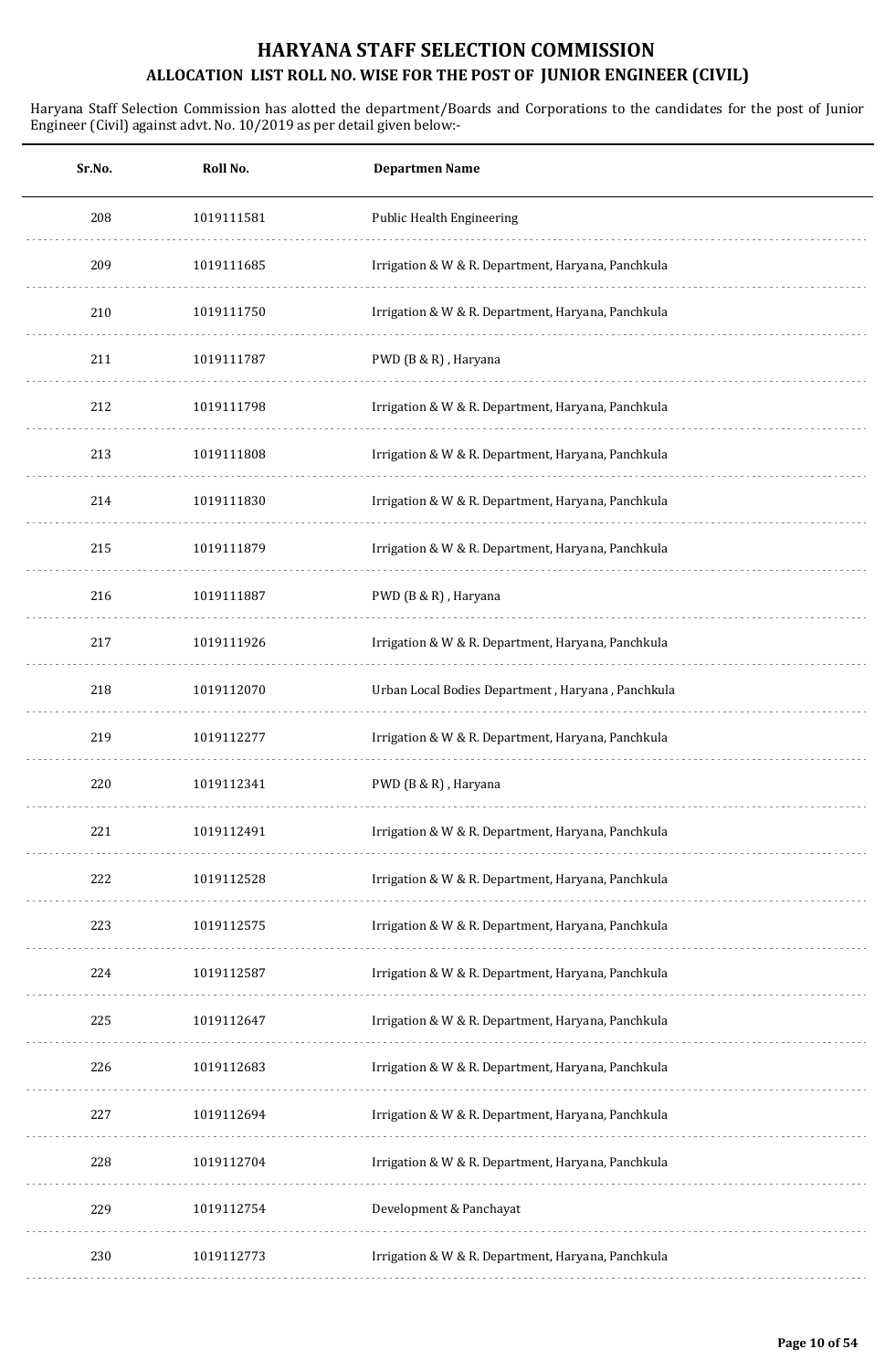| Roll No.   | <b>Departmen Name</b>                              |
|------------|----------------------------------------------------|
| 1019112860 | Public Health Engineering                          |
| 1019112937 | Housing Board Haryana                              |
| 1019112965 | Irrigation & W & R. Department, Haryana, Panchkula |
| 1019113044 | Irrigation & W & R. Department, Haryana, Panchkula |
| 1019113045 | Irrigation & W & R. Department, Haryana, Panchkula |
| 1019113055 | Development & Panchayat                            |
| 1019113192 | Irrigation & W & R. Department, Haryana, Panchkula |
| 1019113287 | <b>Public Health Engineering</b>                   |
| 1019113301 | PWD (B & R), Haryana                               |
| 1019113329 | Public Health Engineering                          |
| 1019113412 | Housing Board Haryana                              |
| 1019113427 | Irrigation & W & R. Department, Haryana, Panchkula |
| 1019113517 | Irrigation & W & R. Department, Haryana, Panchkula |
| 1019113549 | Development & Panchayat                            |
| 1019113571 | Irrigation & W & R. Department, Haryana, Panchkula |
| 1019113578 | Irrigation & W & R. Department, Haryana, Panchkula |
| 1019113611 | Development & Panchayat                            |
| 1019113622 | Hafed                                              |
| 1019113643 | Irrigation & W & R. Department, Haryana, Panchkula |
| 1019113697 | Irrigation & W & R. Department, Haryana, Panchkula |
| 1019113743 | PWD (B & R), Haryana                               |
| 1019113784 | Irrigation & W & R. Department, Haryana, Panchkula |
| 1019113790 | Irrigation & W & R. Department, Haryana, Panchkula |
|            |                                                    |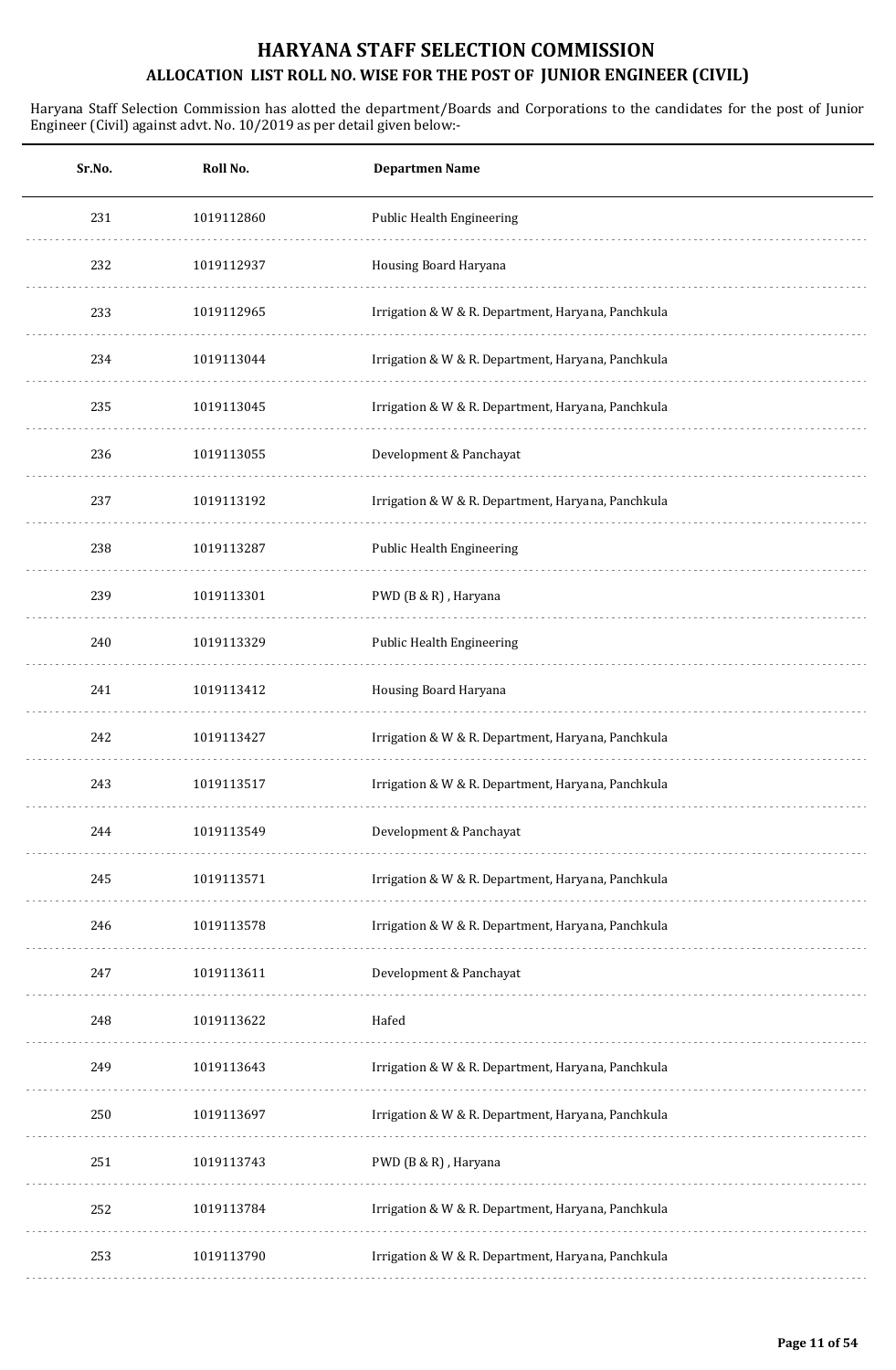| <b>Departmen Name</b>                              | Roll No.   | Sr.No. |
|----------------------------------------------------|------------|--------|
| Irrigation & W & R. Department, Haryana, Panchkula | 1019113873 | 254    |
| Irrigation & W & R. Department, Haryana, Panchkula | 1019113923 | 255    |
|                                                    | 1019113945 | 256    |
| Development & Panchayat                            | 1019113952 | 257    |
| Irrigation & W & R. Department, Haryana, Panchkula | 1019114006 | 258    |
| Town & Countary Planning                           | 1019114082 | 259    |
| Irrigation & W & R. Department, Haryana, Panchkula | 1019114217 | 260    |
| PWD (B & R), Haryana                               | 1019114245 | 261    |
| Irrigation & W & R. Department, Haryana, Panchkula | 1019114253 | 262    |
| Irrigation & W & R. Department, Haryana, Panchkula | 1019114303 | 263    |
| Development & Panchayat                            | 1019114357 | 264    |
| Irrigation & W & R. Department, Haryana, Panchkula | 1019114363 | 265    |
| PWD (B & R), Haryana                               | 1019114396 | 266    |
| Public Health Engineering                          | 1019114489 | 267    |
| Development & Panchayat                            | 1019114518 | 268    |
| Irrigation & W & R. Department, Haryana, Panchkula | 1019114680 | 269    |
|                                                    | 1019114684 | 270    |
| PWD (B & R), Haryana                               | 1019114705 | 271    |
| Irrigation & W & R. Department, Haryana, Panchkula | 1019114740 | 272    |
| PWD (B & R), Haryana                               | 1019114807 | 273    |
| Irrigation & W & R. Department, Haryana, Panchkula | 1019114829 | 274    |
| Urban Local Bodies Department, Haryana, Panchkula  | 1019114917 | 275    |
| Irrigation & W & R. Department, Haryana, Panchkula | 1019114989 | 276    |
|                                                    |            |        |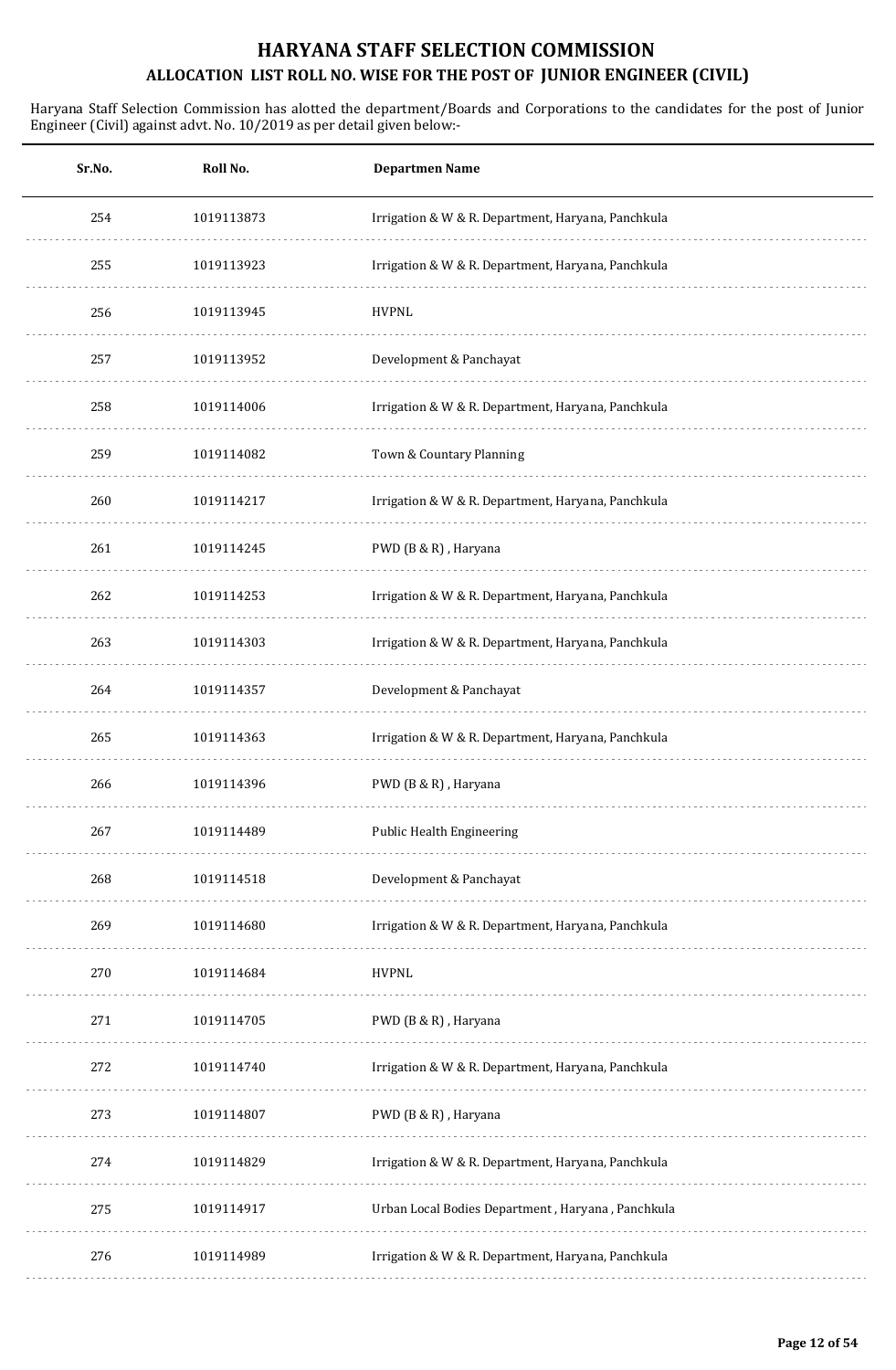| Sr.No. | Roll No.   | <b>Departmen Name</b>                              |
|--------|------------|----------------------------------------------------|
| 277    | 1019115117 | Development & Panchayat                            |
| 278    | 1019115131 | Irrigation & W & R. Department, Haryana, Panchkula |
| 279    | 1019115167 | PWD (B & R), Haryana                               |
| 280    | 1019115184 | Development & Panchayat                            |
| 281    | 1019115270 | Public Health Engineering                          |
| 282    | 1019115295 | Irrigation & W & R. Department, Haryana, Panchkula |
| 283    | 1019115298 | Irrigation & W & R. Department, Haryana, Panchkula |
| 284    | 1019115579 | Irrigation & W & R. Department, Haryana, Panchkula |
| 285    | 1019115665 | Irrigation & W & R. Department, Haryana, Panchkula |
| 286    | 1019115680 | Irrigation & W & R. Department, Haryana, Panchkula |
| 287    | 1019115736 | Irrigation & W & R. Department, Haryana, Panchkula |
| 288    | 1019115747 | Urban Local Bodies Department, Haryana, Panchkula  |
| 289    | 1019115792 | Development & Panchayat                            |
| 290    | 1019115808 | Irrigation & W & R. Department, Haryana, Panchkula |
| 291    | 1019115922 | Development & Panchayat                            |
| 292    | 1019116034 | Development & Panchayat                            |
| 293    | 1019116097 | Development & Panchayat                            |
| 294    | 1019116144 | Irrigation & W & R. Department, Haryana, Panchkula |
| 295    | 1019116284 | Town & Countary Planning                           |
| 296    | 1019116287 | Irrigation & W & R. Department, Haryana, Panchkula |
| 297    | 1019116340 | Police Housing Corporation, Haryana                |
| 298    | 1019116353 | PWD (B & R), Haryana                               |
| 299    | 1019116441 | <b>HVPNL</b>                                       |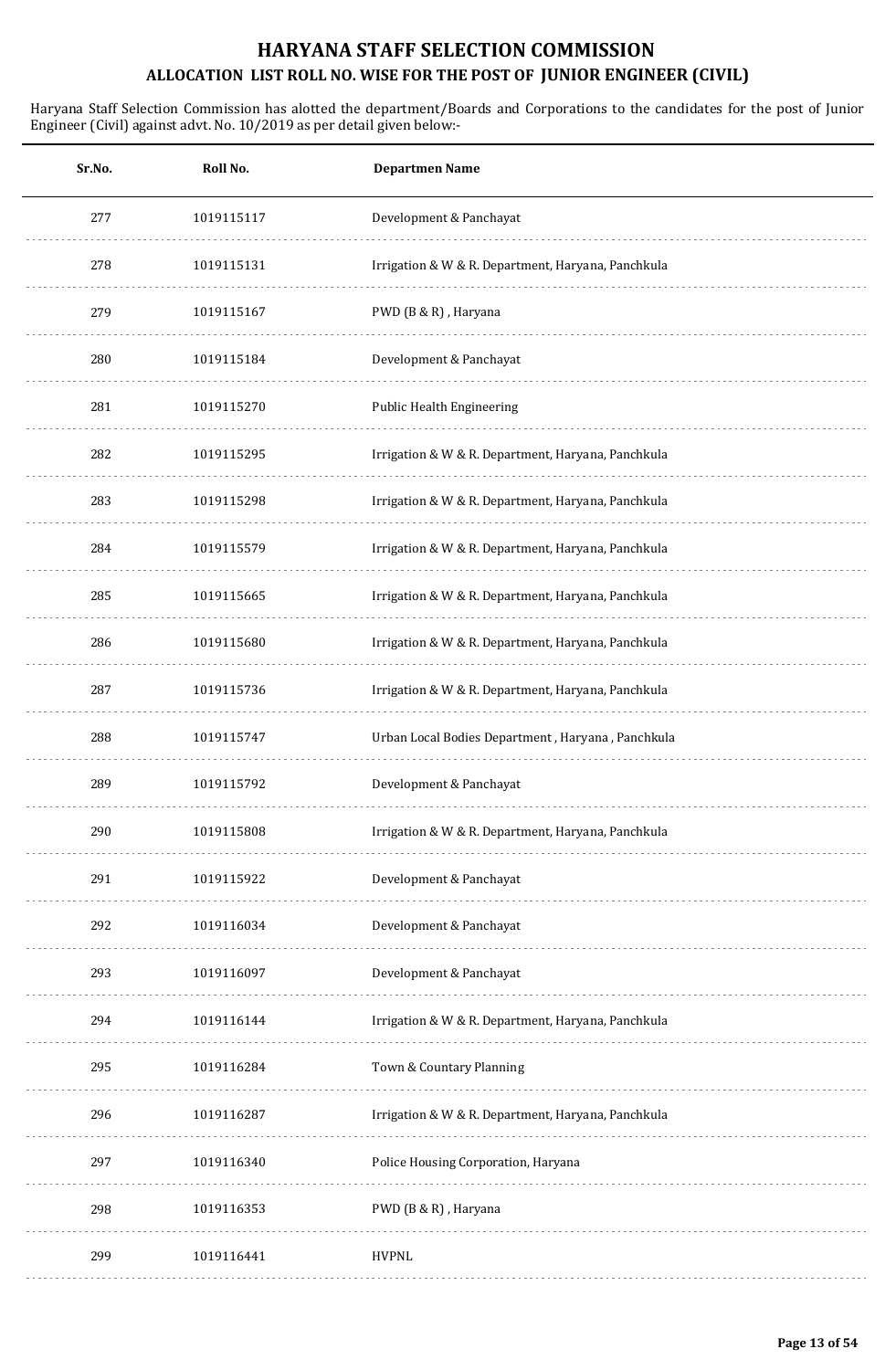| Sr.No. | Roll No.   | <b>Departmen Name</b>                              |
|--------|------------|----------------------------------------------------|
| 300    | 1019116453 | Irrigation & W & R. Department, Haryana, Panchkula |
| 301    | 1019116570 | Irrigation & W & R. Department, Haryana, Panchkula |
| 302    | 1019116706 | Irrigation & W & R. Department, Haryana, Panchkula |
| 303    | 1019116709 | Urban Local Bodies Department, Haryana, Panchkula  |
| 304    | 1019116710 | Irrigation & W & R. Department, Haryana, Panchkula |
| 305    | 1019116722 | Irrigation & W & R. Department, Haryana, Panchkula |
| 306    | 1019116760 | Irrigation & W & R. Department, Haryana, Panchkula |
| 307    | 1019116764 | Town & Countary Planning                           |
| 308    | 1019116817 | Irrigation & W & R. Department, Haryana, Panchkula |
| 309    | 1019116866 | PWD (B & R), Haryana                               |
| 310    | 1019116959 | Irrigation & W & R. Department, Haryana, Panchkula |
| 311    | 1019116983 | Irrigation & W & R. Department, Haryana, Panchkula |
| 312    | 1019117062 | Irrigation & W & R. Department, Haryana, Panchkula |
| 313    | 1019117068 | Irrigation & W & R. Department, Haryana, Panchkula |
| 314    | 1019117073 | Irrigation & W & R. Department, Haryana, Panchkula |
| 315    | 1019117180 | Public Health Engineering                          |
| 316    | 1019117247 | Urban Local Bodies Department, Haryana, Panchkula  |
| 317    | 1019117289 | Irrigation & W & R. Department, Haryana, Panchkula |
| 318    | 1019117290 | <b>DHBVNL</b>                                      |
| 319    | 1019117304 | Urban Local Bodies Department, Haryana, Panchkula  |
| 320    | 1019117315 | Irrigation & W & R. Department, Haryana, Panchkula |
| 321    | 1019117402 | Irrigation & W & R. Department, Haryana, Panchkula |
| 322    | 1019117523 | <b>HVPNL</b>                                       |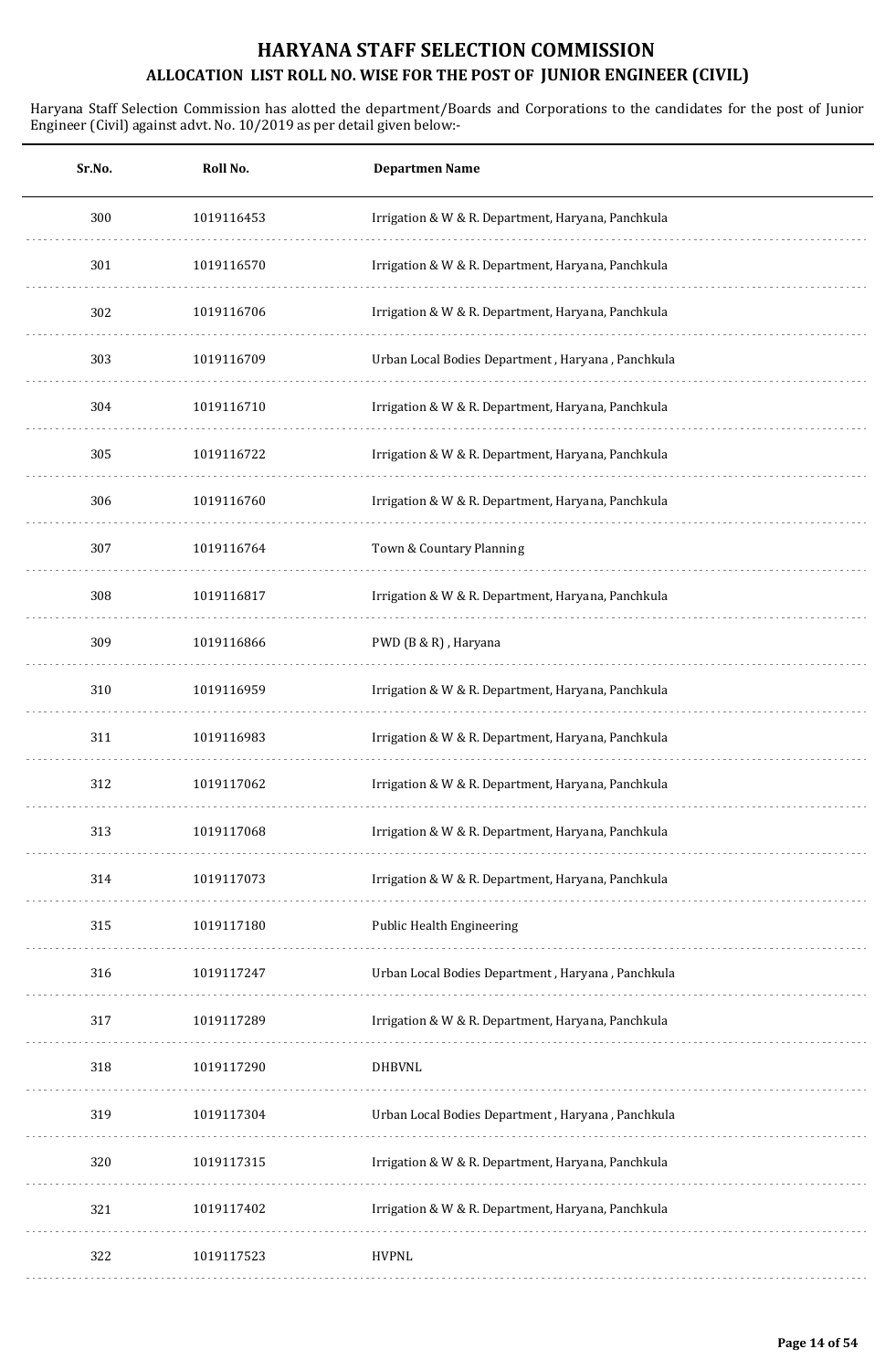| Sr.No. | Roll No.   | <b>Departmen Name</b>                              |
|--------|------------|----------------------------------------------------|
| 323    | 1019117535 | PWD (B & R), Haryana                               |
| 324    | 1019117544 | Irrigation & W & R. Department, Haryana, Panchkula |
| 325    | 1019117597 | Irrigation & W & R. Department, Haryana, Panchkula |
| 326    | 1019117660 | Irrigation & W & R. Department, Haryana, Panchkula |
| 327    | 1019117774 | Irrigation & W & R. Department, Haryana, Panchkula |
| 328    | 1019117788 | <b>HSAMB</b>                                       |
| 329    | 1019117835 | Irrigation & W & R. Department, Haryana, Panchkula |
| 330    | 1019117905 | PWD (B & R), Haryana                               |
| 331    | 1019118089 | Public Health Engineering                          |
| 332    | 1019118121 | Irrigation & W & R. Department, Haryana, Panchkula |
| 333    | 1019118180 | Public Health Engineering                          |
| 334    | 1019118283 | <b>HSAMB</b>                                       |
| 335    | 1019118357 | Irrigation & W & R. Department, Haryana, Panchkula |
| 336    | 1019118570 | <b>HVPNL</b>                                       |
| 337    | 1019118589 | Development & Panchayat                            |
| 338    | 1019118655 | Irrigation & W & R. Department, Haryana, Panchkula |
| 339    | 1019118668 | Irrigation & W & R. Department, Haryana, Panchkula |
| 340    | 1019118828 | Irrigation & W & R. Department, Haryana, Panchkula |
| 341    | 1019118929 | Urban Local Bodies Department, Haryana, Panchkula  |
| 342    | 1019118935 | Development & Panchayat                            |
| 343    | 1019118941 | Irrigation & W & R. Department, Haryana, Panchkula |
| 344    | 1019118960 | PWD (B & R), Haryana                               |
| 345    | 1019119016 | Development & Panchayat                            |
|        |            |                                                    |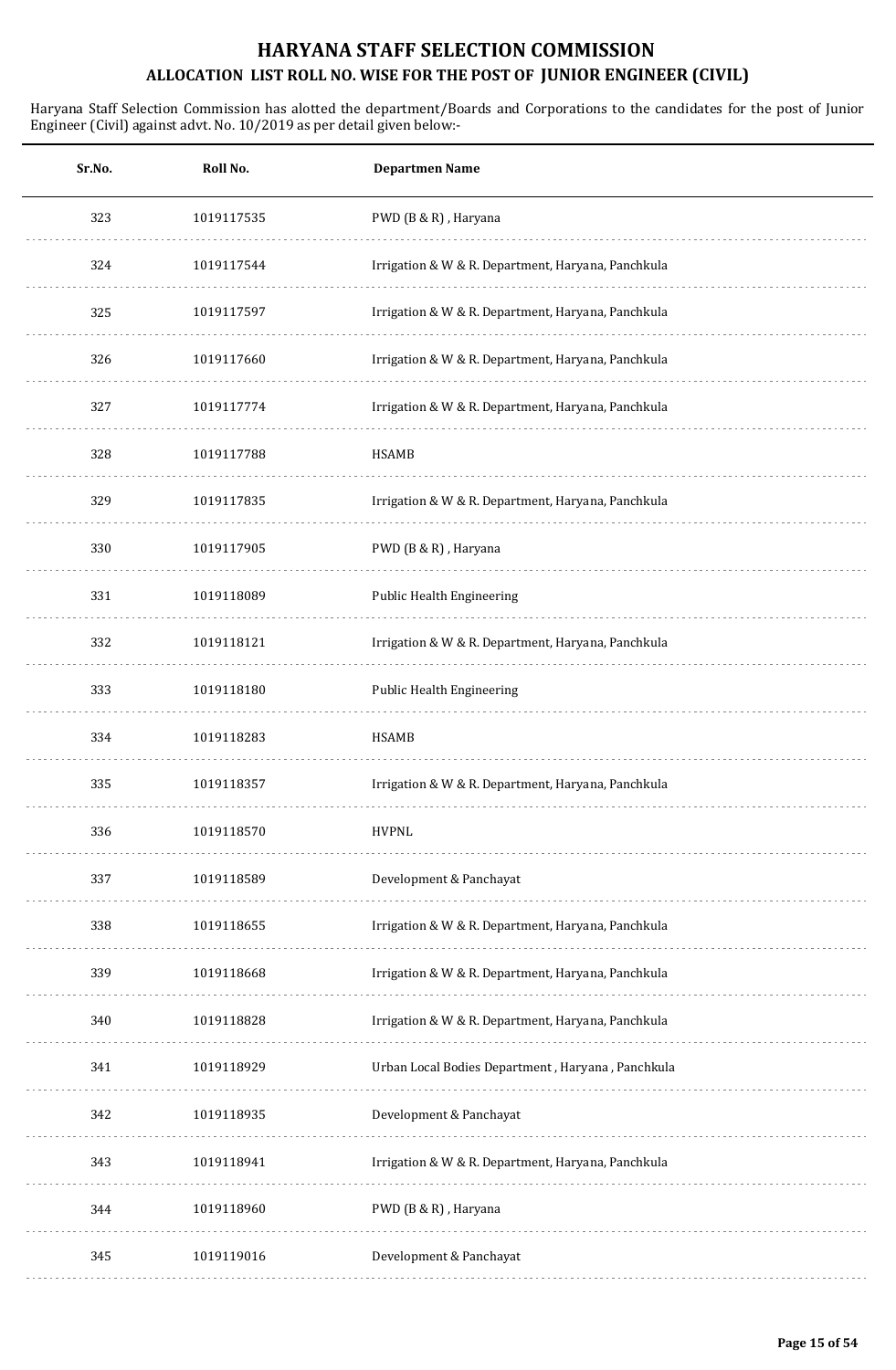| Sr.No. | Roll No.   | <b>Departmen Name</b>                              |
|--------|------------|----------------------------------------------------|
| 346    | 1019119038 | PWD (B & R), Haryana                               |
| 347    | 1019119086 | Irrigation & W & R. Department, Haryana, Panchkula |
| 348    | 1019119135 | Irrigation & W & R. Department, Haryana, Panchkula |
| 349    | 1019119143 | Irrigation & W & R. Department, Haryana, Panchkula |
| 350    | 1019119163 | Irrigation & W & R. Department, Haryana, Panchkula |
| 351    | 1019119168 | Irrigation & W & R. Department, Haryana, Panchkula |
| 352    | 1019119217 | Urban Local Bodies Department, Haryana, Panchkula  |
| 353    | 1019119257 | Urban Local Bodies Department, Haryana, Panchkula  |
| 354    | 1019119397 | Development & Panchayat                            |
| 355    | 1019119456 | Development & Panchayat                            |
| 356    | 1019119509 | Town & Countary Planning                           |
| 357    | 1019119511 | Irrigation & W & R. Department, Haryana, Panchkula |
| 358    | 1019119724 | Irrigation & W & R. Department, Haryana, Panchkula |
| 359    | 1019119783 | Development & Panchayat                            |
| 360    | 1019119827 | Irrigation & W & R. Department, Haryana, Panchkula |
| 361    | 1019119862 | Irrigation & W & R. Department, Haryana, Panchkula |
| 362    | 1019119870 | PWD (B & R), Haryana                               |
| 363    | 1019119871 | Police Housing Corporation, Haryana                |
| 364    | 1019119893 | Development & Panchayat                            |
| 365    | 1019120044 | Urban Local Bodies Department, Haryana, Panchkula  |
| 366    | 1019120064 | <b>HVPNL</b>                                       |
| 367    | 1019120078 | Irrigation & W & R. Department, Haryana, Panchkula |
| 368    | 1019120112 | Irrigation & W & R. Department, Haryana, Panchkula |
|        |            |                                                    |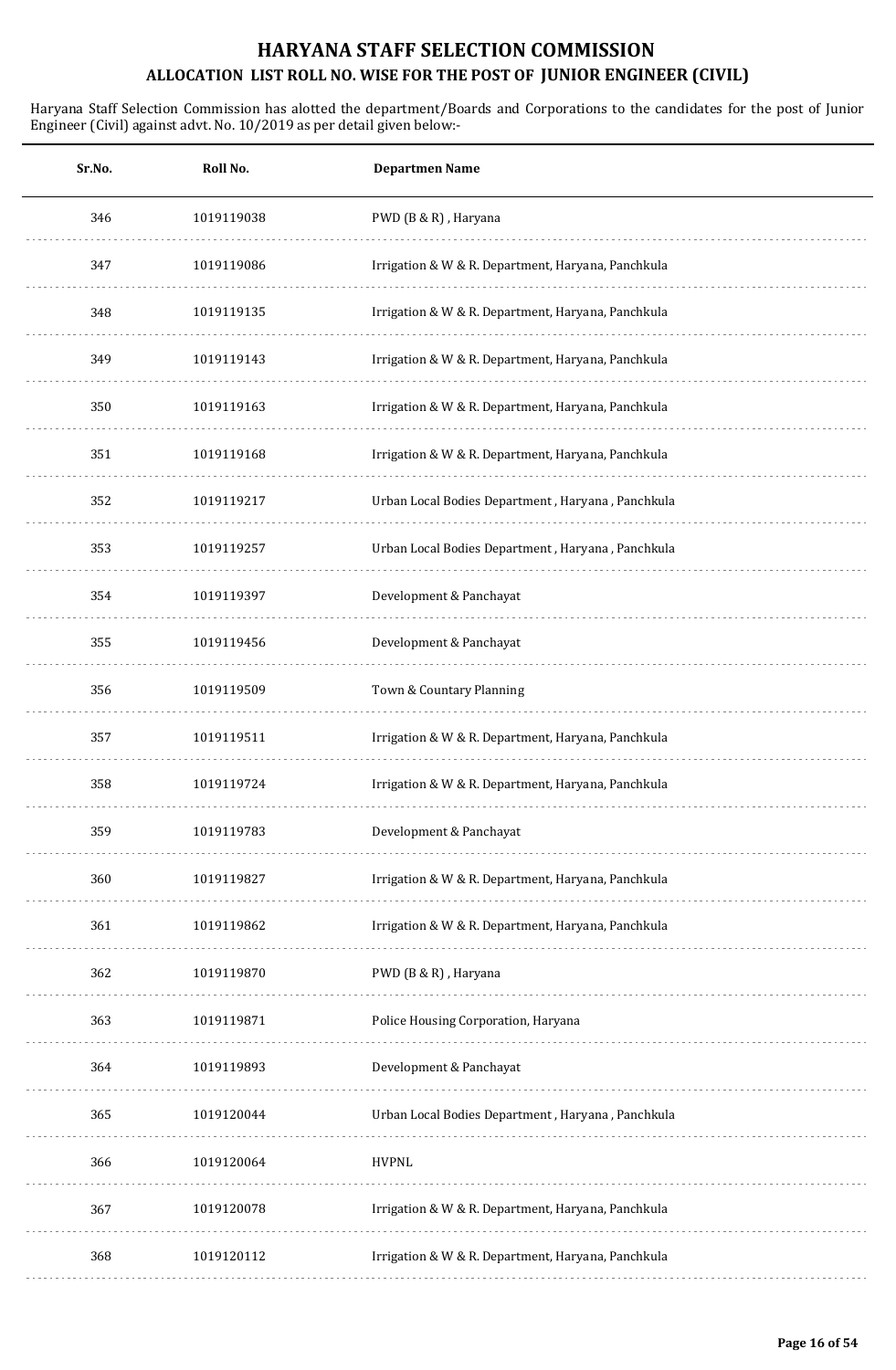| Sr.No. | Roll No.   | <b>Departmen Name</b>                              |
|--------|------------|----------------------------------------------------|
| 369    | 1019120188 | Development & Panchayat                            |
| 370    | 1019120269 | Urban Local Bodies Department, Haryana, Panchkula  |
| 371    | 1019120301 | Public Health Engineering                          |
| 372    | 1019120302 | Hafed                                              |
| 373    | 1019120349 | Development & Panchayat                            |
| 374    | 1019120489 | Public Health Engineering                          |
| 375    | 1019120527 | Irrigation & W & R. Department, Haryana, Panchkula |
| 376    | 1019120636 | PWD (B & R), Haryana                               |
| 377    | 1019120702 | PWD (B & R), Haryana                               |
| 378    | 1019120737 | Irrigation & W & R. Department, Haryana, Panchkula |
| 379    | 1019120756 | Irrigation & W & R. Department, Haryana, Panchkula |
| 380    | 1019120889 | <b>HVPNL</b>                                       |
| 381    | 1019120905 | <b>HVPNL</b>                                       |
| 382    | 1019121020 | Irrigation & W & R. Department, Haryana, Panchkula |
| 383    | 1019121028 | Irrigation & W & R. Department, Haryana, Panchkula |
| 384    | 1019121051 | Irrigation & W & R. Department, Haryana, Panchkula |
| 385    | 1019121061 | Irrigation & W & R. Department, Haryana, Panchkula |
| 386    | 1019121070 | Irrigation & W & R. Department, Haryana, Panchkula |
| 387    | 1019121104 | Irrigation & W & R. Department, Haryana, Panchkula |
| 388    | 1019121138 | Irrigation & W & R. Department, Haryana, Panchkula |
| 389    | 1019121160 | Irrigation & W & R. Department, Haryana, Panchkula |
| 390    | 1019121363 | Irrigation & W & R. Department, Haryana, Panchkula |
| 391    | 1019121399 | PWD (B & R), Haryana                               |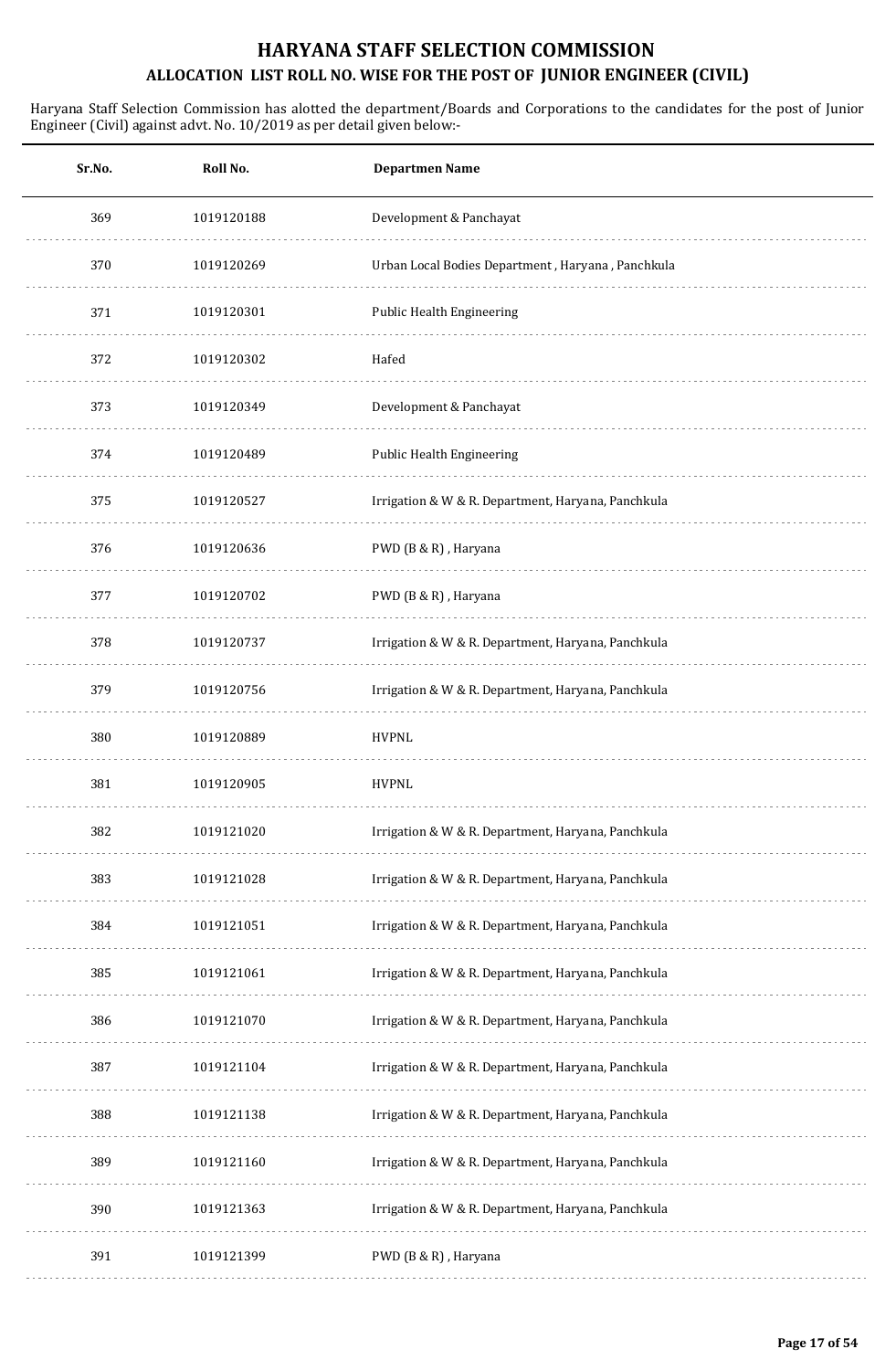| Sr.No. | Roll No.   | <b>Departmen Name</b>                              |
|--------|------------|----------------------------------------------------|
| 392    | 1019121456 | Urban Local Bodies Department, Haryana, Panchkula  |
| 393    | 1019121516 | Haryana State Warehousing corporation, Haryana     |
| 394    | 1019121529 | Irrigation & W & R. Department, Haryana, Panchkula |
| 395    | 1019121556 | Development & Panchayat                            |
| 396    | 1019121576 | Development & Panchayat                            |
| 397    | 1019121806 | Irrigation & W & R. Department, Haryana, Panchkula |
| 398    | 1019121825 | Town & Countary Planning                           |
| 399    | 1019121899 | PWD (B & R), Haryana                               |
| 400    | 1019122140 | Kurukshetra Development Board, Haryana             |
| 401    | 1019122200 | <b>HSAMB</b>                                       |
| 402    | 1019122247 | Irrigation & W & R. Department, Haryana, Panchkula |
| 403    | 1019122259 | Irrigation & W & R. Department, Haryana, Panchkula |
| 404    | 1019122262 | Irrigation & W & R. Department, Haryana, Panchkula |
| 405    | 1019122325 | Irrigation & W & R. Department, Haryana, Panchkula |
| 406    | 1019122367 | Irrigation & W & R. Department, Haryana, Panchkula |
| 407    | 1019122388 | Irrigation & W & R. Department, Haryana, Panchkula |
| 408    | 1019122485 | Urban Local Bodies Department, Haryana, Panchkula  |
| 409    | 1019122567 | Irrigation & W & R. Department, Haryana, Panchkula |
| 410    | 1019122702 | Irrigation & W & R. Department, Haryana, Panchkula |
| 411    | 1019122741 | <b>Public Health Engineering</b>                   |
| 412    | 1019123017 | PWD (B & R), Haryana                               |
| 413    | 1019123036 | Town & Countary Planning                           |
| 414    | 1019123225 | Irrigation & W & R. Department, Haryana, Panchkula |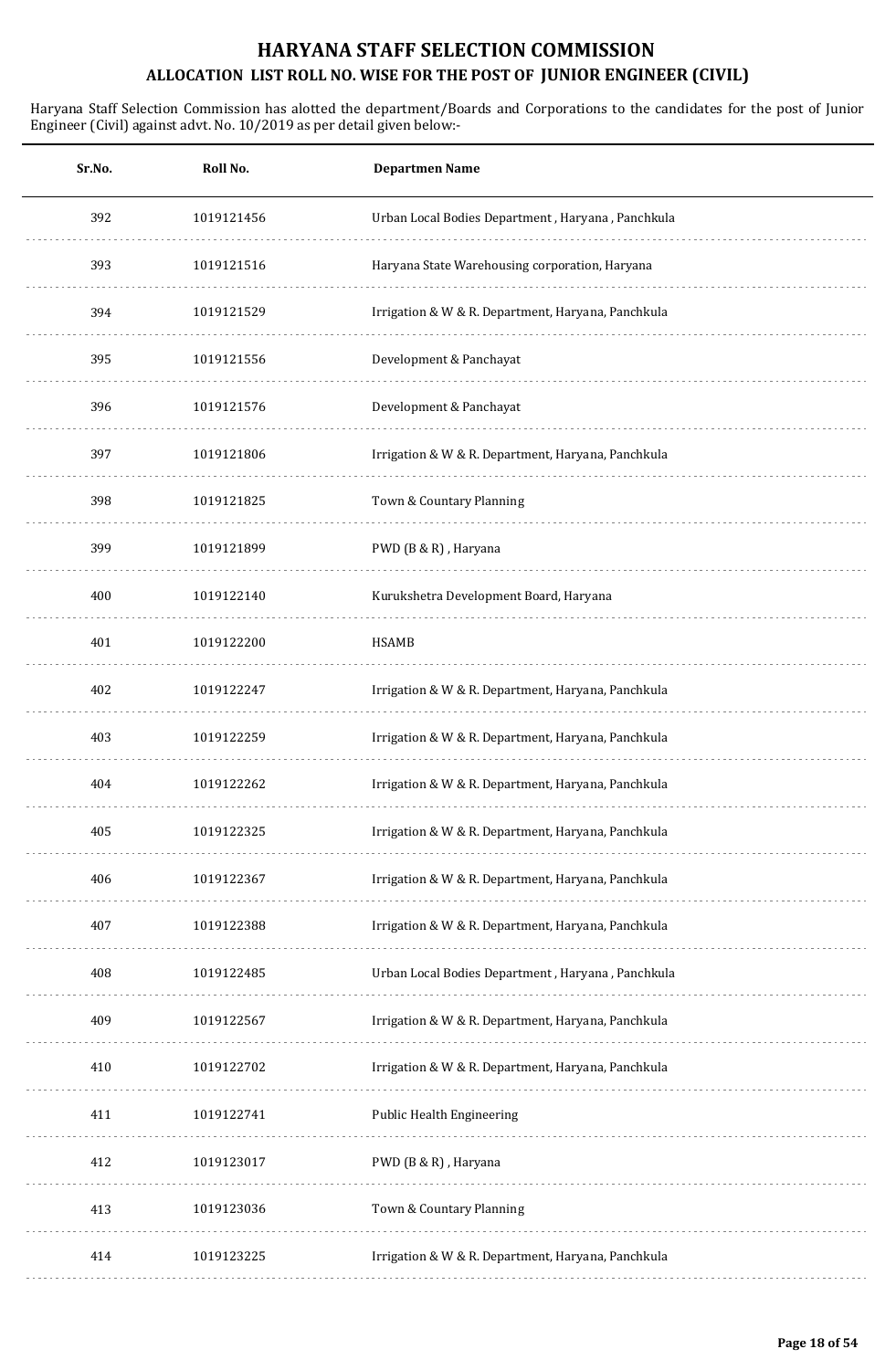| Sr.No. | Roll No.   | <b>Departmen Name</b>                              |
|--------|------------|----------------------------------------------------|
| 415    | 1019123228 | Irrigation & W & R. Department, Haryana, Panchkula |
| 416    | 1019123233 | Development & Panchayat                            |
| 417    | 1019123250 | Irrigation & W & R. Department, Haryana, Panchkula |
| 418    | 1019123332 | Public Health Engineering                          |
| 419    | 1019123355 | Urban Local Bodies Department, Haryana, Panchkula  |
| 420    | 1019123438 | Irrigation & W & R. Department, Haryana, Panchkula |
| 421    | 1019123470 | <b>HVPNL</b>                                       |
| 422    | 1019123641 | Public Health Engineering                          |
| 423    | 1019123683 | <b>HVPNL</b>                                       |
| 424    | 1019123685 | Irrigation & W & R. Department, Haryana, Panchkula |
| 425    | 1019123773 | PWD (B & R), Haryana                               |
| 426    | 1019123852 | Irrigation & W & R. Department, Haryana, Panchkula |
| 427    | 1019123894 | Irrigation & W & R. Department, Haryana, Panchkula |
| 428    | 1019123972 | Irrigation & W & R. Department, Haryana, Panchkula |
| 429    | 1019124064 | Urban Local Bodies Department, Haryana, Panchkula  |
| 430    | 1019124144 | Irrigation & W & R. Department, Haryana, Panchkula |
| 431    | 1019124151 | PWD (B & R), Haryana                               |
| 432    | 1019124223 | Irrigation & W & R. Department, Haryana, Panchkula |
| 433    | 1019124242 | Irrigation & W & R. Department, Haryana, Panchkula |
| 434    | 1019124277 | Irrigation & W & R. Department, Haryana, Panchkula |
| 435    | 1019124338 | Public Health Engineering                          |
| 436    | 1019124366 | PWD (B & R), Haryana                               |
| 437    | 1019124531 | Irrigation & W & R. Department, Haryana, Panchkula |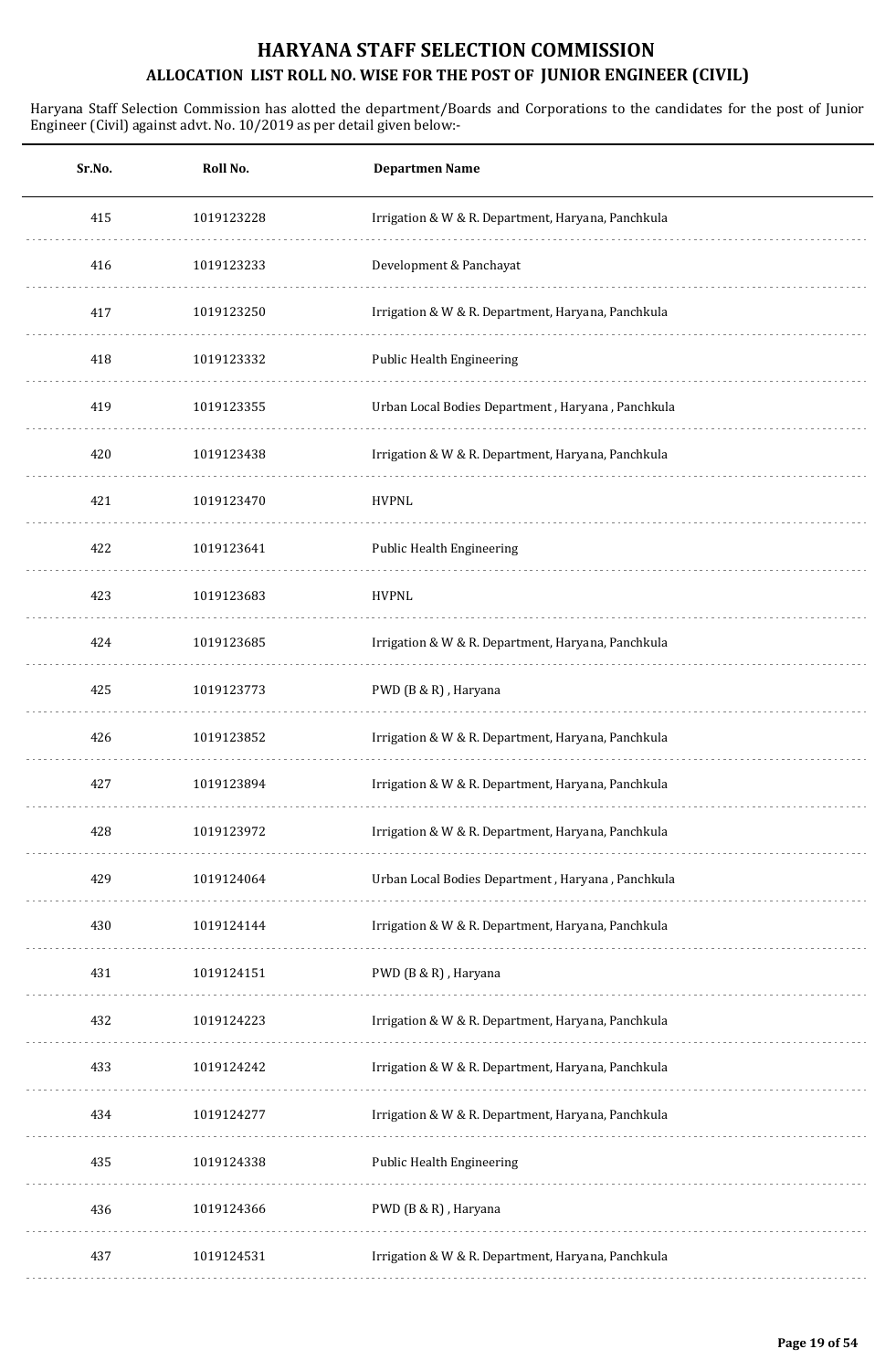| Sr.No. | Roll No.   | <b>Departmen Name</b>                              |
|--------|------------|----------------------------------------------------|
| 438    | 1019124597 | Urban Local Bodies Department, Haryana, Panchkula  |
| 439    | 1019124673 | Irrigation & W & R. Department, Haryana, Panchkula |
| 440    | 1019124693 | PWD (B & R), Haryana                               |
| 441    | 1019124717 | Town & Countary Planning                           |
| 442    | 1019124728 | Irrigation & W & R. Department, Haryana, Panchkula |
| 443    | 1019124740 | Police Housing Corporation, Haryana                |
| 444    | 1019124812 | PWD (B & R), Haryana                               |
| 445    | 1019124841 | Development & Panchayat                            |
| 446    | 1019124961 | Agriculture Haryana                                |
| 447    | 1019125085 | Irrigation & W & R. Department, Haryana, Panchkula |
| 448    | 1019125090 | Development & Panchayat                            |
| 449    | 1019125148 | Irrigation & W & R. Department, Haryana, Panchkula |
| 450    | 1019125334 | Housing Board Haryana                              |
| 451    | 1019125378 | Irrigation & W & R. Department, Haryana, Panchkula |
| 452    | 1019125410 | Development & Panchayat                            |
| 453    | 1019125436 | Agriculture Haryana                                |
| 454    | 1019125439 | Irrigation & W & R. Department, Haryana, Panchkula |
| 455    | 1019125587 | Irrigation & W & R. Department, Haryana, Panchkula |
| 456    | 1019125620 | Irrigation & W & R. Department, Haryana, Panchkula |
| 457    | 1019125719 | Irrigation & W & R. Department, Haryana, Panchkula |
| 458    | 1019125747 | PWD (B & R), Haryana                               |
| 459    | 1019125798 | Irrigation & W & R. Department, Haryana, Panchkula |
| 460    | 1019125929 | PWD (B & R), Haryana                               |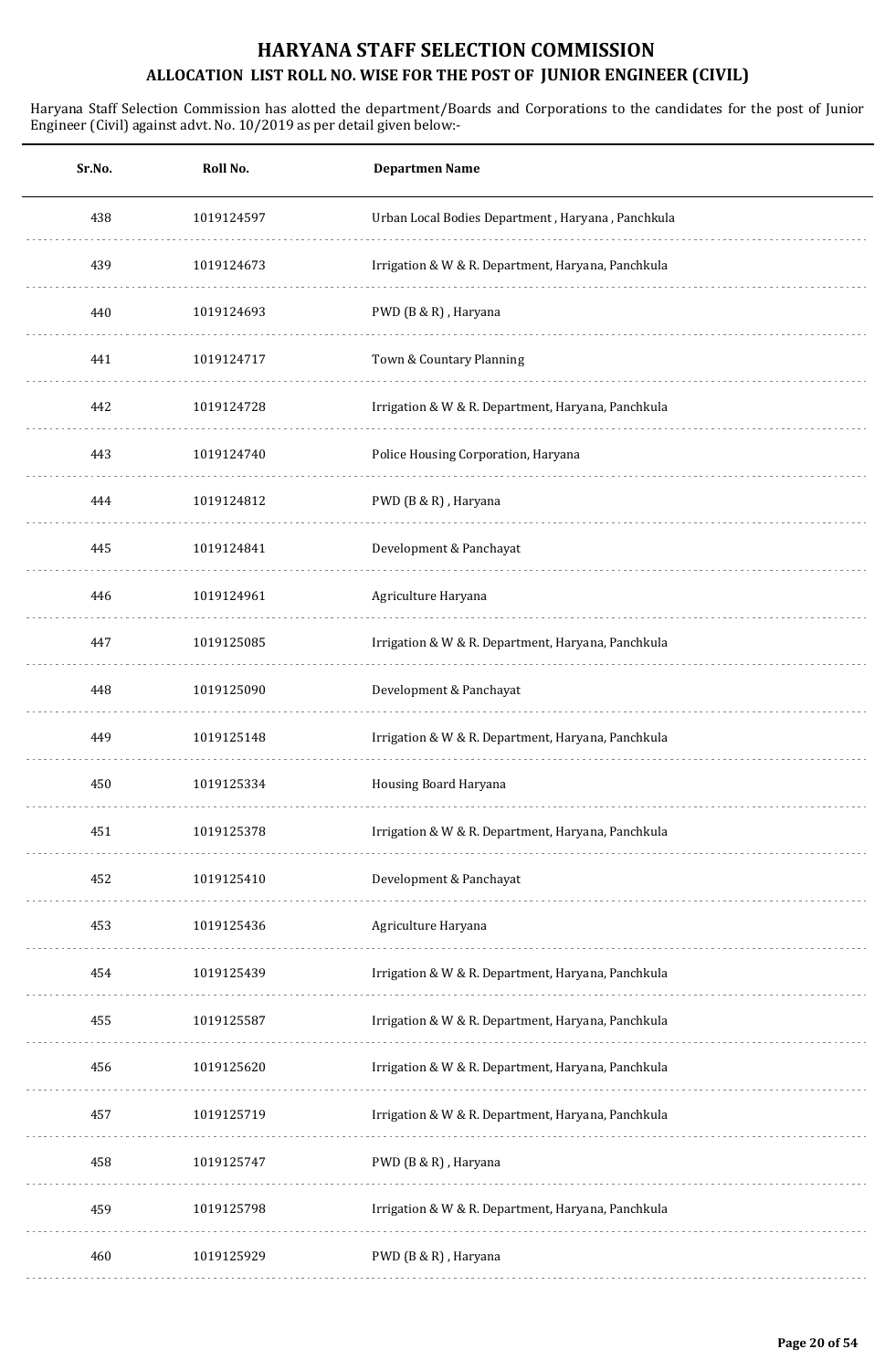| Sr.No. | Roll No.   | <b>Departmen Name</b>                              |
|--------|------------|----------------------------------------------------|
| 461    | 1019125931 | Housing Board Haryana                              |
| 462    | 1019125945 | Development & Panchayat                            |
| 463    | 1019126013 | Irrigation & W & R. Department, Haryana, Panchkula |
| 464    | 1019126032 | Development & Panchayat                            |
| 465    | 1019126069 | Police Housing Corporation, Haryana                |
| 466    | 1019126080 | Irrigation & W & R. Department, Haryana, Panchkula |
| 467    | 1019126107 | Irrigation & W & R. Department, Haryana, Panchkula |
| 468    | 1019126143 | Irrigation & W & R. Department, Haryana, Panchkula |
| 469    | 1019126198 | Irrigation & W & R. Department, Haryana, Panchkula |
| 470    | 1019126254 | Irrigation & W & R. Department, Haryana, Panchkula |
| 471    | 1019126262 | Irrigation & W & R. Department, Haryana, Panchkula |
| 472    | 1019126277 | Irrigation & W & R. Department, Haryana, Panchkula |
| 473    | 1019126294 | PWD (B & R), Haryana                               |
| 474    | 1019126520 | Irrigation & W & R. Department, Haryana, Panchkula |
| 475    | 1019126583 | Irrigation & W & R. Department, Haryana, Panchkula |
| 476    | 1019126594 | <b>HVPNL</b>                                       |
| 477    | 1019126693 | Irrigation & W & R. Department, Haryana, Panchkula |
| 478    | 1019126730 | <b>HVPNL</b>                                       |
| 479    | 1019126796 | <b>HSAMB</b>                                       |
| 480    | 1019126831 | Irrigation & W & R. Department, Haryana, Panchkula |
| 481    | 1019126836 | <b>HSAMB</b>                                       |
| 482    | 1019126919 | Irrigation & W & R. Department, Haryana, Panchkula |
| 483    | 1019126946 | Irrigation & W & R. Department, Haryana, Panchkula |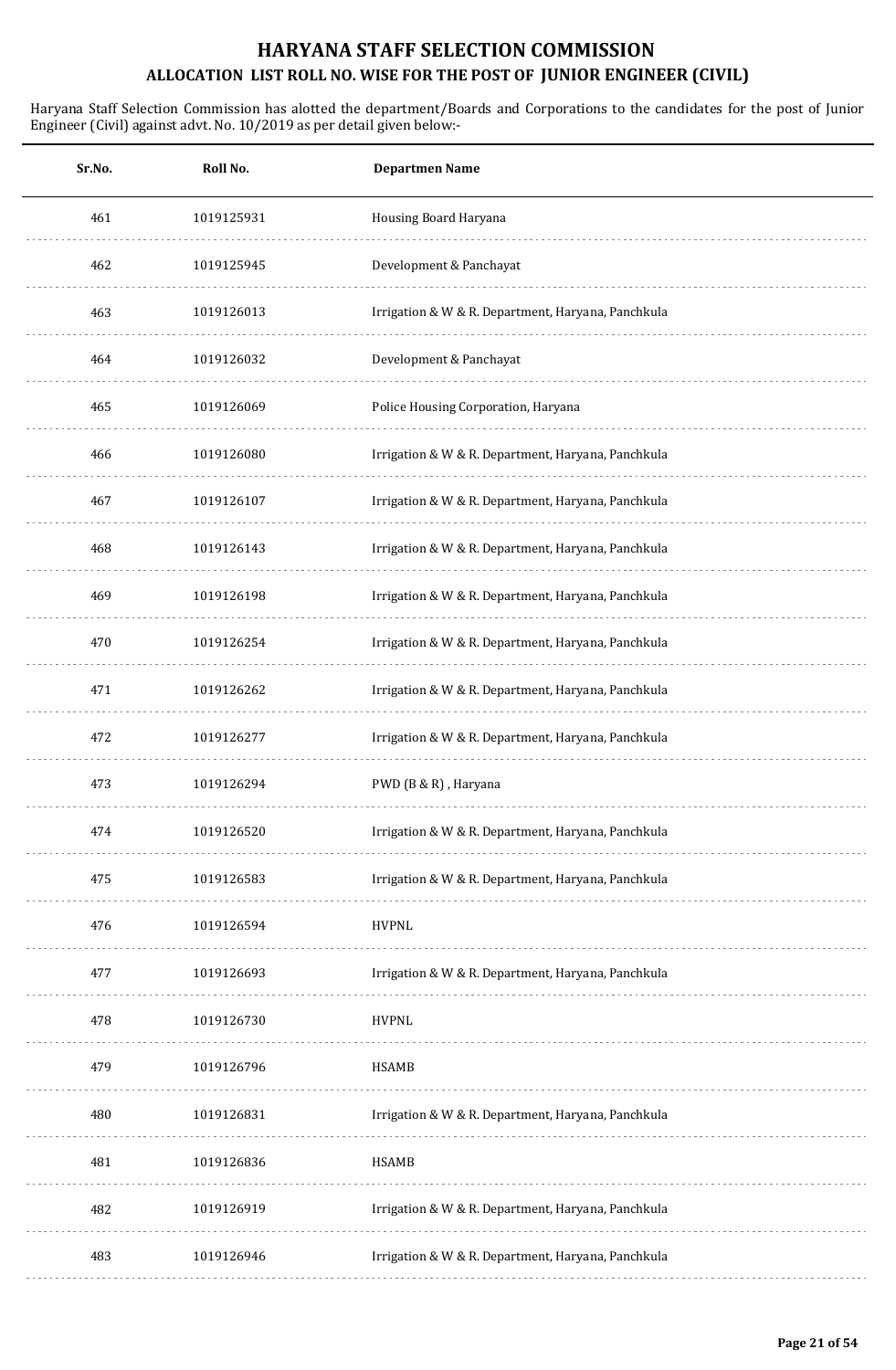| Sr.No. | Roll No.   | <b>Departmen Name</b>                              |
|--------|------------|----------------------------------------------------|
| 484    | 1019126960 | PWD (B & R), Haryana                               |
| 485    | 1019127068 | Irrigation & W & R. Department, Haryana, Panchkula |
| 486    | 1019127123 | Irrigation & W & R. Department, Haryana, Panchkula |
| 487    | 1019127130 | PWD (B & R), Haryana                               |
| 488    | 1019127143 | Development & Panchayat                            |
| 489    | 1019127150 | Housing Board Haryana                              |
| 490    | 1019127155 | PWD (B & R), Haryana                               |
| 491    | 1019127170 | Urban Local Bodies Department, Haryana, Panchkula  |
| 492    | 1019127186 | Irrigation & W & R. Department, Haryana, Panchkula |
| 493    | 1019127215 | Irrigation & W & R. Department, Haryana, Panchkula |
| 494    | 1019127267 | Irrigation & W & R. Department, Haryana, Panchkula |
| 495    | 1019127319 | Irrigation & W & R. Department, Haryana, Panchkula |
| 496    | 1019127369 | Development & Panchayat                            |
| 497    | 1019127471 | Irrigation & W & R. Department, Haryana, Panchkula |
| 498    | 1019127526 | Development & Panchayat                            |
| 499    | 1019127570 | Irrigation & W & R. Department, Haryana, Panchkula |
| 500    | 1019127597 | Urban Local Bodies Department, Haryana, Panchkula  |
| 501    | 1019127602 | Irrigation & W & R. Department, Haryana, Panchkula |
| 502    | 1019127711 | Urban Local Bodies Department, Haryana, Panchkula  |
| 503    | 1019127752 | Development & Panchayat                            |
| 504    | 1019127756 | Irrigation & W & R. Department, Haryana, Panchkula |
| 505    | 1019127763 | Irrigation & W & R. Department, Haryana, Panchkula |
| 506    | 1019127806 | Irrigation & W & R. Department, Haryana, Panchkula |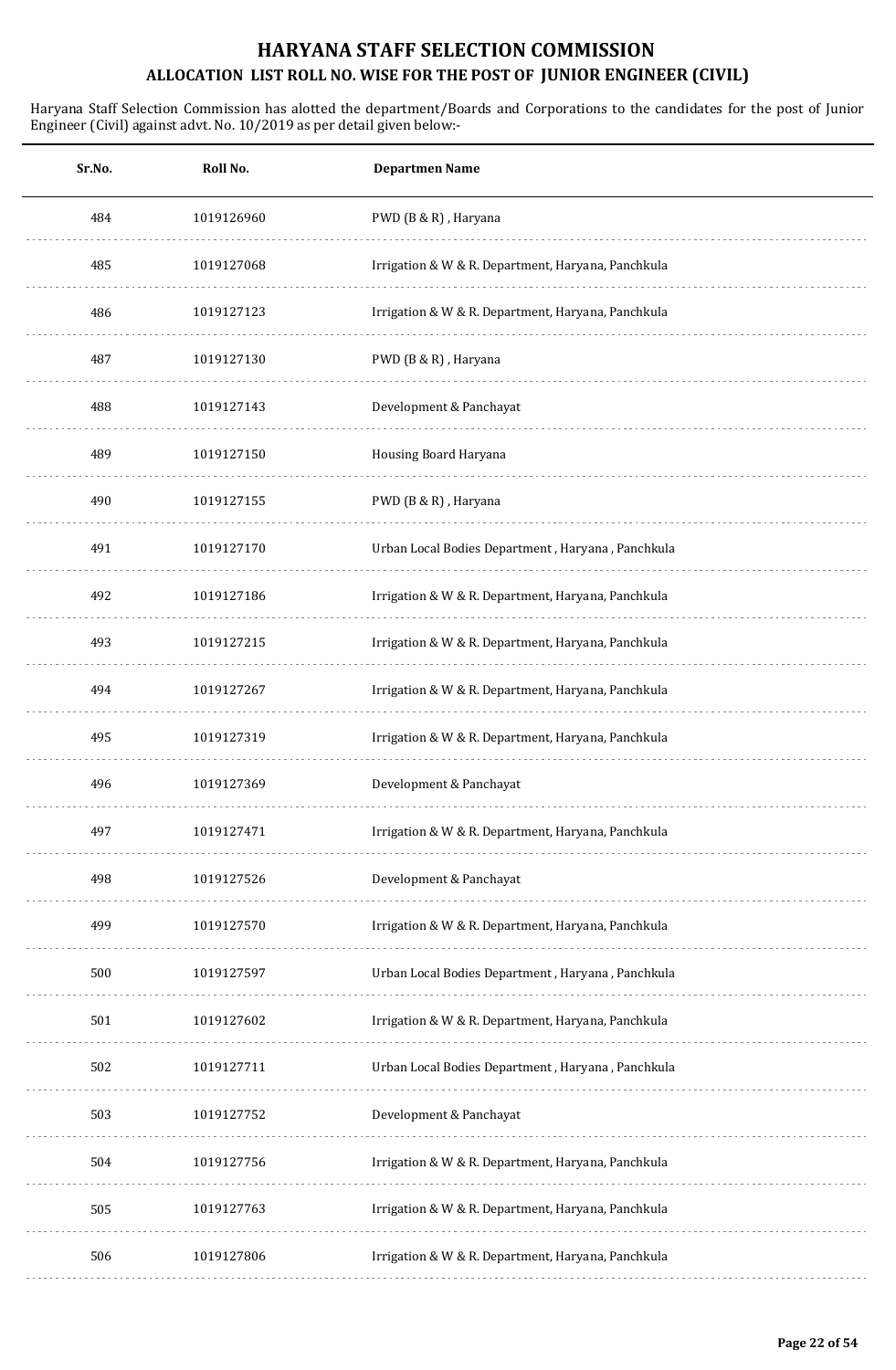| Sr.No. | Roll No.   | <b>Departmen Name</b>                                     |
|--------|------------|-----------------------------------------------------------|
| 507    | 1019127808 | Public Health Engineering                                 |
| 508    | 1019127874 | HSAMB                                                     |
| 509    | 1019127893 | Irrigation & W & R. Department, Haryana, Panchkula        |
| 510    | 1019127901 | Irrigation & W & R. Department, Haryana, Panchkula        |
| 511    | 1019127978 | Town & Countary Planning                                  |
| 512    | 1019127999 | Irrigation & W & R. Department, Haryana, Panchkula        |
| 513    | 1019128002 | Irrigation & W & R. Department, Haryana, Panchkula        |
| 514    | 1019128064 | HSAMB                                                     |
| 515    | 1019128252 | Irrigation & W & R. Department, Haryana, Panchkula        |
| 516    | 1019128253 | Irrigation & W & R. Department, Haryana, Panchkula        |
| 517    | 1019128273 | Irrigation & W & R. Department, Haryana, Panchkula        |
| 518    | 1019128350 | Irrigation & W & R. Department, Haryana, Panchkula        |
| 519    | 1019128479 | Irrigation & W & R. Department, Haryana, Panchkula        |
| 520    | 1019128480 | Development & Panchayat                                   |
| 521    | 1019128534 | Irrigation & W & R. Department, Haryana, Panchkula        |
| 522    | 1019128542 | Police Housing Corporation, Haryana                       |
| 523    | 1019128593 | Irrigation & W & R. Department, Haryana, Panchkula        |
| 524    | 1019128623 | Haryana Dairy Development Cooperative Federation, Haryana |
| 525    | 1019128624 | Public Health Engineering                                 |
| 526    | 1019128637 | Urban Local Bodies Department, Haryana, Panchkula         |
| 527    | 1019128653 | PWD (B & R), Haryana                                      |
| 528    | 1019128801 | Agriculture Haryana                                       |
| 529    | 1019128869 | Development & Panchayat                                   |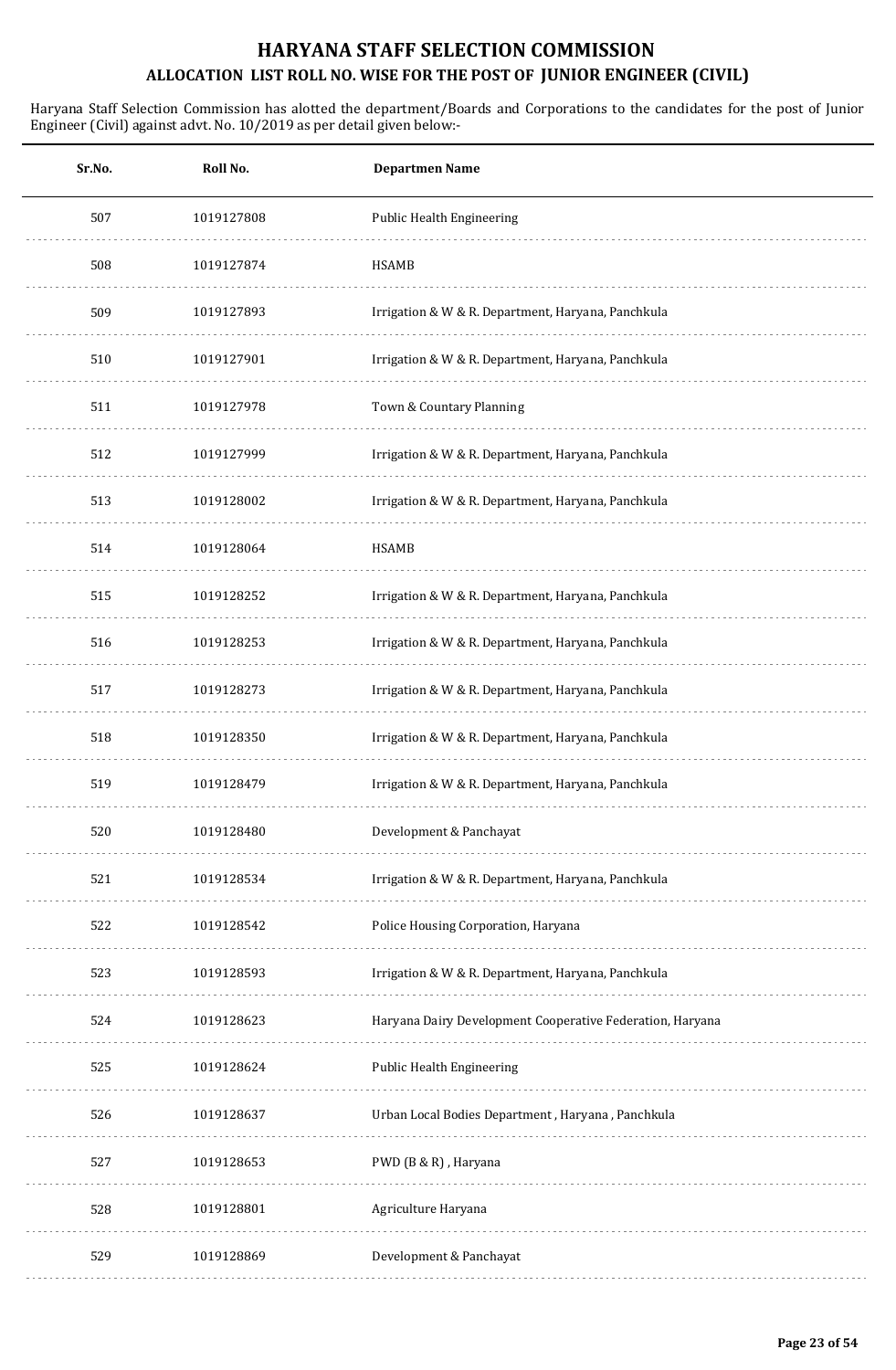| Sr.No. | Roll No.   | <b>Departmen Name</b>                              |
|--------|------------|----------------------------------------------------|
| 530    | 1019128896 | Irrigation & W & R. Department, Haryana, Panchkula |
| 531    | 1019128956 | <b>HSAMB</b>                                       |
| 532    | 1019129011 | Irrigation & W & R. Department, Haryana, Panchkula |
| 533    | 1019129067 | Development & Panchayat                            |
| 534    | 1019129140 | Irrigation & W & R. Department, Haryana, Panchkula |
| 535    | 1019129157 | Development & Panchayat                            |
| 536    | 1019129208 | Irrigation & W & R. Department, Haryana, Panchkula |
| 537    | 1019129323 | Irrigation & W & R. Department, Haryana, Panchkula |
| 538    | 1019129330 | Irrigation & W & R. Department, Haryana, Panchkula |
| 539    | 1019129339 | Irrigation & W & R. Department, Haryana, Panchkula |
| 540    | 1019129361 | Public Health Engineering                          |
| 541    | 1019129523 | Irrigation & W & R. Department, Haryana, Panchkula |
| 542    | 1019129535 | Irrigation & W & R. Department, Haryana, Panchkula |
| 543    | 1019129633 | PWD (B & R), Haryana                               |
| 544    | 1019129636 | Irrigation & W & R. Department, Haryana, Panchkula |
| 545    | 1019129663 | Irrigation & W & R. Department, Haryana, Panchkula |
| 546    | 1019129693 | Development & Panchayat                            |
| 547    | 1019129707 | Public Health Engineering                          |
| 548    | 1019129723 | Housing Board Haryana                              |
| 549    | 1019129737 | Urban Local Bodies Department, Haryana, Panchkula  |
| 550    | 1019129906 | Public Health Engineering                          |
| 551    | 1019129985 | Public Health Engineering                          |
| 552    | 1019130004 | Irrigation & W & R. Department, Haryana, Panchkula |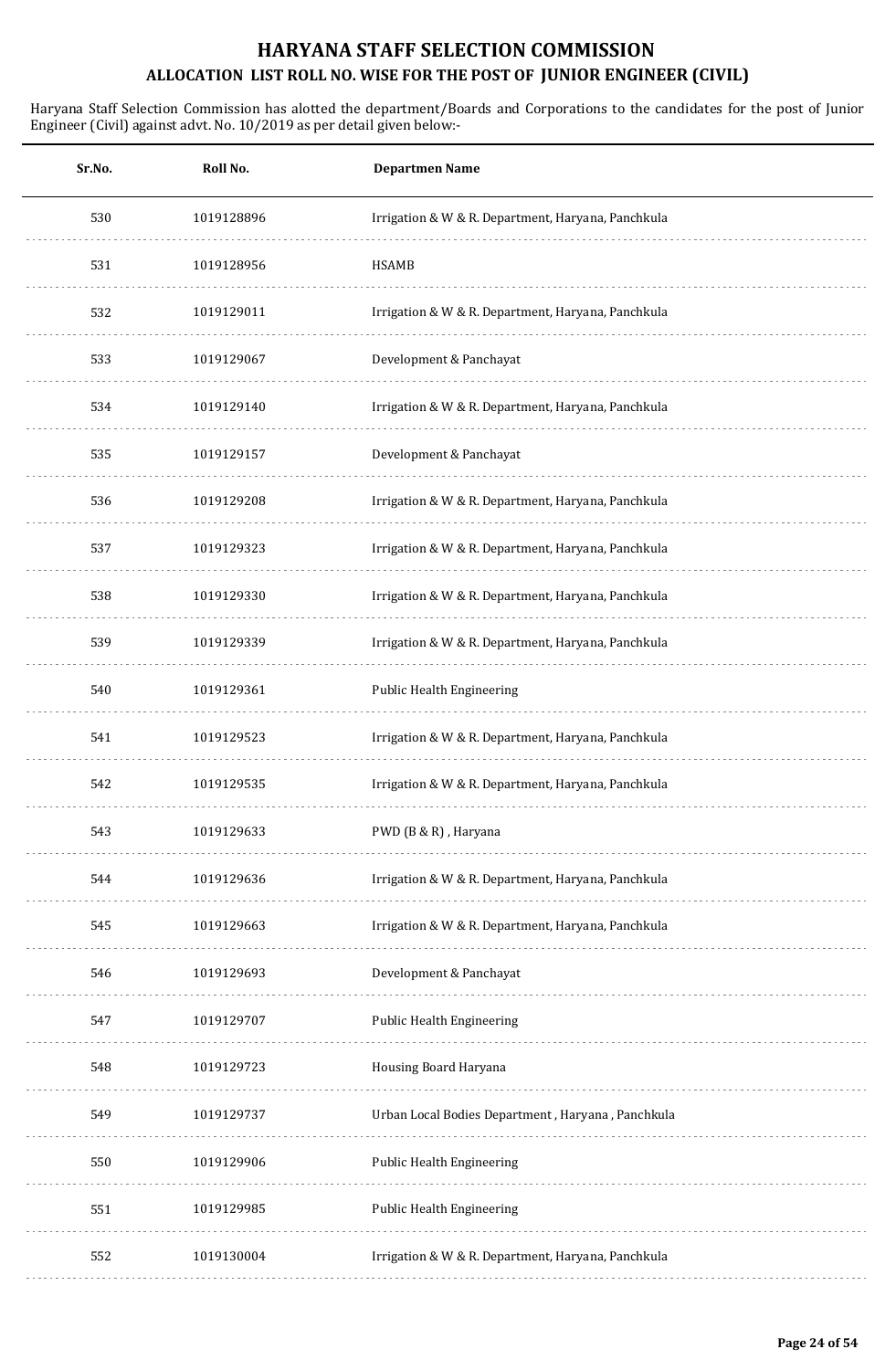| Sr.No. | Roll No.   | <b>Departmen Name</b>                              |
|--------|------------|----------------------------------------------------|
| 553    | 1019130057 | Irrigation & W & R. Department, Haryana, Panchkula |
| 554    | 1019130114 | Irrigation & W & R. Department, Haryana, Panchkula |
| 555    | 1019130151 | Town & Countary Planning                           |
| 556    | 1019130153 | Irrigation & W & R. Department, Haryana, Panchkula |
| 557    | 1019130189 | <b>DHBVNL</b>                                      |
| 558    | 1019130283 | PWD (B & R), Haryana                               |
| 559    | 1019130312 | Urban Local Bodies Department, Haryana, Panchkula  |
| 560    | 1019130321 | <b>Public Health Engineering</b>                   |
| 561    | 1019130337 | Public Health Engineering                          |
| 562    | 1019130375 | Irrigation & W & R. Department, Haryana, Panchkula |
| 563    | 1019130441 | Urban Local Bodies Department, Haryana, Panchkula  |
| 564    | 1019130485 | Development & Panchayat                            |
| 565    | 1019130508 | Irrigation & W & R. Department, Haryana, Panchkula |
| 566    | 1019130580 | Irrigation & W & R. Department, Haryana, Panchkula |
| 567    | 1019130699 | Irrigation & W & R. Department, Haryana, Panchkula |
| 568    | 1019130767 | PWD (B & R), Haryana                               |
| 569    | 1019130805 | Development & Panchayat                            |
| 570    | 1019130857 | Town & Countary Planning                           |
| 571    | 1019130865 | Public Health Engineering                          |
| 572    | 1019131044 | Irrigation & W & R. Department, Haryana, Panchkula |
| 573    | 1019131058 | Development & Panchayat                            |
| 574    | 1019131263 | PWD (B & R), Haryana                               |
| 575    | 1019131267 | Irrigation & W & R. Department, Haryana, Panchkula |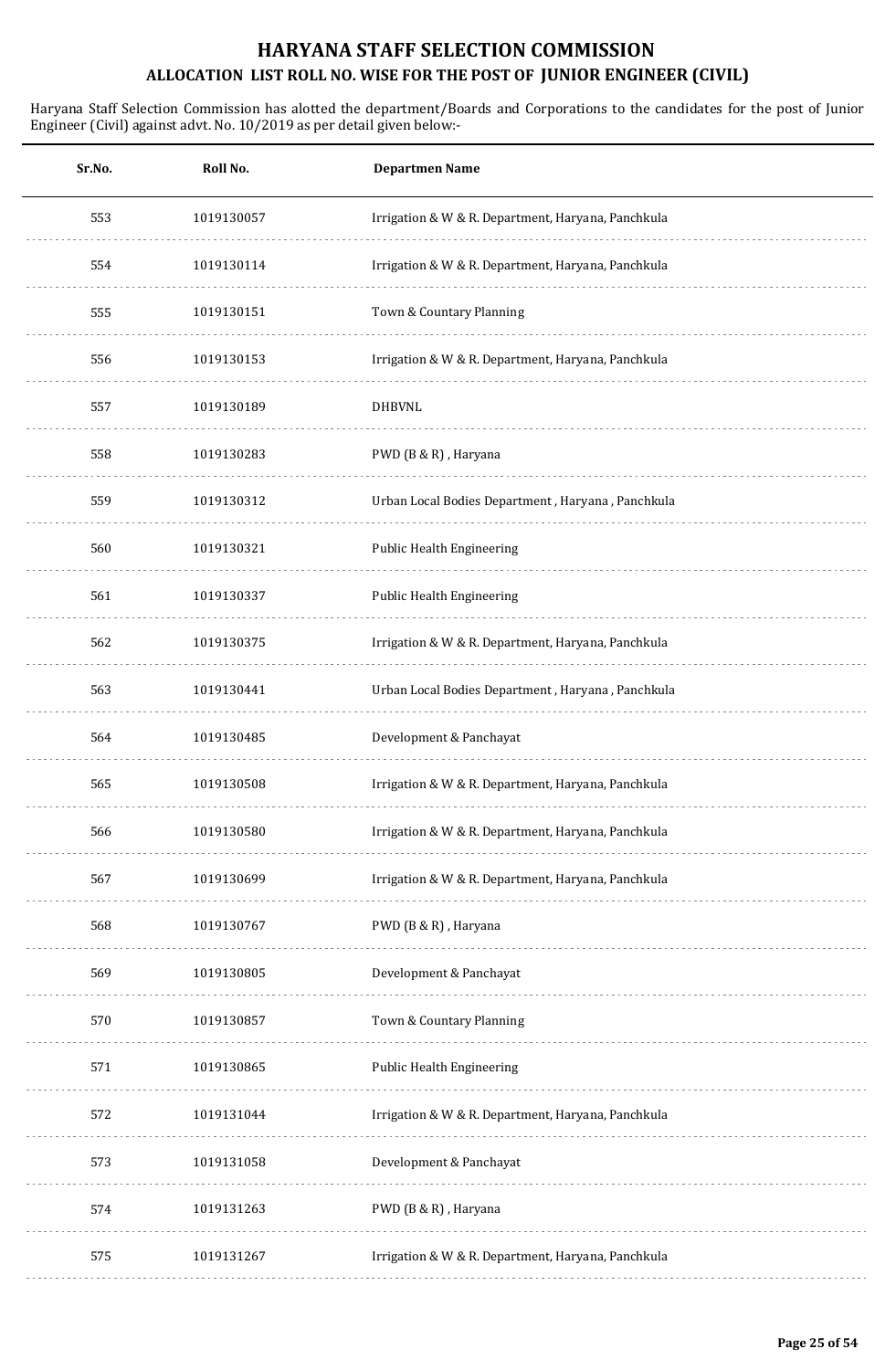| Sr.No. | Roll No.   | <b>Departmen Name</b>                              |
|--------|------------|----------------------------------------------------|
| 576    | 1019131286 | Irrigation & W & R. Department, Haryana, Panchkula |
| 577    | 1019131436 | <b>Public Health Engineering</b>                   |
| 578    | 1019131450 | Irrigation & W & R. Department, Haryana, Panchkula |
| 579    | 1019131459 | Irrigation & W & R. Department, Haryana, Panchkula |
| 580    | 1019131460 | Public Health Engineering                          |
| 581    | 1019131481 | Town & Countary Planning                           |
| 582    | 1019131502 | Irrigation & W & R. Department, Haryana, Panchkula |
| 583    | 1019131713 | <b>HVPNL</b>                                       |
| 584    | 1019131918 | Irrigation & W & R. Department, Haryana, Panchkula |
| 585    | 1019131931 | Irrigation & W & R. Department, Haryana, Panchkula |
| 586    | 1019131948 | PWD (B & R), Haryana                               |
| 587    | 1019131984 | PWD (B & R), Haryana                               |
| 588    | 1019132036 | Housing Board Haryana                              |
| 589    | 1019132042 | Development & Panchayat                            |
| 590    | 1019132076 | Irrigation & W & R. Department, Haryana, Panchkula |
| 591    | 1019132116 | Development & Panchayat                            |
| 592    | 1019132123 | Irrigation & W & R. Department, Haryana, Panchkula |
| 593    | 1019132257 | PWD (B & R), Haryana                               |
| 594    | 1019132264 | Development & Panchayat                            |
| 595    | 1019132309 | Irrigation & W & R. Department, Haryana, Panchkula |
| 596    | 1019132331 | Irrigation & W & R. Department, Haryana, Panchkula |
| 597    | 1019132335 | Irrigation & W & R. Department, Haryana, Panchkula |
| 598    | 1019132367 | Police Housing Corporation, Haryana                |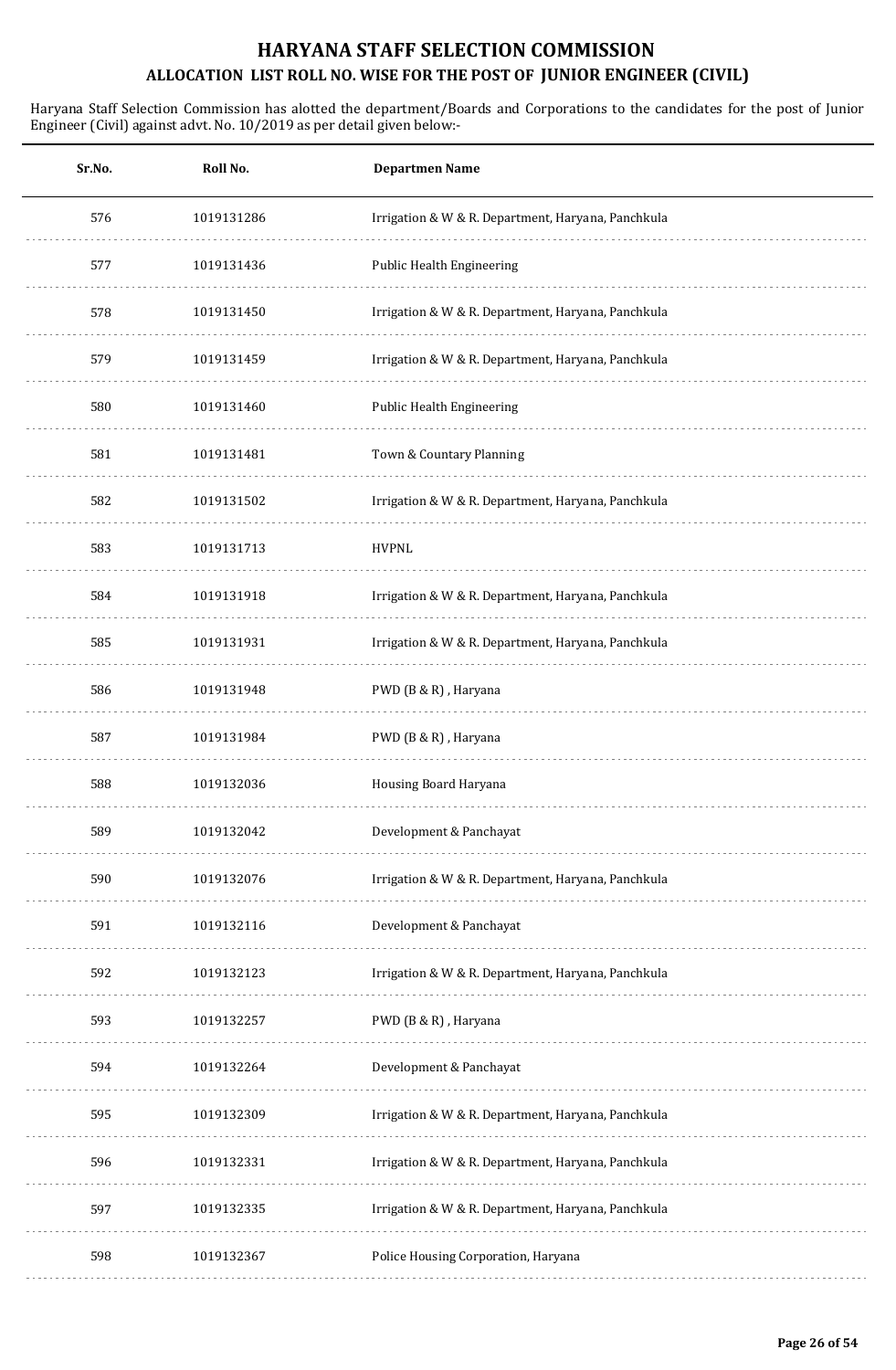| Roll No.   | <b>Departmen Name</b>                              |
|------------|----------------------------------------------------|
| 1019132492 | Irrigation & W & R. Department, Haryana, Panchkula |
| 1019132495 | Irrigation & W & R. Department, Haryana, Panchkula |
| 1019132531 | Irrigation & W & R. Department, Haryana, Panchkula |
| 1019132537 | Irrigation & W & R. Department, Haryana, Panchkula |
| 1019132567 | Public Health Engineering                          |
| 1019132593 | Irrigation & W & R. Department, Haryana, Panchkula |
| 1019132596 | Urban Local Bodies Department, Haryana, Panchkula  |
| 1019132670 | Irrigation & W & R. Department, Haryana, Panchkula |
| 1019132730 | Development & Panchayat                            |
| 1019132751 | Development & Panchayat                            |
| 1019132793 | Development & Panchayat                            |
| 1019132921 | Irrigation & W & R. Department, Haryana, Panchkula |
| 1019133021 | Public Health Engineering                          |
| 1019133128 | PWD (B & R), Haryana                               |
| 1019133142 | Development & Panchayat                            |
| 1019133171 | Irrigation & W & R. Department, Haryana, Panchkula |
| 1019133226 | Irrigation & W & R. Department, Haryana, Panchkula |
| 1019133247 | Irrigation & W & R. Department, Haryana, Panchkula |
| 1019133363 | Irrigation & W & R. Department, Haryana, Panchkula |
| 1019133429 | <b>HSAMB</b>                                       |
| 1019133434 | Urban Local Bodies Department, Haryana, Panchkula  |
| 1019133456 | Irrigation & W & R. Department, Haryana, Panchkula |
| 1019133467 | Irrigation & W & R. Department, Haryana, Panchkula |
|            |                                                    |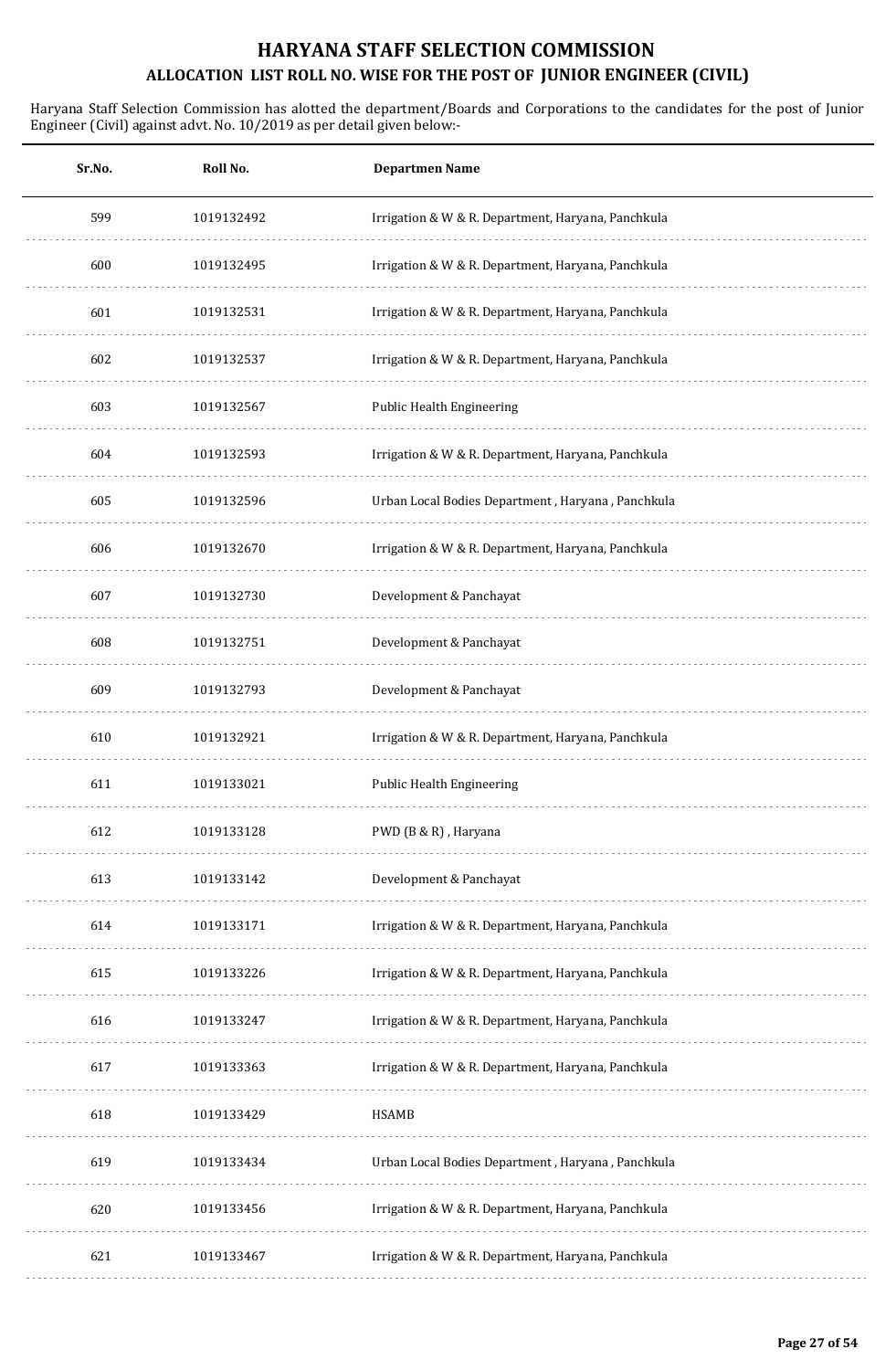| Sr.No. | Roll No.   | <b>Departmen Name</b>                              |
|--------|------------|----------------------------------------------------|
| 622    | 1019133508 | Public Health Engineering                          |
| 623    | 1019133644 | Irrigation & W & R. Department, Haryana, Panchkula |
| 624    | 1019133675 | Irrigation & W & R. Department, Haryana, Panchkula |
| 625    | 1019133752 | Irrigation & W & R. Department, Haryana, Panchkula |
| 626    | 1019133759 | PWD (B & R), Haryana                               |
| 627    | 1019133763 | Public Health Engineering                          |
| 628    | 1019133777 | Irrigation & W & R. Department, Haryana, Panchkula |
| 629    | 1019133781 | Development & Panchayat                            |
| 630    | 1019133783 | <b>HSAMB</b>                                       |
| 631    | 1019133847 | Irrigation & W & R. Department, Haryana, Panchkula |
| 632    | 1019133998 | HSAMB                                              |
| 633    | 1019134006 | Public Health Engineering                          |
| 634    | 1019134041 | Irrigation & W & R. Department, Haryana, Panchkula |
| 635    | 1019134086 | PWD (B & R), Haryana                               |
| 636    | 1019134105 | Development & Panchayat                            |
| 637    | 1019134236 | Irrigation & W & R. Department, Haryana, Panchkula |
| 638    | 1019134333 | Irrigation & W & R. Department, Haryana, Panchkula |
| 639    | 1019134460 | Irrigation & W & R. Department, Haryana, Panchkula |
| 640    | 1019134504 | HSAMB                                              |
| 641    | 1019134514 | Irrigation & W & R. Department, Haryana, Panchkula |
| 642    | 1019134601 | Irrigation & W & R. Department, Haryana, Panchkula |
| 643    | 1019134680 | Development & Panchayat                            |
| 644    | 1019134729 | Irrigation & W & R. Department, Haryana, Panchkula |
|        |            |                                                    |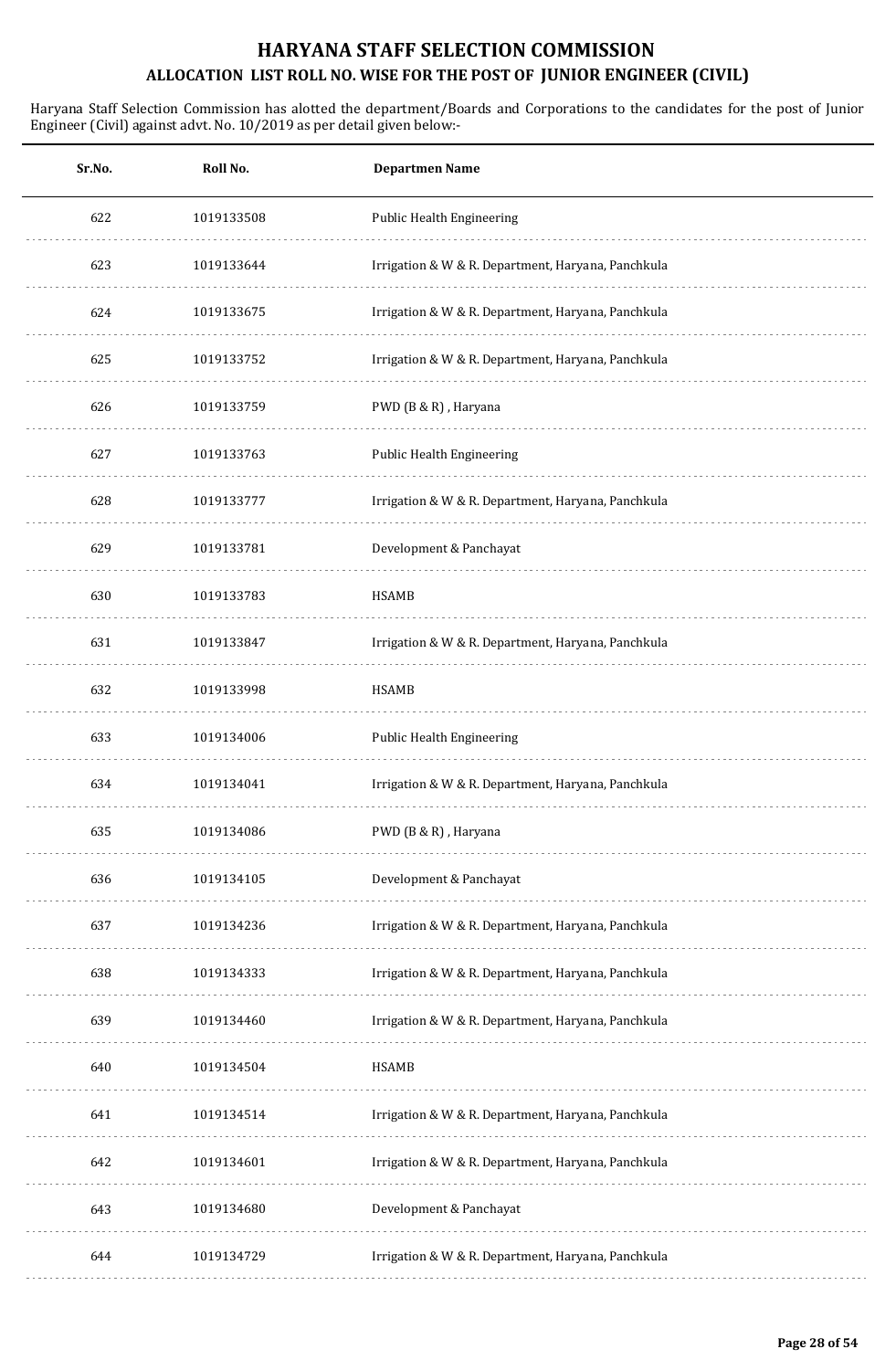| Sr.No. | Roll No.   | <b>Departmen Name</b>                              |
|--------|------------|----------------------------------------------------|
| 645    | 1019134756 | Irrigation & W & R. Department, Haryana, Panchkula |
| 646    | 1019134768 | PWD (B & R), Haryana                               |
| 647    | 1019134794 | Development & Panchayat                            |
| 648    | 1019134848 | Irrigation & W & R. Department, Haryana, Panchkula |
| 649    | 1019134884 | Irrigation & W & R. Department, Haryana, Panchkula |
| 650    | 1019134922 | <b>HVPNL</b>                                       |
| 651    | 1019134953 | Urban Local Bodies Department, Haryana, Panchkula  |
| 652    | 1019135051 | Development & Panchayat                            |
| 653    | 1019135060 | Irrigation & W & R. Department, Haryana, Panchkula |
| 654    | 1019135130 | Irrigation & W & R. Department, Haryana, Panchkula |
| 655    | 1019135163 | Development & Panchayat                            |
| 656    | 1019135237 | Public Health Engineering                          |
| 657    | 1019135348 | Development & Panchayat                            |
| 658    | 1019135364 | Irrigation & W & R. Department, Haryana, Panchkula |
| 659    | 1019135560 | Irrigation & W & R. Department, Haryana, Panchkula |
| 660    | 1019135588 | Irrigation & W & R. Department, Haryana, Panchkula |
| 661    | 1019135589 | PWD (B & R), Haryana                               |
| 662    | 1019135647 | Development & Panchayat                            |
| 663    | 1019135703 | Housing Board Haryana                              |
| 664    | 1019135783 | Urban Local Bodies Department, Haryana, Panchkula  |
| 665    | 1019135914 | Public Health Engineering                          |
| 666    | 1019136005 | Police Housing Corporation, Haryana                |
| 667    | 1019136016 | Irrigation & W & R. Department, Haryana, Panchkula |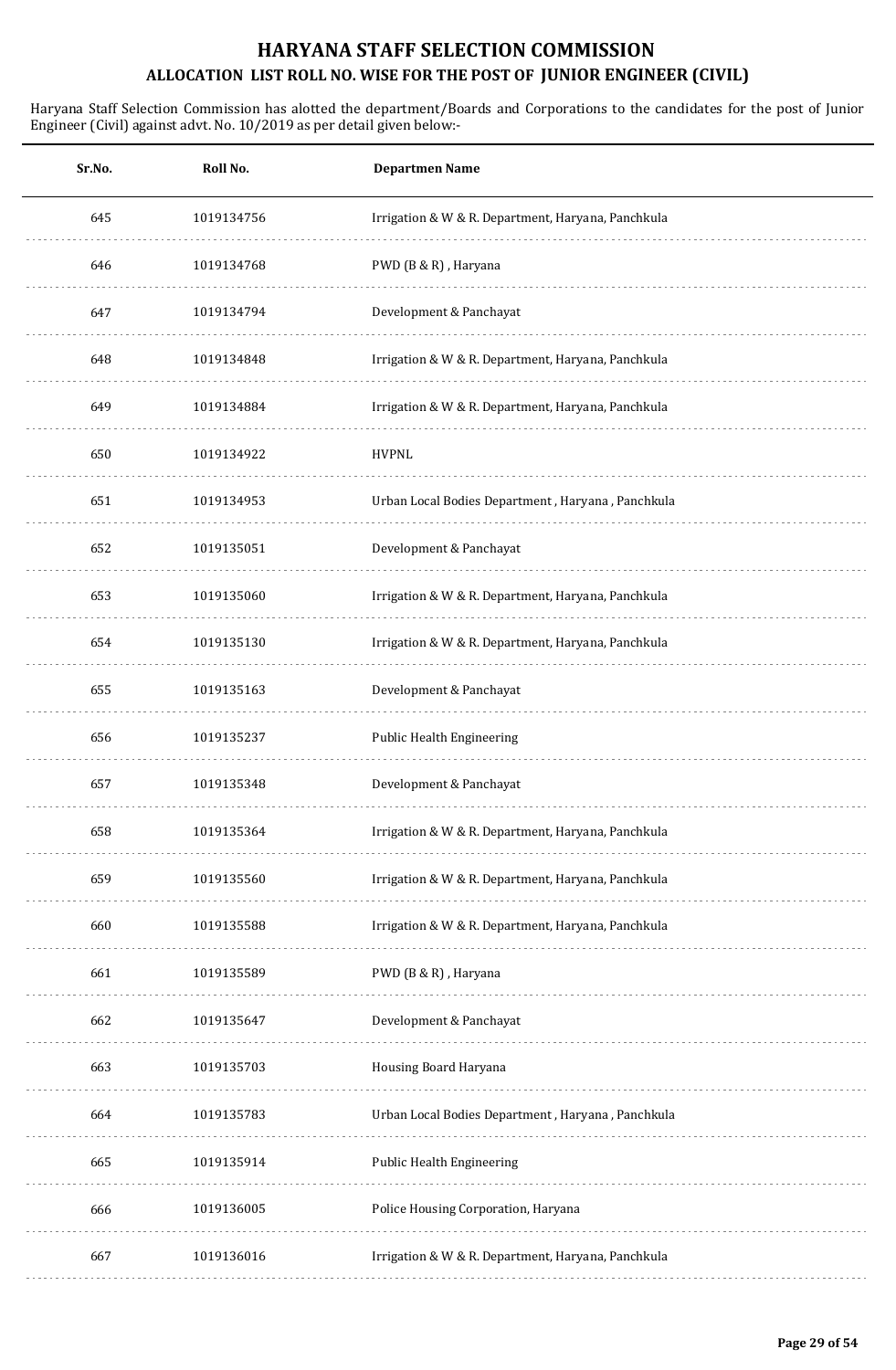| Sr.No. | Roll No.   | <b>Departmen Name</b>                              |
|--------|------------|----------------------------------------------------|
| 668    | 1019136074 | Irrigation & W & R. Department, Haryana, Panchkula |
| 669    | 1019136118 | Irrigation & W & R. Department, Haryana, Panchkula |
| 670    | 1019136203 | Irrigation & W & R. Department, Haryana, Panchkula |
| 671    | 1019136428 | Irrigation & W & R. Department, Haryana, Panchkula |
| 672    | 1019136494 | Irrigation & W & R. Department, Haryana, Panchkula |
| 673    | 1019136513 | Development & Panchayat                            |
| 674    | 1019136524 | Irrigation & W & R. Department, Haryana, Panchkula |
| 675    | 1019136536 | Public Health Engineering                          |
| 676    | 1019136548 | Public Health Engineering                          |
| 677    | 1019136561 | Irrigation & W & R. Department, Haryana, Panchkula |
| 678    | 1019136633 | Irrigation & W & R. Department, Haryana, Panchkula |
| 679    | 1019136675 | <b>HVPNL</b>                                       |
| 680    | 1019136740 | PWD (B & R), Haryana                               |
| 681    | 1019136754 | Irrigation & W & R. Department, Haryana, Panchkula |
| 682    | 1019136830 | Irrigation & W & R. Department, Haryana, Panchkula |
| 683    | 1019136892 | Irrigation & W & R. Department, Haryana, Panchkula |
| 684    | 1019136894 | Irrigation & W & R. Department, Haryana, Panchkula |
| 685    | 1019136902 | Urban Local Bodies Department, Haryana, Panchkula  |
| 686    | 1019136909 | Irrigation & W & R. Department, Haryana, Panchkula |
| 687    | 1019136912 | Irrigation & W & R. Department, Haryana, Panchkula |
| 688    | 1019136969 | Irrigation & W & R. Department, Haryana, Panchkula |
| 689    | 1019136976 | Irrigation & W & R. Department, Haryana, Panchkula |
| 690    | 1019137092 | Irrigation & W & R. Department, Haryana, Panchkula |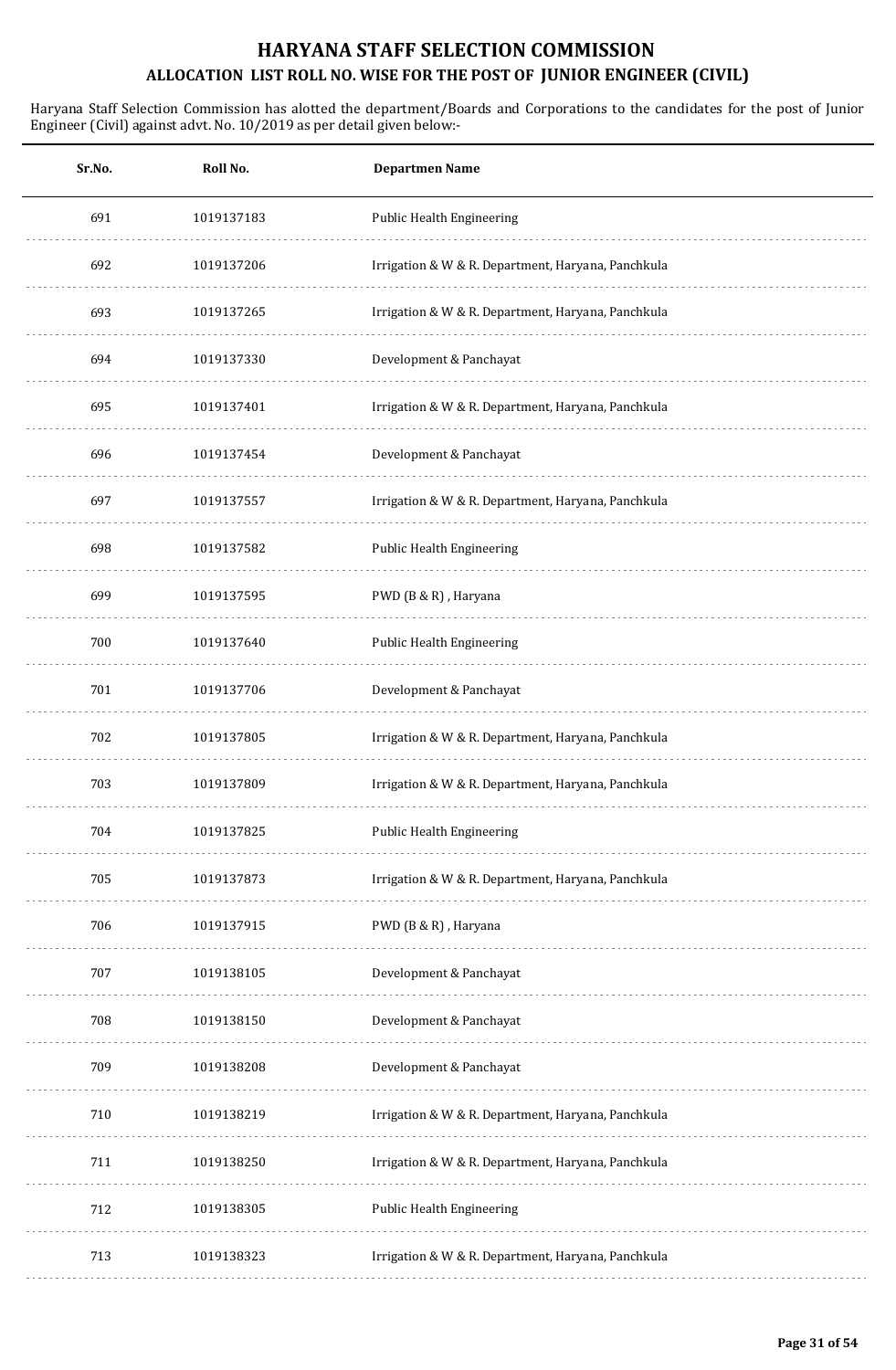| Sr.No. | Roll No.   | <b>Departmen Name</b>                                     |
|--------|------------|-----------------------------------------------------------|
| 714    | 1019138333 | Irrigation & W & R. Department, Haryana, Panchkula        |
| 715    | 1019138342 | Irrigation & W & R. Department, Haryana, Panchkula        |
| 716    | 1019138395 | <b>HSAMB</b>                                              |
| 717    | 1019138499 | Irrigation & W & R. Department, Haryana, Panchkula        |
| 718    | 1019138554 | Housing Board Haryana                                     |
| 719    | 1019138555 | PWD (B & R), Haryana                                      |
| 720    | 1019138640 | PWD (B & R), Haryana                                      |
| 721    | 1019138665 | Public Health Engineering                                 |
| 722    | 1019138669 | Irrigation & W & R. Department, Haryana, Panchkula        |
| 723    | 1019138743 | <b>HVPNL</b>                                              |
| 724    | 1019138757 | Public Health Engineering                                 |
| 725    | 1019138777 | Irrigation & W & R. Department, Haryana, Panchkula        |
| 726    | 1019138781 | PWD (B & R), Haryana                                      |
| 727    | 1019138809 | Public Health Engineering                                 |
| 728    | 1019138866 | <b>DHBVNL</b>                                             |
| 729    | 1019138905 | <b>HSAMB</b>                                              |
| 730    | 1019138911 | <b>HSAMB</b>                                              |
| 731    | 1019139199 | PWD (B & R), Haryana                                      |
| 732    | 1019139219 | Irrigation & W & R. Department, Haryana, Panchkula        |
| 733    | 1019139242 | <b>HSAMB</b>                                              |
| 734    | 1019139468 | Haryana Dairy Development Cooperative Federation, Haryana |
| 735    | 1019139538 | Irrigation & W & R. Department, Haryana, Panchkula        |
| 736    | 1019139552 | Development & Panchayat                                   |
|        |            |                                                           |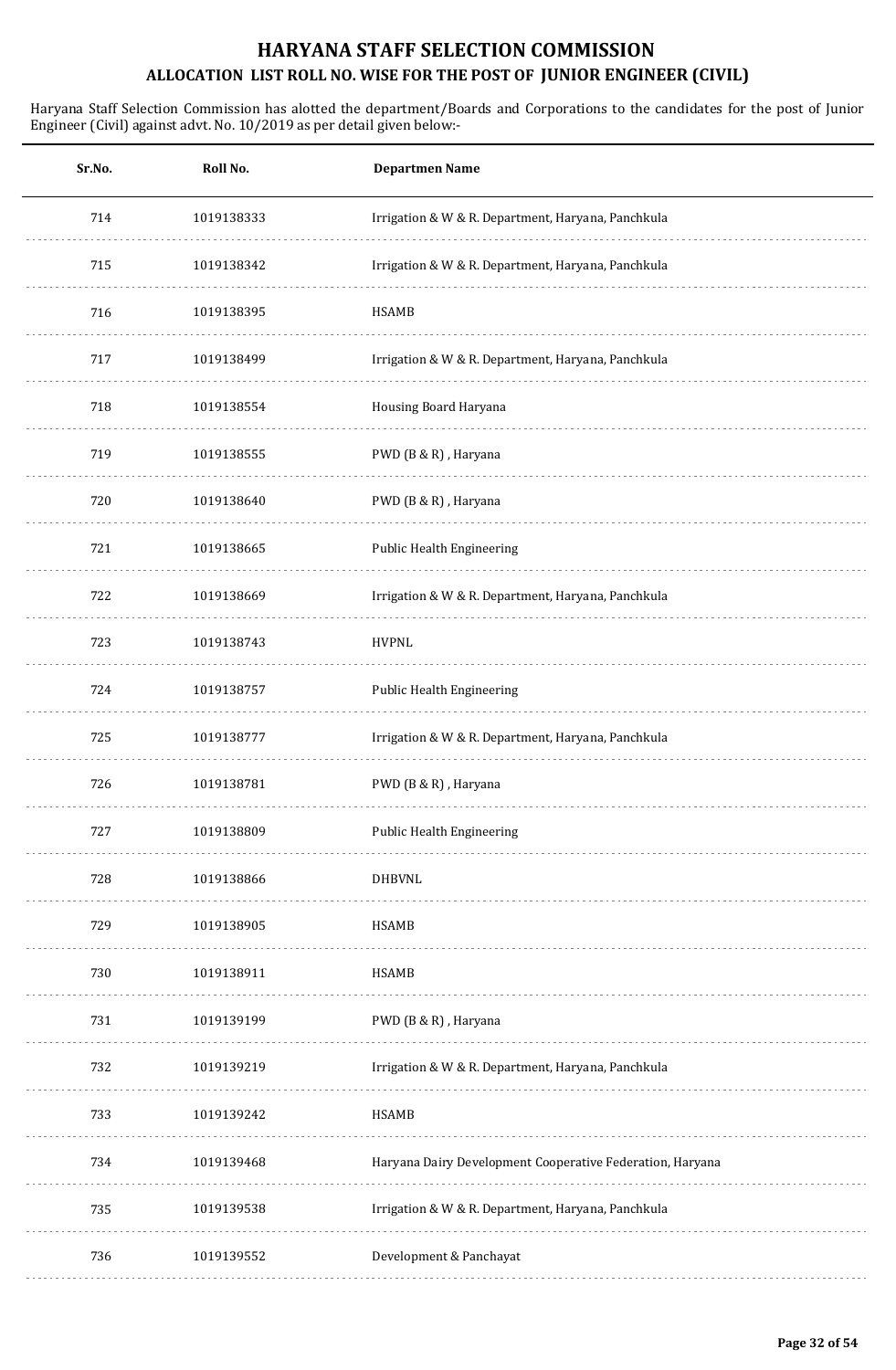| Sr.No. | Roll No.   | <b>Departmen Name</b>                              |
|--------|------------|----------------------------------------------------|
| 737    | 1019139572 | Irrigation & W & R. Department, Haryana, Panchkula |
| 738    | 1019139613 | Development & Panchayat                            |
| 739    | 1019139718 | Development & Panchayat                            |
| 740    | 1019139725 | Urban Local Bodies Department, Haryana, Panchkula  |
| 741    | 1019139812 | PWD (B & R), Haryana                               |
| 742    | 1019139841 | Irrigation & W & R. Department, Haryana, Panchkula |
| 743    | 1019140034 | Development & Panchayat                            |
| 744    | 1019140095 | Irrigation & W & R. Department, Haryana, Panchkula |
| 745    | 1019140104 | Irrigation & W & R. Department, Haryana, Panchkula |
| 746    | 1019140315 | Housing Board Haryana                              |
| 747    | 1019140327 | Irrigation & W & R. Department, Haryana, Panchkula |
| 748    | 1019140402 | Irrigation & W & R. Department, Haryana, Panchkula |
| 749    | 1019140446 | Public Health Engineering                          |
| 750    | 1019140549 | Public Health Engineering                          |
| 751    | 1019140565 | Irrigation & W & R. Department, Haryana, Panchkula |
| 752    | 1019140618 | Urban Local Bodies Department, Haryana, Panchkula  |
| 753    | 1019140619 | Public Health Engineering                          |
| 754    | 1019140670 | Irrigation & W & R. Department, Haryana, Panchkula |
| 755    | 1019140737 | Development & Panchayat                            |
| 756    | 1019140753 | PWD (B & R), Haryana                               |
| 757    | 1019140895 | Public Health Engineering                          |
| 758    | 1019141020 | Development & Panchayat                            |
| 759    | 1019141079 | Public Health Engineering                          |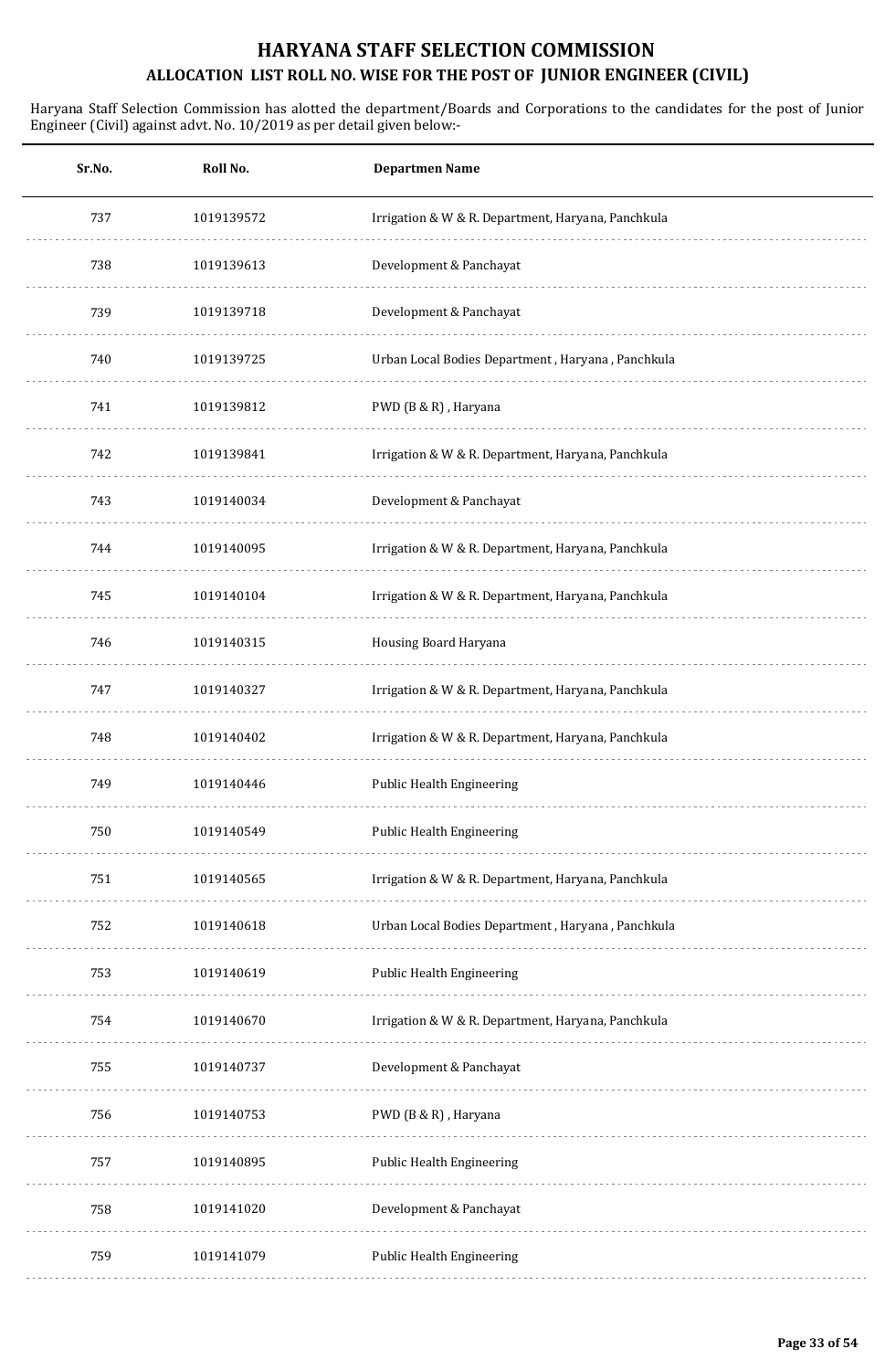| Sr.No. | Roll No.   | <b>Departmen Name</b>                              |
|--------|------------|----------------------------------------------------|
| 760    | 1019141151 | Irrigation & W & R. Department, Haryana, Panchkula |
| 761    | 1019141164 | PWD (B & R), Haryana                               |
| 762    | 1019141201 | Irrigation & W & R. Department, Haryana, Panchkula |
| 763    | 1019141224 | Irrigation & W & R. Department, Haryana, Panchkula |
| 764    | 1019141270 | Irrigation & W & R. Department, Haryana, Panchkula |
| 765    | 1019141378 | Public Health Engineering                          |
| 766    | 1019141420 | Irrigation & W & R. Department, Haryana, Panchkula |
| 767    | 1019141507 | Irrigation & W & R. Department, Haryana, Panchkula |
| 768    | 1019141800 | Irrigation & W & R. Department, Haryana, Panchkula |
| 769    | 1019141804 | Irrigation & W & R. Department, Haryana, Panchkula |
| 770    | 1019141873 | PWD (B & R), Haryana                               |
| 771    | 1019141902 | Hafed                                              |
| 772    | 1019141904 | Urban Local Bodies Department, Haryana, Panchkula  |
| 773    | 1019141963 | Irrigation & W & R. Department, Haryana, Panchkula |
| 774    | 1019142106 | Town & Countary Planning                           |
| 775    | 1019142123 | PWD (B & R), Haryana                               |
| 776    | 1019142185 | Irrigation & W & R. Department, Haryana, Panchkula |
| 777    | 1019142186 | Public Health Engineering                          |
| 778    | 1019142205 | Public Health Engineering                          |
| 779    | 1019142223 | Irrigation & W & R. Department, Haryana, Panchkula |
| 780    | 1019142228 | Public Health Engineering                          |
| 781    | 1019142273 | Housing Board Haryana                              |
| 782    | 1019142289 | Urban Local Bodies Department, Haryana, Panchkula  |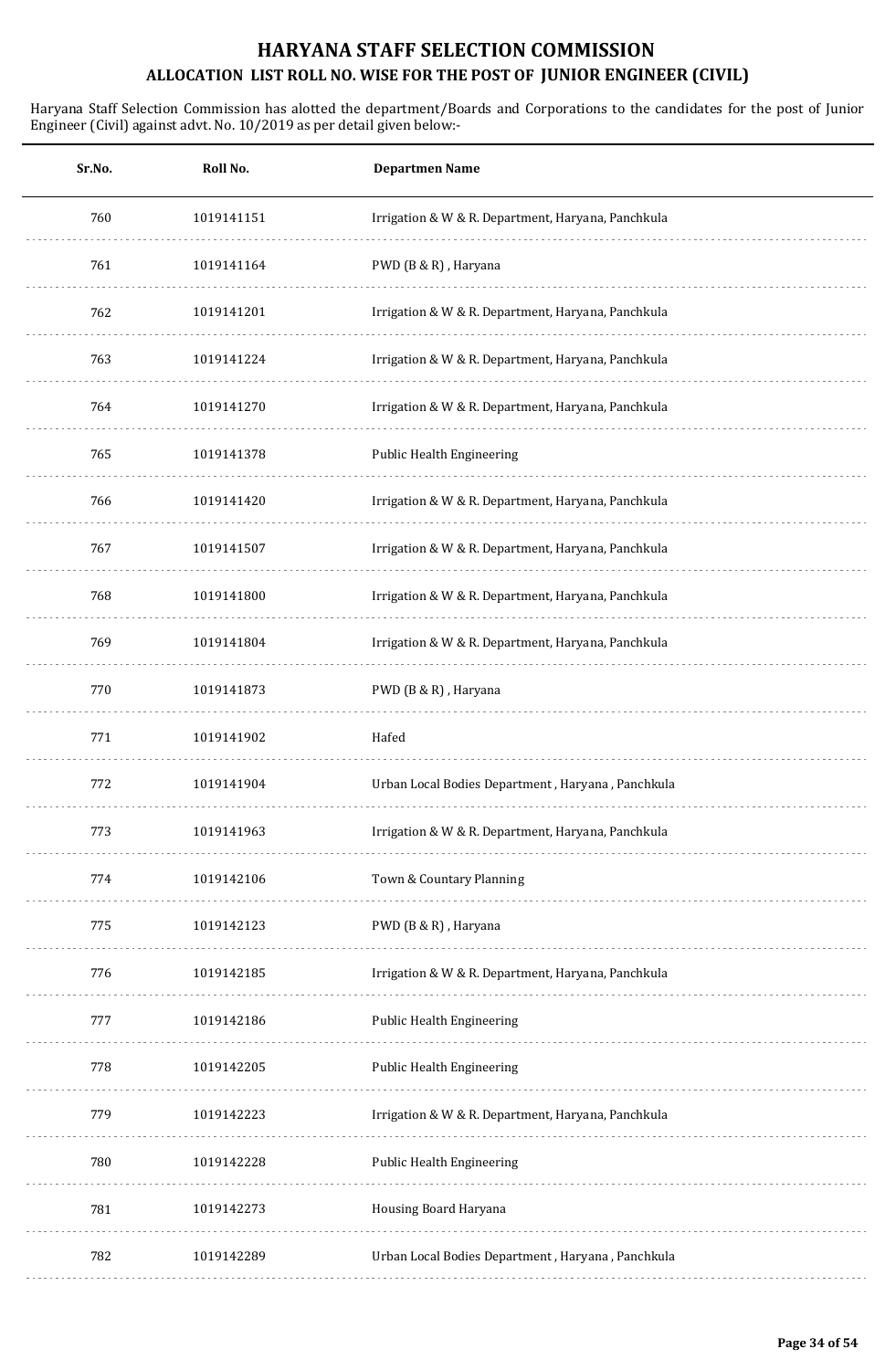| Sr.No. | Roll No.   | <b>Departmen Name</b>                              |
|--------|------------|----------------------------------------------------|
| 783    | 1019142326 | Irrigation & W & R. Department, Haryana, Panchkula |
| 784    | 1019142364 | Development & Panchayat                            |
| 785    | 1019142385 | Hafed                                              |
| 786    | 1019142510 | PWD (B & R), Haryana                               |
| 787    | 1019142538 | Irrigation & W & R. Department, Haryana, Panchkula |
| 788    | 1019142568 | Irrigation & W & R. Department, Haryana, Panchkula |
| 789    | 1019142592 | Irrigation & W & R. Department, Haryana, Panchkula |
| 790    | 1019142680 | Urban Local Bodies Department, Haryana, Panchkula  |
| 791    | 1019142759 | Housing Board Haryana                              |
| 792    | 1019142799 | PWD (B & R), Haryana                               |
| 793    | 1019142851 | <b>DHBVNL</b>                                      |
| 794    | 1019142895 | Irrigation & W & R. Department, Haryana, Panchkula |
| 795    | 1019142907 | Public Health Engineering                          |
| 796    | 1019142911 | PWD (B & R), Haryana                               |
| 797    | 1019142921 | Development & Panchayat                            |
| 798    | 1019142983 | Irrigation & W & R. Department, Haryana, Panchkula |
| 799    | 1019142998 | <b>HSAMB</b>                                       |
| 800    | 1019143024 | Irrigation & W & R. Department, Haryana, Panchkula |
| 801    | 1019143116 | Public Health Engineering                          |
| 802    | 1019143173 | Irrigation & W & R. Department, Haryana, Panchkula |
| 803    | 1019143191 | Irrigation & W & R. Department, Haryana, Panchkula |
| 804    | 1019143255 | Irrigation & W & R. Department, Haryana, Panchkula |
| 805    | 1019143271 | PWD (B & R), Haryana                               |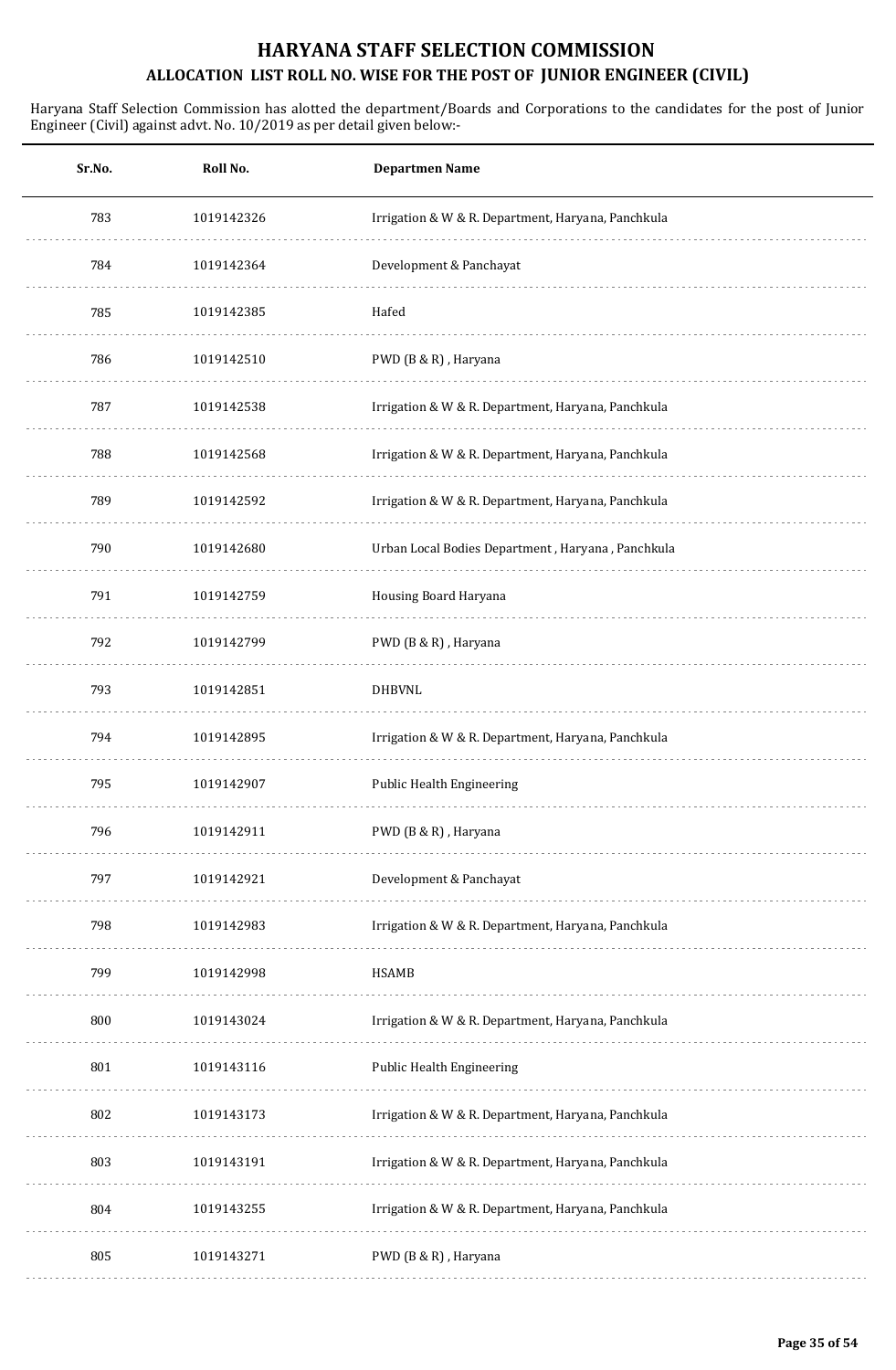| Sr.No. | Roll No.   | <b>Departmen Name</b>                              |
|--------|------------|----------------------------------------------------|
| 806    | 1019143280 | Irrigation & W & R. Department, Haryana, Panchkula |
| 807    | 1019143301 | Urban Local Bodies Department, Haryana, Panchkula  |
| 808    | 1019143475 | Irrigation & W & R. Department, Haryana, Panchkula |
| 809    | 1019143525 | Irrigation & W & R. Department, Haryana, Panchkula |
| 810    | 1019143611 | Irrigation & W & R. Department, Haryana, Panchkula |
| 811    | 1019143617 | Irrigation & W & R. Department, Haryana, Panchkula |
| 812    | 1019143647 | <b>Public Health Engineering</b>                   |
| 813    | 1019143794 | Public Health Engineering                          |
| 814    | 1019143838 | PWD (B & R), Haryana                               |
| 815    | 1019143875 | Urban Local Bodies Department, Haryana, Panchkula  |
| 816    | 1019143879 | Irrigation & W & R. Department, Haryana, Panchkula |
| 817    | 1019143888 | Public Health Engineering                          |
| 818    | 1019143933 | Irrigation & W & R. Department, Haryana, Panchkula |
| 819    | 1019144040 | Urban Local Bodies Department, Haryana, Panchkula  |
| 820    | 1019144104 | Irrigation & W & R. Department, Haryana, Panchkula |
| 821    | 1019144182 | Irrigation & W & R. Department, Haryana, Panchkula |
| 822    | 1019144270 | Irrigation & W & R. Department, Haryana, Panchkula |
| 823    | 1019144290 | Irrigation & W & R. Department, Haryana, Panchkula |
| 824    | 1019144329 | Housing Board Haryana                              |
| 825    | 1019144336 | Irrigation & W & R. Department, Haryana, Panchkula |
| 826    | 1019144402 | Irrigation & W & R. Department, Haryana, Panchkula |
| 827    | 1019144499 | PWD (B & R), Haryana                               |
| 828    | 1019144558 | PWD (B & R), Haryana                               |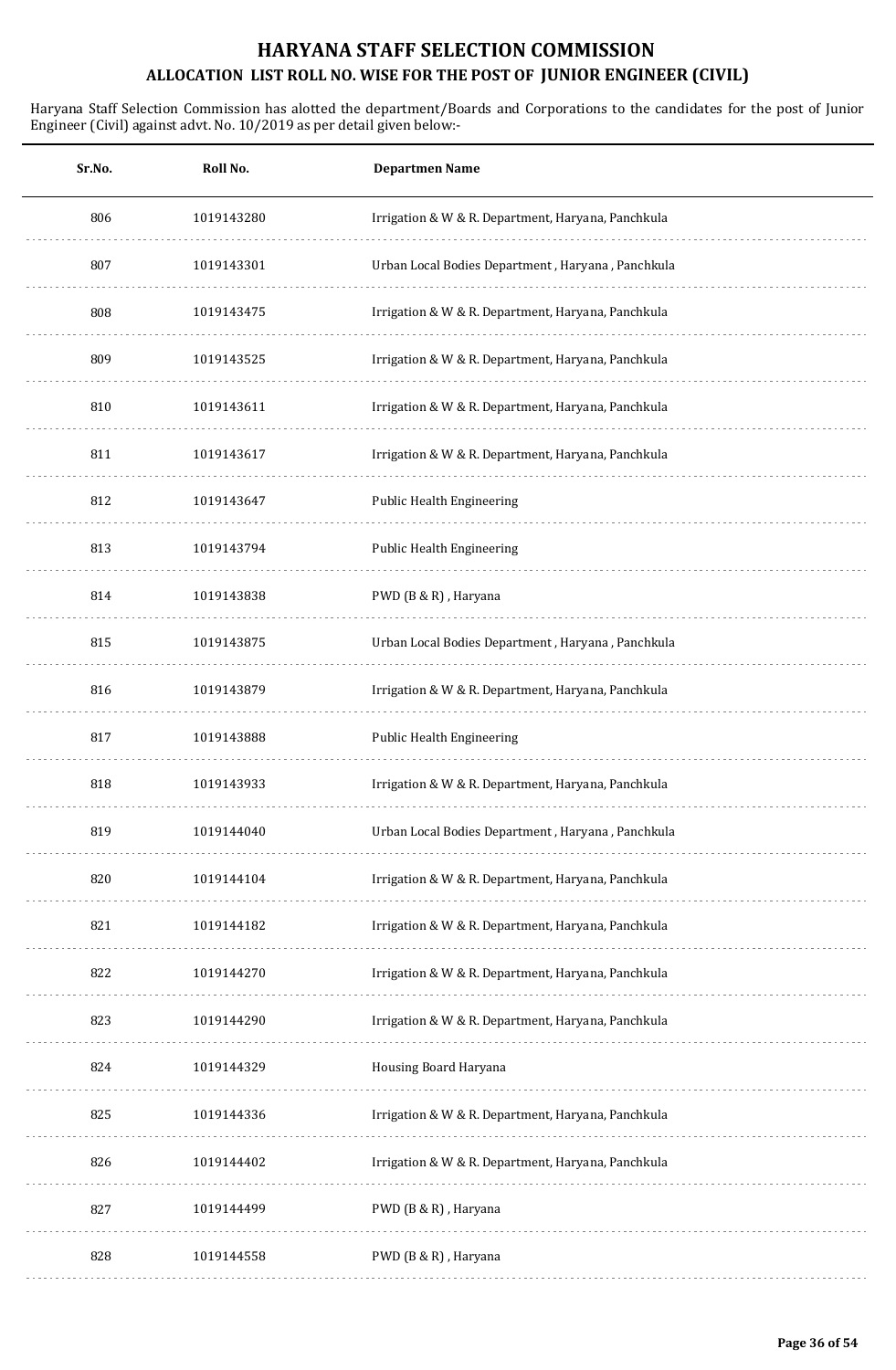| Sr.No. | Roll No.   | <b>Departmen Name</b>                              |
|--------|------------|----------------------------------------------------|
| 829    | 1019144635 | Irrigation & W & R. Department, Haryana, Panchkula |
| 830    | 1019144660 | Irrigation & W & R. Department, Haryana, Panchkula |
| 831    | 1019144834 | Irrigation & W & R. Department, Haryana, Panchkula |
| 832    | 1019144879 | Irrigation & W & R. Department, Haryana, Panchkula |
| 833    | 1019145093 | Public Health Engineering                          |
| 834    | 1019145161 | Irrigation & W & R. Department, Haryana, Panchkula |
| 835    | 1019145186 | Irrigation & W & R. Department, Haryana, Panchkula |
| 836    | 1019145334 | Irrigation & W & R. Department, Haryana, Panchkula |
| 837    | 1019145481 | <b>Public Health Engineering</b>                   |
| 838    | 1019145523 | Irrigation & W & R. Department, Haryana, Panchkula |
| 839    | 1019145719 | Irrigation & W & R. Department, Haryana, Panchkula |
| 840    | 1019145756 | Irrigation & W & R. Department, Haryana, Panchkula |
| 841    | 1019145760 | Urban Local Bodies Department, Haryana, Panchkula  |
| 842    | 1019146072 | Irrigation & W & R. Department, Haryana, Panchkula |
| 843    | 1019146090 | Public Health Engineering                          |
| 844    | 1019146114 | PWD (B & R), Haryana                               |
| 845    | 1019146211 | Irrigation & W & R. Department, Haryana, Panchkula |
| 846    | 1019146213 | Irrigation & W & R. Department, Haryana, Panchkula |
| 847    | 1019146230 | PWD (B & R), Haryana                               |
| 848    | 1019146340 | Housing Board Haryana                              |
| 849    | 1019146376 | PWD (B & R), Haryana                               |
| 850    | 1019146526 | Urban Local Bodies Department, Haryana, Panchkula  |
| 851    | 1019146533 | <b>HSAMB</b>                                       |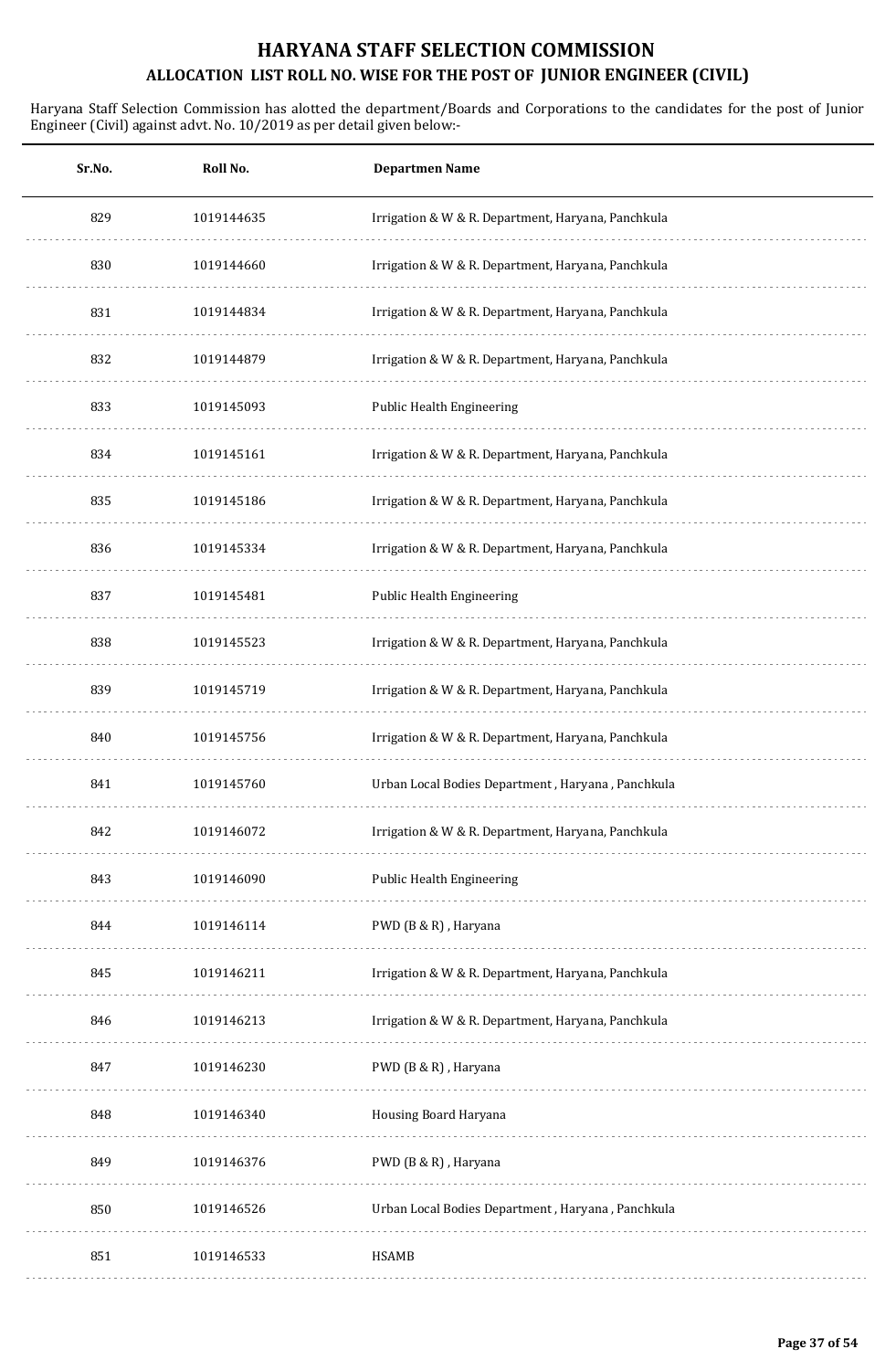| Sr.No. | Roll No.   | <b>Departmen Name</b>                              |
|--------|------------|----------------------------------------------------|
| 852    | 1019146548 | Housing Board Haryana                              |
| 853    | 1019146609 | Irrigation & W & R. Department, Haryana, Panchkula |
| 854    | 1019146639 | Development & Panchayat                            |
| 855    | 1019146688 | <b>HVPNL</b>                                       |
| 856    | 1019146769 | Irrigation & W & R. Department, Haryana, Panchkula |
| 857    | 1019146805 | Irrigation & W & R. Department, Haryana, Panchkula |
| 858    | 1019146830 | Irrigation & W & R. Department, Haryana, Panchkula |
| 859    | 1019146933 | Irrigation & W & R. Department, Haryana, Panchkula |
| 860    | 1019146957 | Irrigation & W & R. Department, Haryana, Panchkula |
| 861    | 1019147028 | PWD (B & R), Haryana                               |
| 862    | 1019147035 | Irrigation & W & R. Department, Haryana, Panchkula |
| 863    | 1019147129 | Irrigation & W & R. Department, Haryana, Panchkula |
| 864    | 1019147193 | Development & Panchayat                            |
| 865    | 1019147205 | Irrigation & W & R. Department, Haryana, Panchkula |
| 866    | 1019147216 | PWD (B & R), Haryana                               |
| 867    | 1019147239 | Irrigation & W & R. Department, Haryana, Panchkula |
| 868    | 1019147262 | PWD (B & R), Haryana                               |
| 869    | 1019147344 | PWD (B & R), Haryana                               |
| 870    | 1019147390 | Irrigation & W & R. Department, Haryana, Panchkula |
| 871    | 1019147410 | <b>HVPNL</b>                                       |
| 872    | 1019147459 | Agriculture Haryana                                |
| 873    | 1019147584 | Irrigation & W & R. Department, Haryana, Panchkula |
| 874    | 1019147598 | Urban Local Bodies Department, Haryana, Panchkula  |
|        |            |                                                    |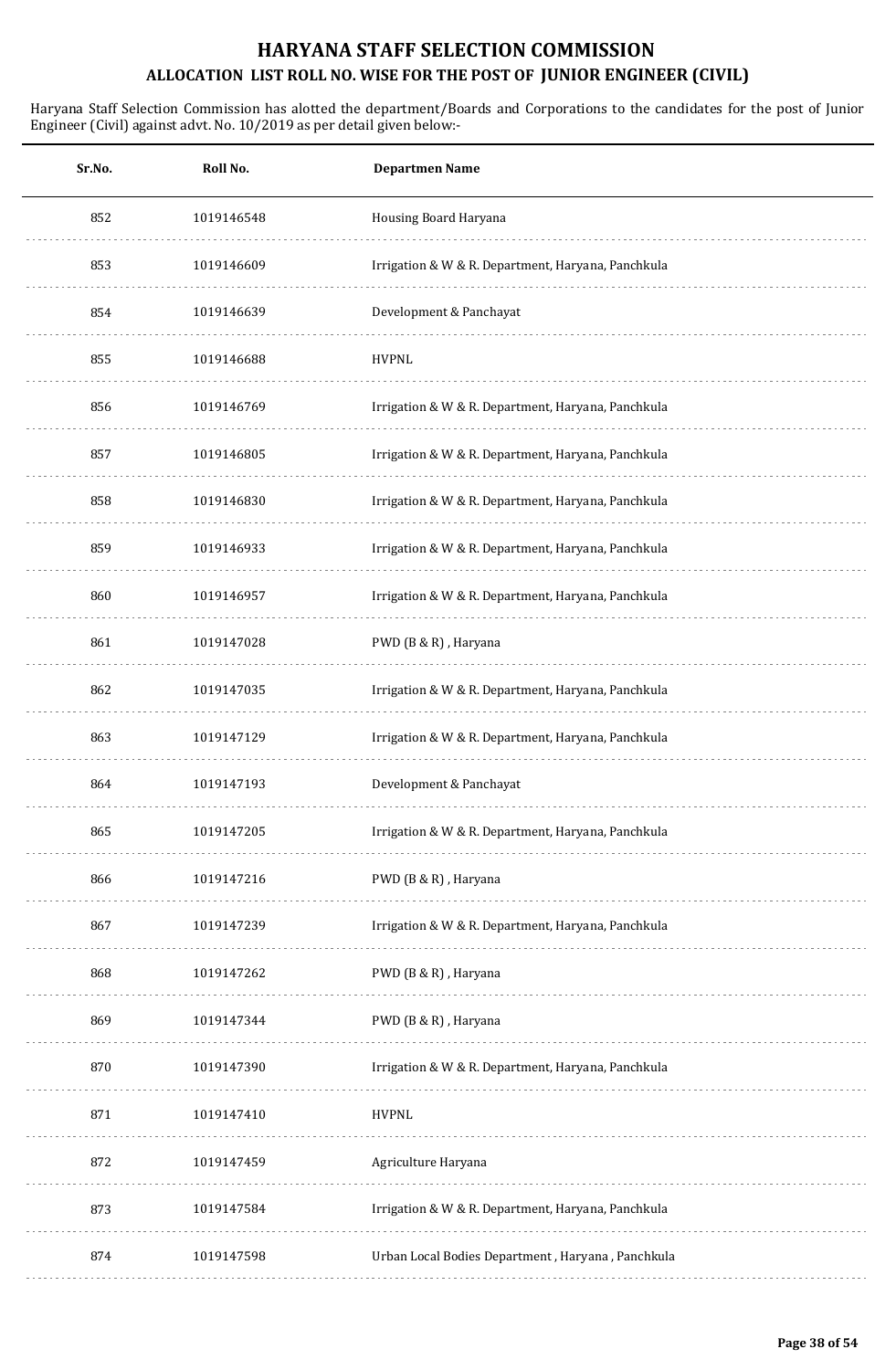| Sr.No. | Roll No.   | <b>Departmen Name</b>                              |
|--------|------------|----------------------------------------------------|
| 875    | 1019147693 | Irrigation & W & R. Department, Haryana, Panchkula |
| 876    | 1019147852 | Irrigation & W & R. Department, Haryana, Panchkula |
| 877    | 1019147875 | Urban Local Bodies Department, Haryana, Panchkula  |
| 878    | 1019147919 | Irrigation & W & R. Department, Haryana, Panchkula |
| 879    | 1019147951 | Development & Panchayat                            |
| 880    | 1019147998 | Irrigation & W & R. Department, Haryana, Panchkula |
| 881    | 1019148024 | Irrigation & W & R. Department, Haryana, Panchkula |
| 882    | 1019148083 | Irrigation & W & R. Department, Haryana, Panchkula |
| 883    | 1019148229 | <b>HSAMB</b>                                       |
| 884    | 1019148234 | Irrigation & W & R. Department, Haryana, Panchkula |
| 885    | 1019148303 | PWD (B & R), Haryana                               |
| 886    | 1019148307 | Irrigation & W & R. Department, Haryana, Panchkula |
| 887    | 1019148354 | Irrigation & W & R. Department, Haryana, Panchkula |
| 888    | 1019148420 | Development & Panchayat                            |
| 889    | 1019148449 | Housing Board Haryana                              |
| 890    | 1019148469 | Development & Panchayat                            |
| 891    | 1019148586 | Irrigation & W & R. Department, Haryana, Panchkula |
| 892    | 1019148612 | Irrigation & W & R. Department, Haryana, Panchkula |
| 893    | 1019148716 | Urban Local Bodies Department, Haryana, Panchkula  |
| 894    | 1019148801 | PWD (B & R), Haryana                               |
| 895    | 1019148810 | Irrigation & W & R. Department, Haryana, Panchkula |
| 896    | 1019148920 | Irrigation & W & R. Department, Haryana, Panchkula |
| 897    | 1019149019 | Public Health Engineering                          |
|        |            |                                                    |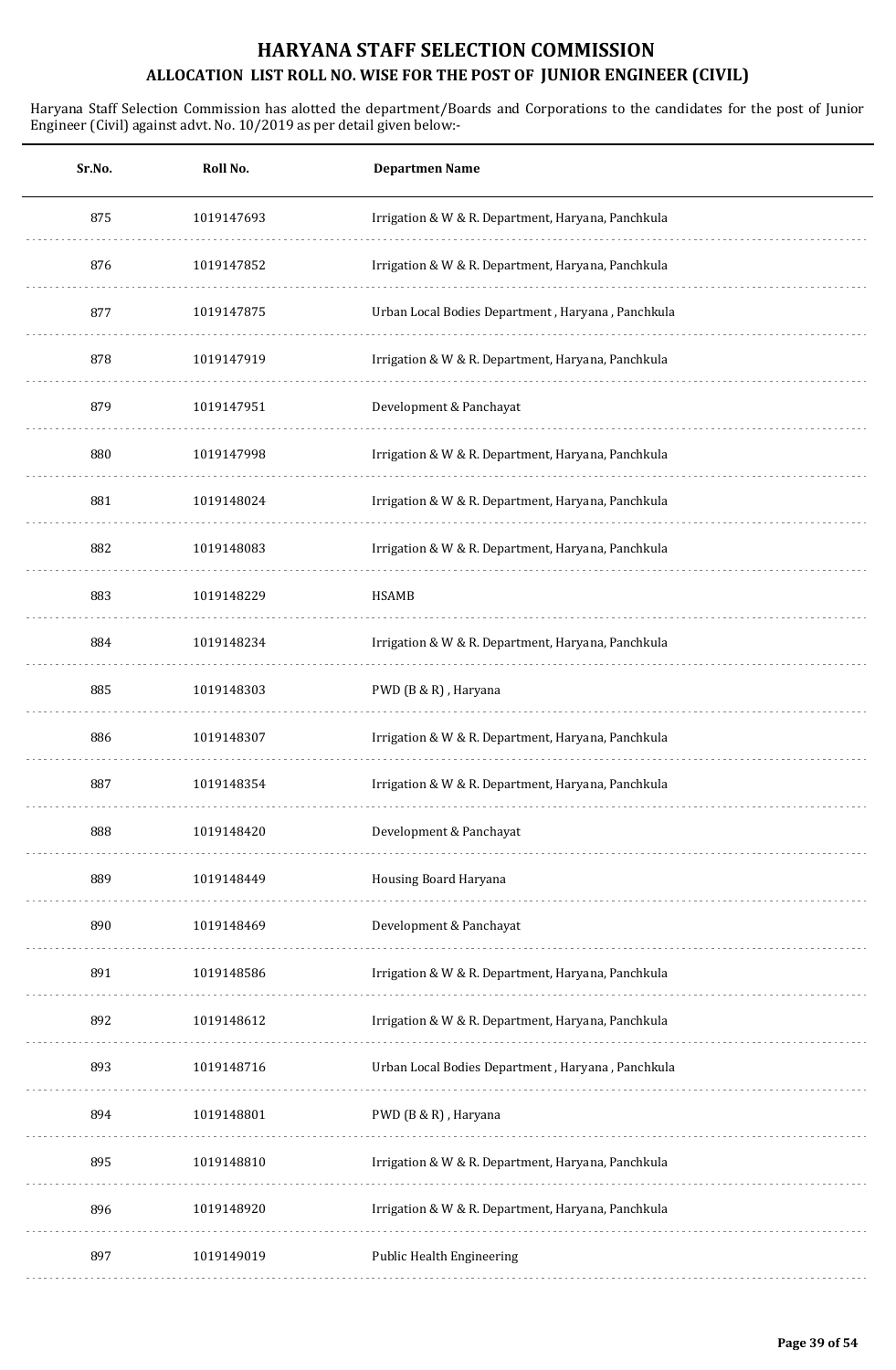| Roll No.   | <b>Departmen Name</b>                              |
|------------|----------------------------------------------------|
| 1019149021 | Irrigation & W & R. Department, Haryana, Panchkula |
| 1019149062 | Irrigation & W & R. Department, Haryana, Panchkula |
| 1019149170 | Irrigation & W & R. Department, Haryana, Panchkula |
| 1019149247 | Development & Panchayat                            |
| 1019149361 | Irrigation & W & R. Department, Haryana, Panchkula |
| 1019149465 | Irrigation & W & R. Department, Haryana, Panchkula |
| 1019149560 | Irrigation & W & R. Department, Haryana, Panchkula |
| 1019149671 | HSAMB                                              |
| 1019149871 | <b>Public Health Engineering</b>                   |
| 1019149937 | Irrigation & W & R. Department, Haryana, Panchkula |
| 1019149939 | Development & Panchayat                            |
| 1019149957 | Irrigation & W & R. Department, Haryana, Panchkula |
| 1019149994 | Irrigation & W & R. Department, Haryana, Panchkula |
| 1019150013 | Irrigation & W & R. Department, Haryana, Panchkula |
| 1019150087 | Development & Panchayat                            |
| 1019150102 | Irrigation & W & R. Department, Haryana, Panchkula |
| 1019150169 | Irrigation & W & R. Department, Haryana, Panchkula |
| 1019150324 | Public Health Engineering                          |
| 1019150331 | Urban Local Bodies Department, Haryana, Panchkula  |
| 1019150355 | Irrigation & W & R. Department, Haryana, Panchkula |
| 1019150431 | Haryana State Warehousing corporation, Haryana     |
| 1019150470 | Irrigation & W & R. Department, Haryana, Panchkula |
| 1019150609 | Irrigation & W & R. Department, Haryana, Panchkula |
|            |                                                    |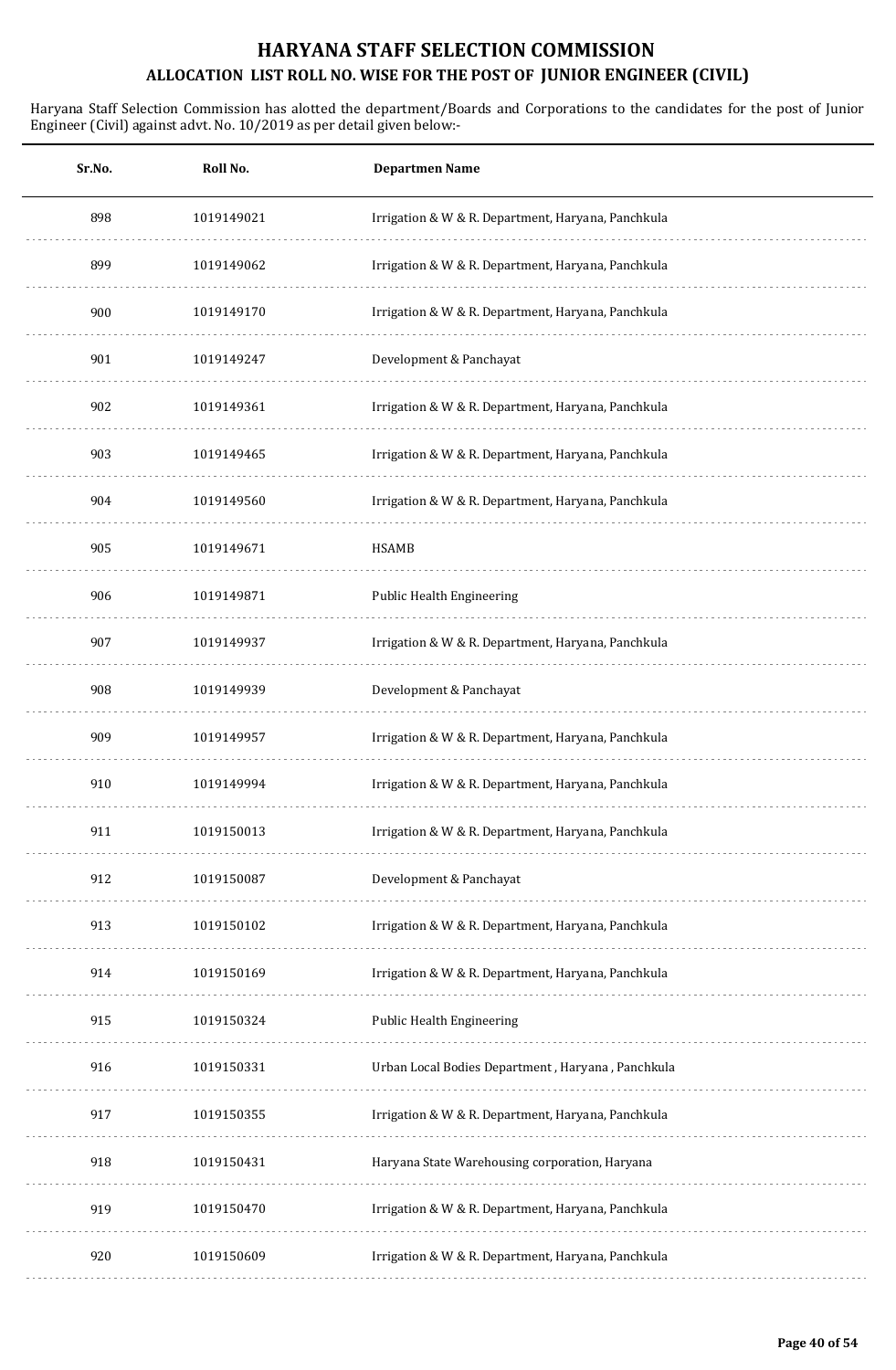| Sr.No. | Roll No.   | <b>Departmen Name</b>                              |
|--------|------------|----------------------------------------------------|
| 921    | 1019150615 | Irrigation & W & R. Department, Haryana, Panchkula |
| 922    | 1019150628 | Town & Countary Planning                           |
| 923    | 1019150698 | Irrigation & W & R. Department, Haryana, Panchkula |
| 924    | 1019150763 | Irrigation & W & R. Department, Haryana, Panchkula |
| 925    | 1019150832 | Irrigation & W & R. Department, Haryana, Panchkula |
| 926    | 1019150844 | Development & Panchayat                            |
| 927    | 1019150865 | Irrigation & W & R. Department, Haryana, Panchkula |
| 928    | 1019150909 | Urban Local Bodies Department, Haryana, Panchkula  |
| 929    | 1019150973 | Irrigation & W & R. Department, Haryana, Panchkula |
| 930    | 1019151006 | Town & Countary Planning                           |
| 931    | 1019151115 | Irrigation & W & R. Department, Haryana, Panchkula |
| 932    | 1019151172 | Irrigation & W & R. Department, Haryana, Panchkula |
| 933    | 1019151178 | Development & Panchayat                            |
| 934    | 1019151283 | Irrigation & W & R. Department, Haryana, Panchkula |
| 935    | 1019151306 | Irrigation & W & R. Department, Haryana, Panchkula |
| 936    | 1019151341 | <b>HSAMB</b>                                       |
| 937    | 1019151389 | Housing Board Haryana                              |
| 938    | 1019151417 | Public Health Engineering                          |
| 939    | 1019151460 | Public Health Engineering                          |
| 940    | 1019151471 | <b>HVPNL</b>                                       |
| 941    | 1019151539 | Development & Panchayat                            |
| 942    | 1019151677 | Irrigation & W & R. Department, Haryana, Panchkula |
| 943    | 1019151679 | Public Health Engineering                          |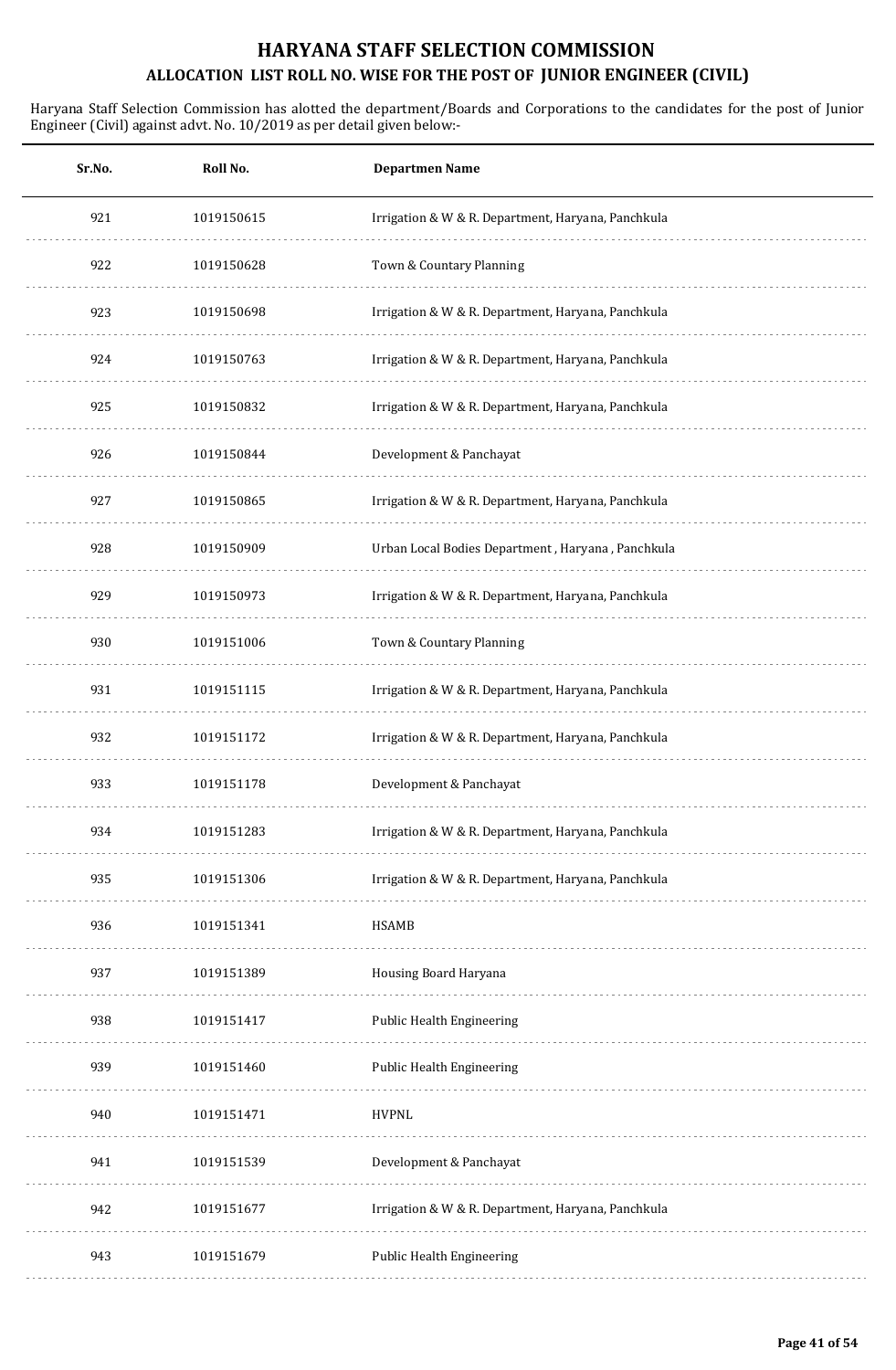| Sr.No. | Roll No.   | <b>Departmen Name</b>                              |
|--------|------------|----------------------------------------------------|
| 944    | 1019151702 | Irrigation & W & R. Department, Haryana, Panchkula |
| 945    | 1019151748 | Irrigation & W & R. Department, Haryana, Panchkula |
| 946    | 1019151772 | <b>Public Health Engineering</b>                   |
| 947    | 1019151774 | Irrigation & W & R. Department, Haryana, Panchkula |
| 948    | 1019151782 | Irrigation & W & R. Department, Haryana, Panchkula |
| 949    | 1019151801 | Irrigation & W & R. Department, Haryana, Panchkula |
| 950    | 1019152033 | Irrigation & W & R. Department, Haryana, Panchkula |
| 951    | 1019152034 | Development & Panchayat                            |
| 952    | 1019152037 | Irrigation & W & R. Department, Haryana, Panchkula |
| 953    | 1019152185 | Irrigation & W & R. Department, Haryana, Panchkula |
| 954    | 1019152211 | Irrigation & W & R. Department, Haryana, Panchkula |
| 955    | 1019152285 | <b>HSAMB</b>                                       |
| 956    | 1019152315 | Irrigation & W & R. Department, Haryana, Panchkula |
| 957    | 1019152383 | PWD (B & R), Haryana                               |
| 958    | 1019152430 | Irrigation & W & R. Department, Haryana, Panchkula |
| 959    | 1019152441 | Irrigation & W & R. Department, Haryana, Panchkula |
| 960    | 1019152513 | Irrigation & W & R. Department, Haryana, Panchkula |
| 961    | 1019152571 | Irrigation & W & R. Department, Haryana, Panchkula |
| 962    | 1019152685 | Town & Countary Planning                           |
| 963    | 1019152737 | Development & Panchayat                            |
| 964    | 1019152748 | Irrigation & W & R. Department, Haryana, Panchkula |
| 965    | 1019152779 | PWD (B & R), Haryana                               |
| 966    | 1019152795 | Development & Panchayat                            |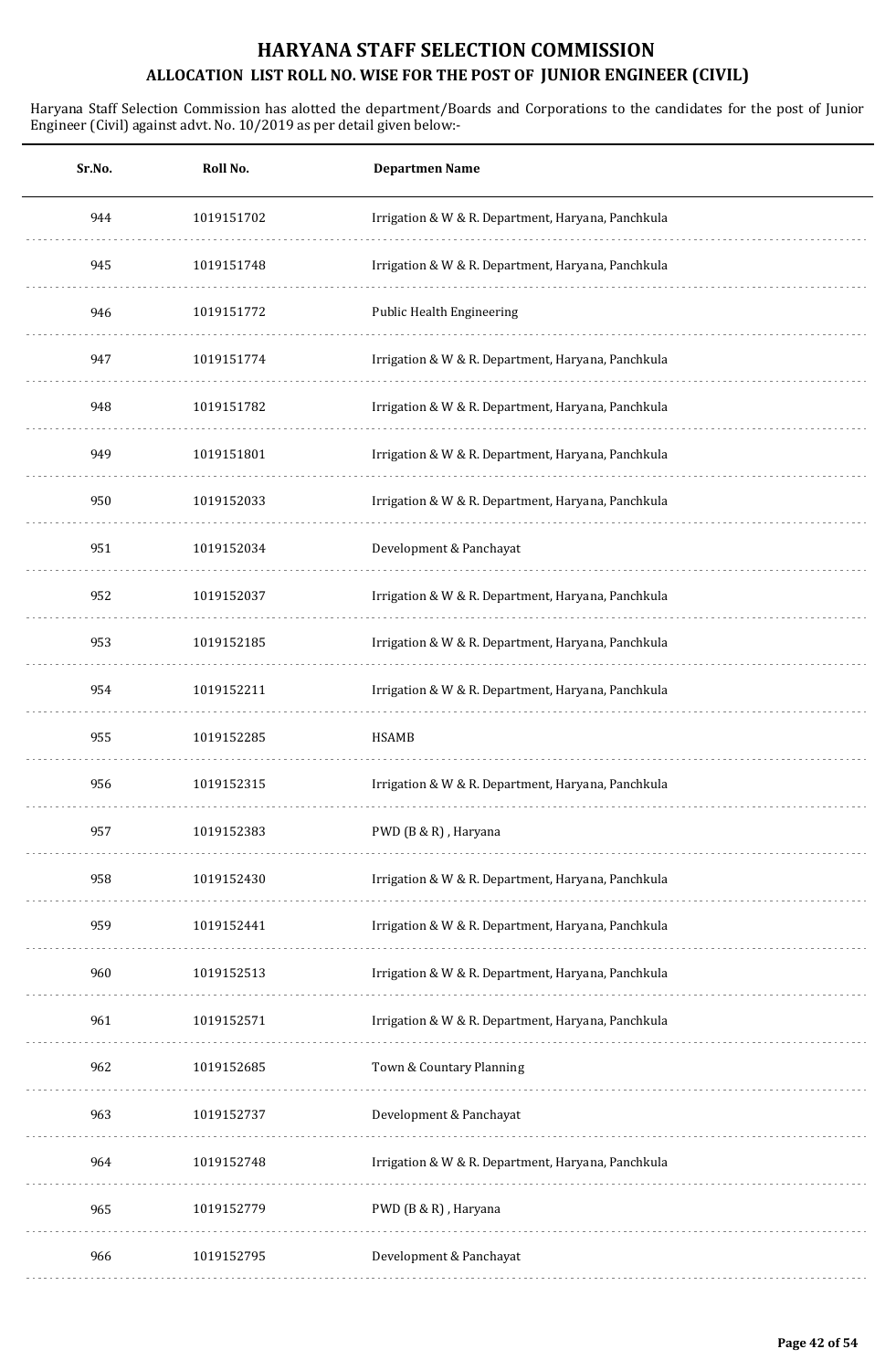| Sr.No. | Roll No.   | <b>Departmen Name</b>                              |
|--------|------------|----------------------------------------------------|
| 967    | 1019152813 | Development & Panchayat                            |
| 968    | 1019152890 | Development & Panchayat                            |
| 969    | 1019152920 | Development & Panchayat                            |
| 970    | 1019152943 | PWD (B & R), Haryana                               |
| 971    | 1019152963 | PWD (B & R), Haryana                               |
| 972    | 1019152995 | PWD (B & R), Haryana                               |
| 973    | 1019153085 | Irrigation & W & R. Department, Haryana, Panchkula |
| 974    | 1019153110 | Police Housing Corporation, Haryana                |
| 975    | 1019153128 | <b>HVPNL</b>                                       |
| 976    | 1019153157 | Public Health Engineering                          |
| 977    | 1019153261 | <b>HSAMB</b>                                       |
| 978    | 1019153289 | Development & Panchayat                            |
| 979    | 1019153309 | Irrigation & W & R. Department, Haryana, Panchkula |
| 980    | 1019153319 | Irrigation & W & R. Department, Haryana, Panchkula |
| 981    | 1019153378 | Irrigation & W & R. Department, Haryana, Panchkula |
| 982    | 1019153379 | Development & Panchayat                            |
| 983    | 1019153431 | Development & Panchayat                            |
| 984    | 1019153557 | Police Housing Corporation, Haryana                |
| 985    | 1019153559 | Irrigation & W & R. Department, Haryana, Panchkula |
| 986    | 1019153574 | Housing Board Haryana                              |
| 987    | 1019153575 | <b>HSAMB</b>                                       |
| 988    | 1019153624 | Irrigation & W & R. Department, Haryana, Panchkula |
| 989    | 1019153647 | Irrigation & W & R. Department, Haryana, Panchkula |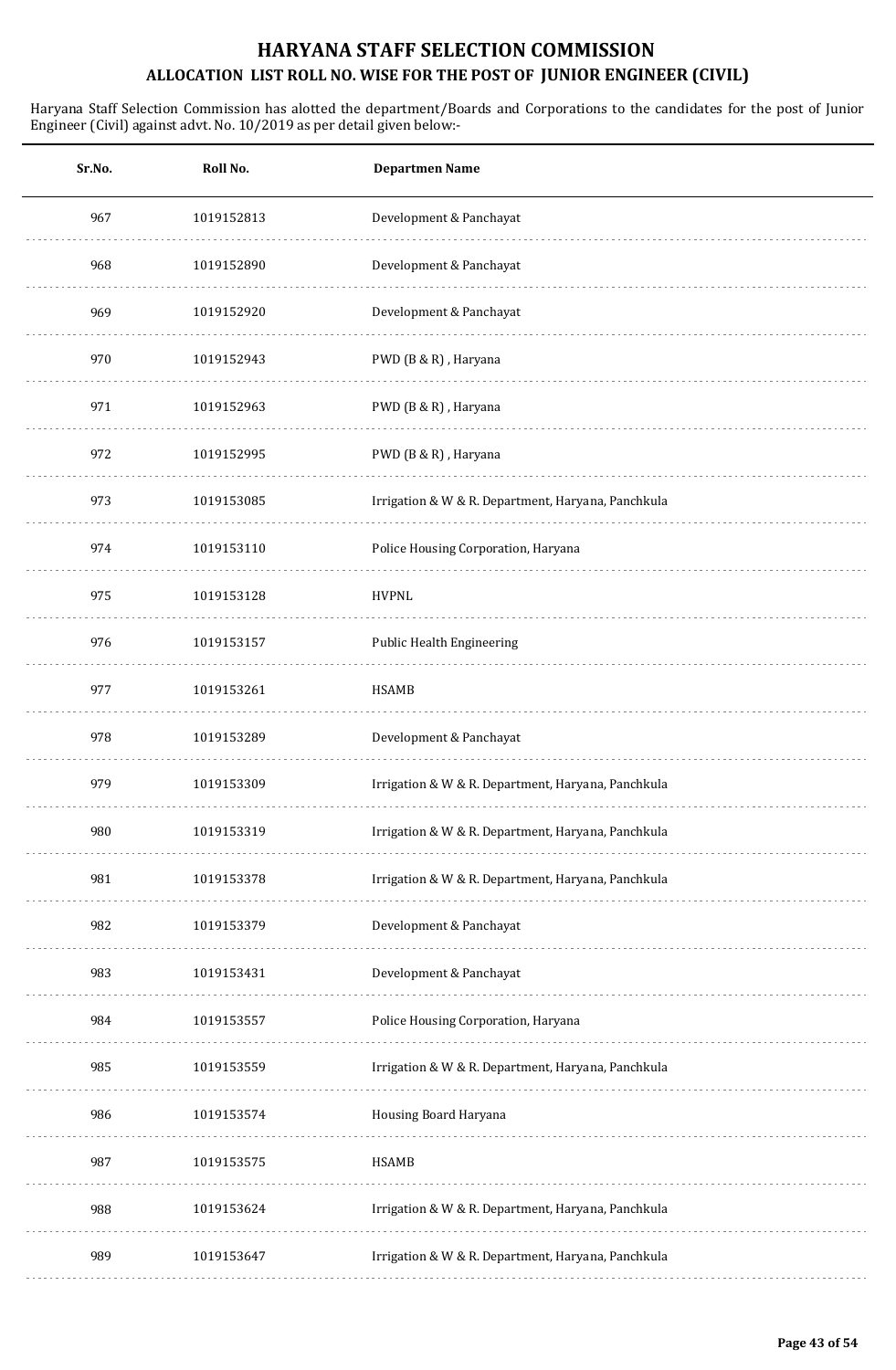| Sr.No. | Roll No.   | <b>Departmen Name</b>                              |
|--------|------------|----------------------------------------------------|
| 990    | 1019153774 | <b>HSAMB</b>                                       |
| 991    | 1019153790 | PWD (B & R), Haryana                               |
| 992    | 1019153833 | Public Health Engineering                          |
| 993    | 1019153896 | Urban Local Bodies Department, Haryana, Panchkula  |
| 994    | 1019153897 | Irrigation & W & R. Department, Haryana, Panchkula |
| 995    | 1019154026 | Irrigation & W & R. Department, Haryana, Panchkula |
| 996    | 1019154089 | Development & Panchayat                            |
| 997    | 1019154166 | PWD (B & R), Haryana                               |
| 998    | 1019154167 | <b>HSAMB</b>                                       |
| 999    | 1019154336 | Irrigation & W & R. Department, Haryana, Panchkula |
| 1000   | 1019154469 | Irrigation & W & R. Department, Haryana, Panchkula |
| 1001   | 1019154548 | Irrigation & W & R. Department, Haryana, Panchkula |
| 1002   | 1019154624 | Irrigation & W & R. Department, Haryana, Panchkula |
| 1003   | 1019154846 | <b>HVPNL</b>                                       |
| 1004   | 1019155093 | Irrigation & W & R. Department, Haryana, Panchkula |
| 1005   | 1019155192 | Public Health Engineering                          |
| 1006   | 1019155210 | Urban Local Bodies Department, Haryana, Panchkula  |
| 1007   | 1019155236 | Housing Board Haryana                              |
| 1008   | 1019155264 | PWD (B & R), Haryana                               |
| 1009   | 1019155276 | Irrigation & W & R. Department, Haryana, Panchkula |
| 1010   | 1019155344 | Public Health Engineering                          |
| 1011   | 1019155419 | PWD (B & R), Haryana                               |
| 1012   | 1019155525 | Urban Local Bodies Department, Haryana, Panchkula  |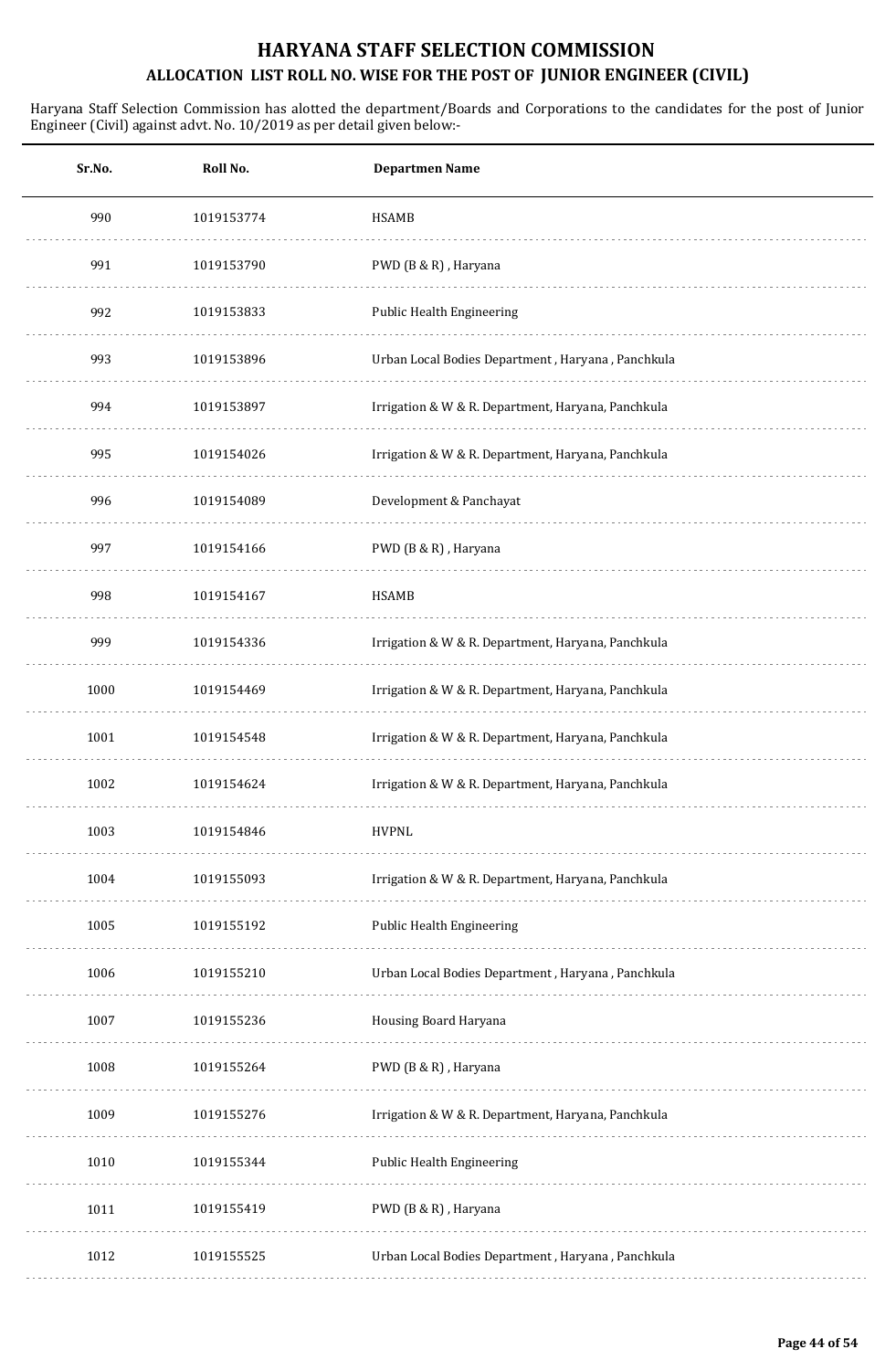| Sr.No. | Roll No.   | <b>Departmen Name</b>                              |
|--------|------------|----------------------------------------------------|
| 1013   | 1019155703 | Public Health Engineering                          |
| 1014   | 1019155713 | Development & Panchayat                            |
| 1015   | 1019155808 | Housing Board Haryana                              |
| 1016   | 1019155830 | Irrigation & W & R. Department, Haryana, Panchkula |
| 1017   | 1019155860 | Irrigation & W & R. Department, Haryana, Panchkula |
| 1018   | 1019155925 | Irrigation & W & R. Department, Haryana, Panchkula |
| 1019   | 1019155980 | Irrigation & W & R. Department, Haryana, Panchkula |
| 1020   | 1019156022 | Irrigation & W & R. Department, Haryana, Panchkula |
| 1021   | 1019156041 | Irrigation & W & R. Department, Haryana, Panchkula |
| 1022   | 1019156082 | Public Health Engineering                          |
| 1023   | 1019156152 | PWD (B & R), Haryana                               |
| 1024   | 1019156187 | Irrigation & W & R. Department, Haryana, Panchkula |
| 1025   | 1019156228 | Irrigation & W & R. Department, Haryana, Panchkula |
| 1026   | 1019156554 | Irrigation & W & R. Department, Haryana, Panchkula |
| 1027   | 1019156565 | <b>DHBVNL</b>                                      |
| 1028   | 1019156571 | Housing Board Haryana                              |
| 1029   | 1019156605 | <b>HSAMB</b>                                       |
| 1030   | 1019156610 | <b>DHBVNL</b>                                      |
| 1031   | 1019156619 | Development & Panchayat                            |
| 1032   | 1019156636 | Irrigation & W & R. Department, Haryana, Panchkula |
| 1033   | 1019156665 | Irrigation & W & R. Department, Haryana, Panchkula |
| 1034   | 1019156788 | Development & Panchayat                            |
| 1035   | 1019156791 | Irrigation & W & R. Department, Haryana, Panchkula |
|        |            |                                                    |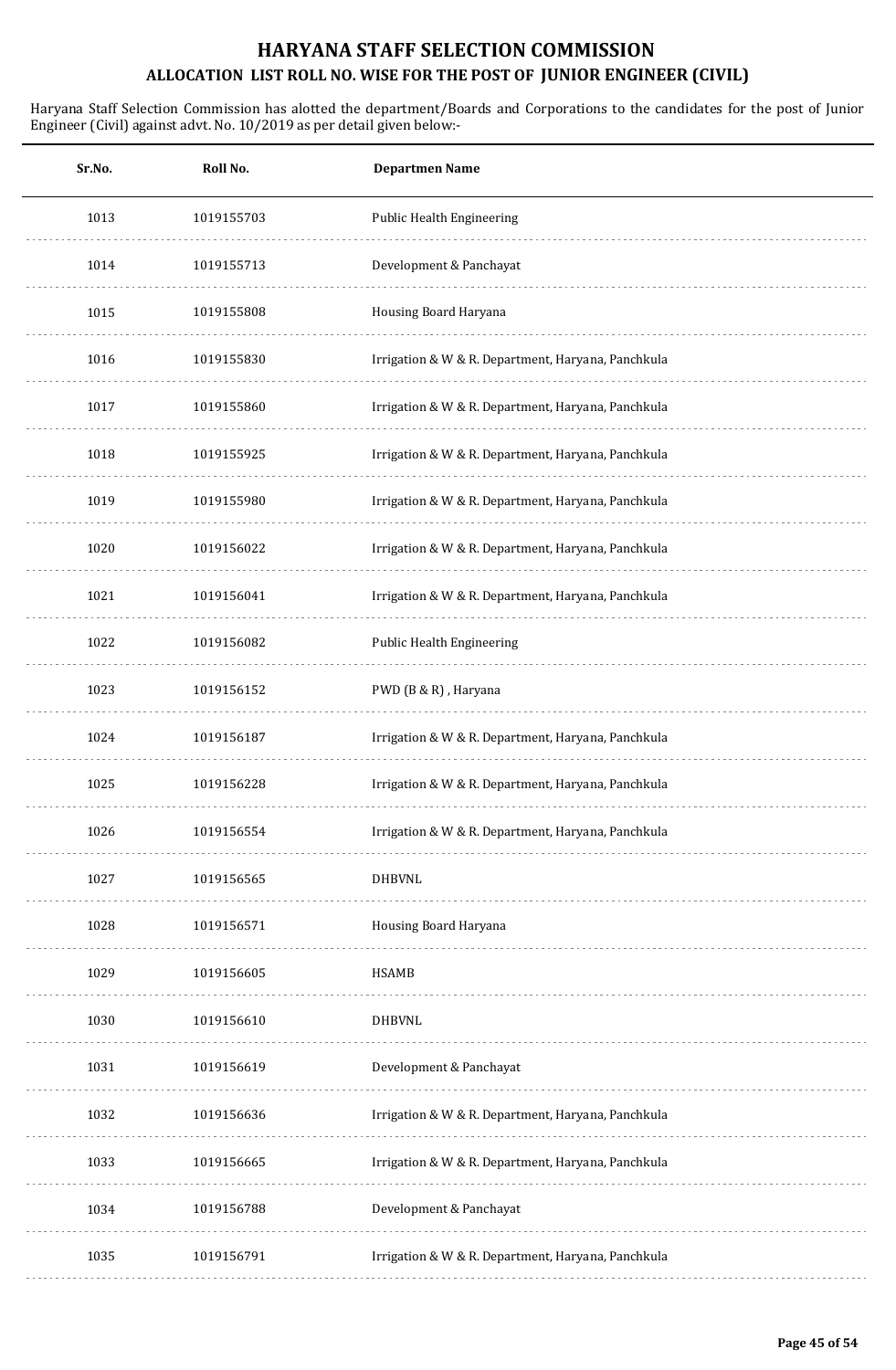| Sr.No. | Roll No.   | <b>Departmen Name</b>                              |
|--------|------------|----------------------------------------------------|
| 1036   | 1019156873 | Development & Panchayat                            |
| 1037   | 1019156903 | Public Health Engineering                          |
| 1038   | 1019156907 | Irrigation & W & R. Department, Haryana, Panchkula |
| 1039   | 1019156939 | Housing Board Haryana                              |
| 1040   | 1019156997 | PWD (B & R), Haryana                               |
| 1041   | 1019156998 | PWD (B & R), Haryana                               |
| 1042   | 1019157016 | Irrigation & W & R. Department, Haryana, Panchkula |
| 1043   | 1019157049 | PWD (B & R), Haryana                               |
| 1044   | 1019157089 | PWD (B & R), Haryana                               |
| 1045   | 1019157101 | Development & Panchayat                            |
| 1046   | 1019157152 | Irrigation & W & R. Department, Haryana, Panchkula |
| 1047   | 1019157194 | Irrigation & W & R. Department, Haryana, Panchkula |
| 1048   | 1019157294 | Irrigation & W & R. Department, Haryana, Panchkula |
| 1049   | 1019157455 | Public Health Engineering                          |
| 1050   | 1019157484 | PWD (B & R), Haryana                               |
| 1051   | 1019157509 | Irrigation & W & R. Department, Haryana, Panchkula |
| 1052   | 1019157639 | <b>DHBVNL</b>                                      |
| 1053   | 1019157679 | Public Health Engineering                          |
| 1054   | 1019157721 | Irrigation & W & R. Department, Haryana, Panchkula |
| 1055   | 1019157738 | <b>DHBVNL</b>                                      |
| 1056   | 1019157751 | Irrigation & W & R. Department, Haryana, Panchkula |
| 1057   | 1019157920 | Urban Local Bodies Department, Haryana, Panchkula  |
| 1058   | 1019158000 | Board of School Education Haryana, Bhiwani         |
|        |            |                                                    |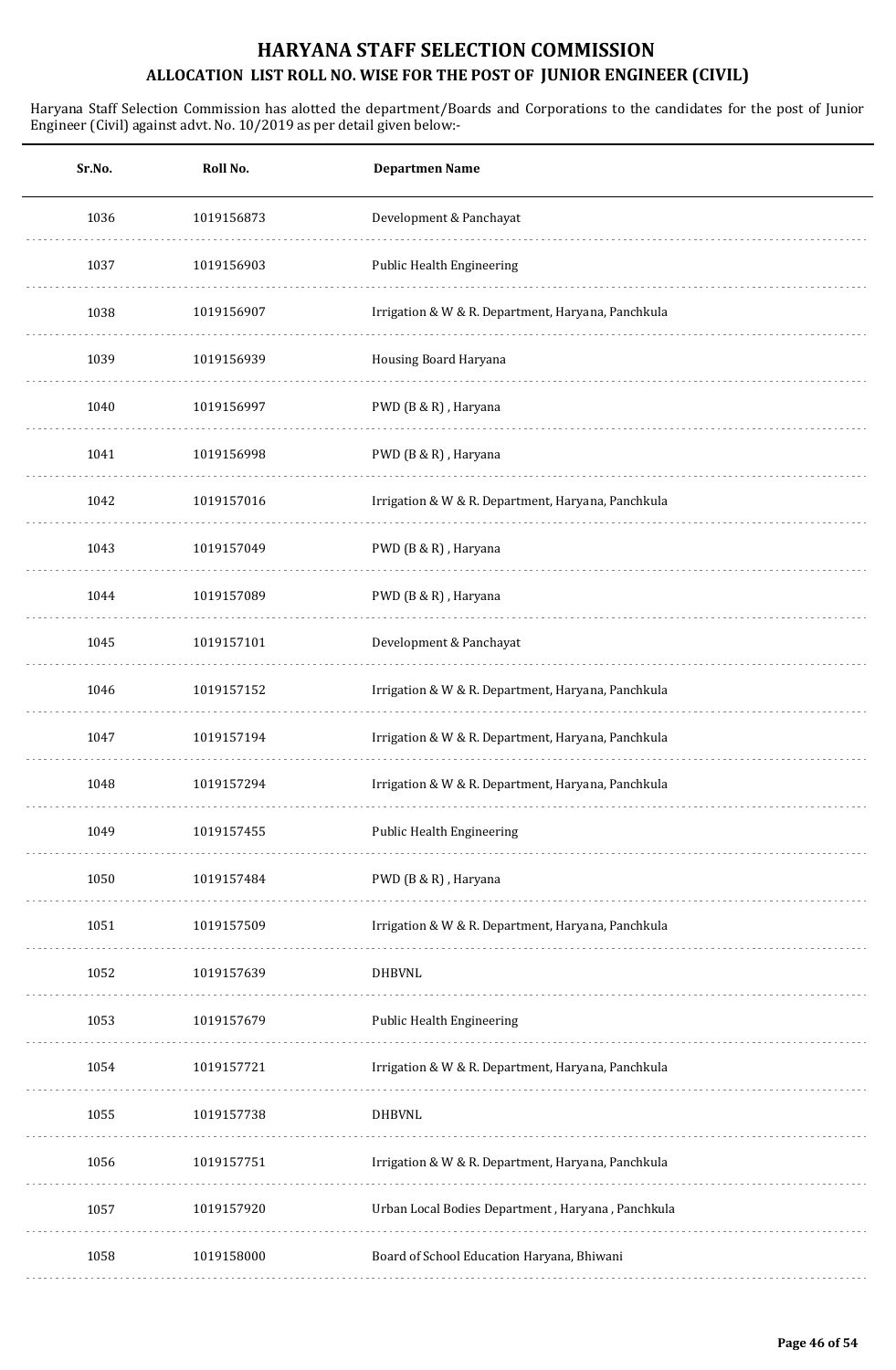| Sr.No. | Roll No.   | <b>Departmen Name</b>                                     |
|--------|------------|-----------------------------------------------------------|
| 1059   | 1019158167 | Development & Panchayat                                   |
| 1060   | 1019158210 | Irrigation & W & R. Department, Haryana, Panchkula        |
| 1061   | 1019158334 | Irrigation & W & R. Department, Haryana, Panchkula        |
| 1062   | 1019158353 | <b>HSAMB</b>                                              |
| 1063   | 1019158354 | <b>HVPNL</b>                                              |
| 1064   | 1019158508 | Irrigation & W & R. Department, Haryana, Panchkula        |
| 1065   | 1019158590 | Urban Local Bodies Department, Haryana, Panchkula         |
| 1066   | 1019158707 | Irrigation & W & R. Department, Haryana, Panchkula        |
| 1067   | 1019158711 | PWD (B & R), Haryana                                      |
| 1068   | 1019158747 | Public Health Engineering                                 |
| 1069   | 1019158781 | Irrigation & W & R. Department, Haryana, Panchkula        |
| 1070   | 1019158945 | PWD (B & R), Haryana                                      |
| 1071   | 1019158980 | Irrigation & W & R. Department, Haryana, Panchkula        |
| 1072   | 1019159126 | Irrigation & W & R. Department, Haryana, Panchkula        |
| 1073   | 1019159149 | Haryana Dairy Development Cooperative Federation, Haryana |
| 1074   | 1019159159 | Development & Panchayat                                   |
| 1075   | 1019159168 | Irrigation & W & R. Department, Haryana, Panchkula        |
| 1076   | 1019159267 | <b>HVPNL</b>                                              |
| 1077   | 1019159449 | Irrigation & W & R. Department, Haryana, Panchkula        |
| 1078   | 1019159456 | Irrigation & W & R. Department, Haryana, Panchkula        |
| 1079   | 1019159605 | Irrigation & W & R. Department, Haryana, Panchkula        |
| 1080   | 1019159638 | Development & Panchayat                                   |
| 1081   | 1019159662 | Irrigation & W & R. Department, Haryana, Panchkula        |
|        |            |                                                           |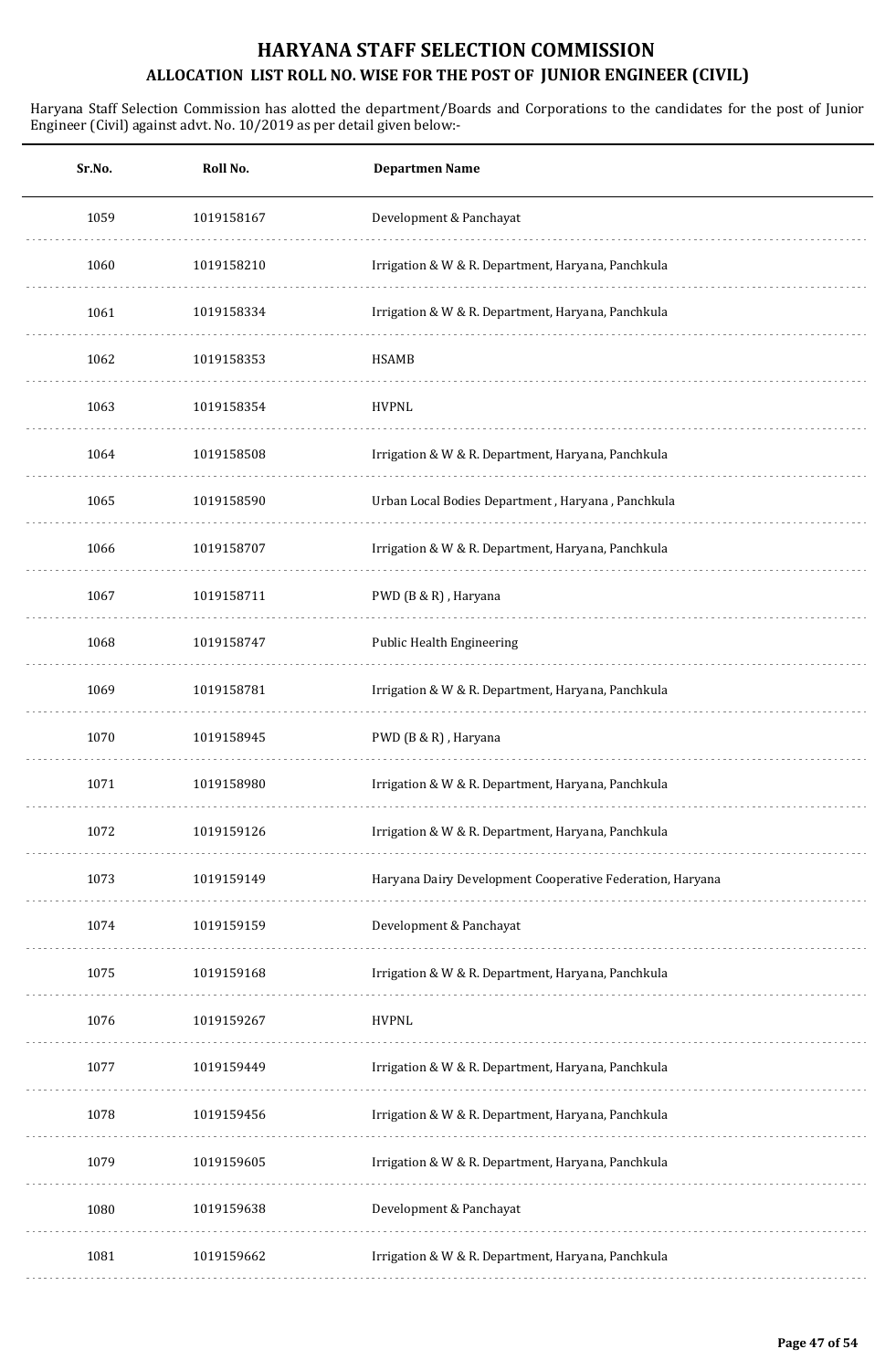| Sr.No. | Roll No.   | <b>Departmen Name</b>                              |
|--------|------------|----------------------------------------------------|
| 1082   | 1019159696 | Irrigation & W & R. Department, Haryana, Panchkula |
| 1083   | 1019159841 | PWD (B & R), Haryana                               |
| 1084   | 1019159882 | Irrigation & W & R. Department, Haryana, Panchkula |
| 1085   | 1019159887 | Urban Local Bodies Department, Haryana, Panchkula  |
| 1086   | 1019159956 | Irrigation & W & R. Department, Haryana, Panchkula |
| 1087   | 1019159969 | Irrigation & W & R. Department, Haryana, Panchkula |
| 1088   | 1019159982 | PWD (B & R), Haryana                               |
| 1089   | 1019160043 | Urban Local Bodies Department, Haryana, Panchkula  |
| 1090   | 1019160102 | Irrigation & W & R. Department, Haryana, Panchkula |
| 1091   | 1019160118 | Public Health Engineering                          |
| 1092   | 1019160149 | Housing Board Haryana                              |
| 1093   | 1019160150 | Irrigation & W & R. Department, Haryana, Panchkula |
| 1094   | 1019160221 | Irrigation & W & R. Department, Haryana, Panchkula |
| 1095   | 1019160230 | Irrigation & W & R. Department, Haryana, Panchkula |
| 1096   | 1019160355 | Public Health Engineering                          |
| 1097   | 1019160358 | Irrigation & W & R. Department, Haryana, Panchkula |
| 1098   | 1019160374 | Haryana State Warehousing corporation, Haryana     |
| 1099   | 1019160375 | PWD (B & R), Haryana                               |
| 1100   | 1019160399 | Irrigation & W & R. Department, Haryana, Panchkula |
| 1101   | 1019160433 | Irrigation & W & R. Department, Haryana, Panchkula |
| 1102   | 1019160469 | Development & Panchayat                            |
| 1103   | 1019160513 | Public Health Engineering                          |
| 1104   | 1019160523 | Development & Panchayat                            |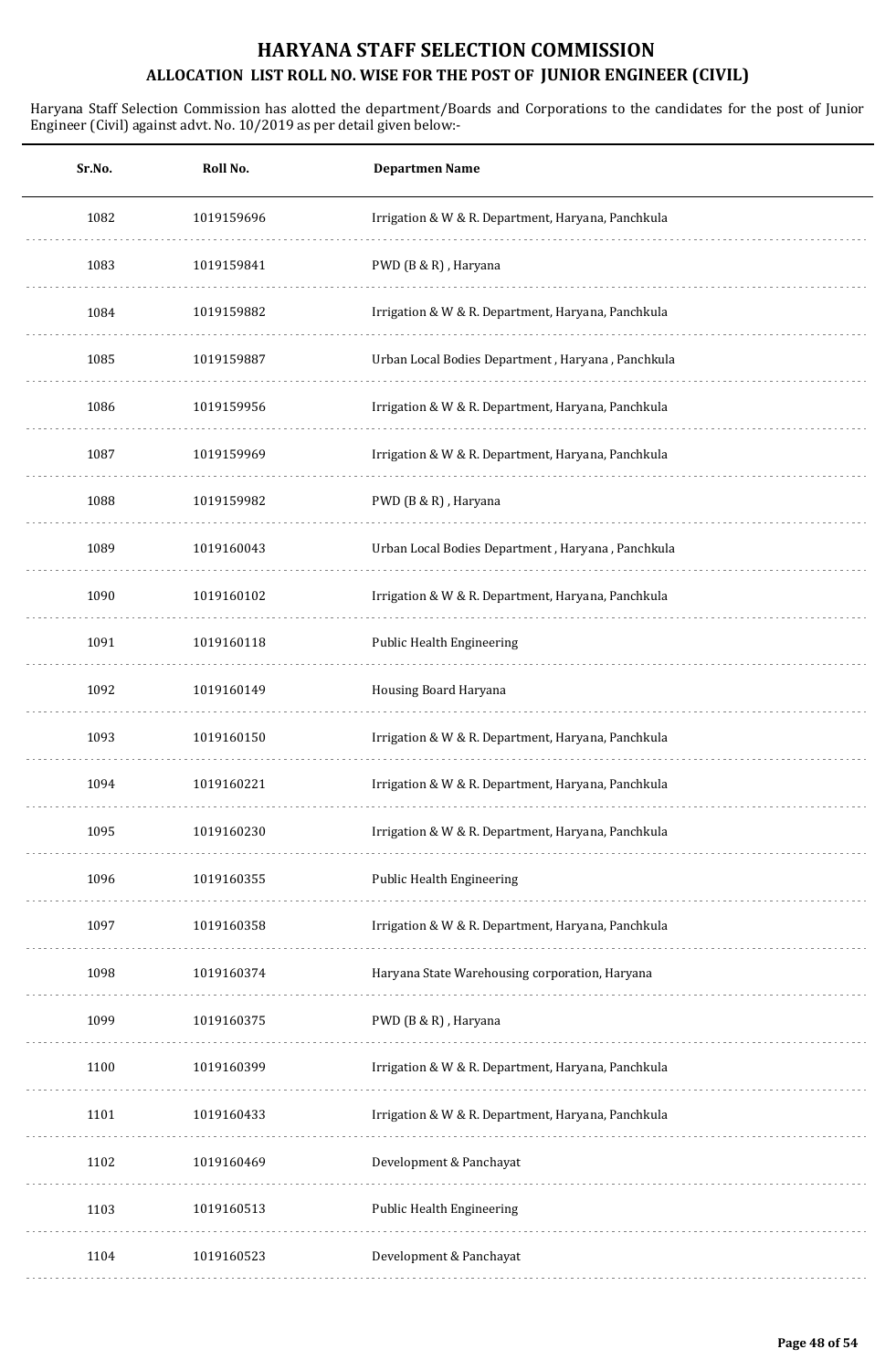| Sr.No. | Roll No.   | <b>Departmen Name</b>                              |
|--------|------------|----------------------------------------------------|
| 1105   | 1019160559 | Irrigation & W & R. Department, Haryana, Panchkula |
| 1106   | 1019160614 | <b>HVPNL</b>                                       |
| 1107   | 1019160625 | Urban Local Bodies Department, Haryana, Panchkula  |
| 1108   | 1019160645 | Irrigation & W & R. Department, Haryana, Panchkula |
| 1109   | 1019160646 | Irrigation & W & R. Department, Haryana, Panchkula |
| 1110   | 1019160791 | Irrigation & W & R. Department, Haryana, Panchkula |
| 1111   | 1019160797 | Development & Panchayat                            |
| 1112   | 1019160854 | Irrigation & W & R. Department, Haryana, Panchkula |
| 1113   | 1019160978 | Irrigation & W & R. Department, Haryana, Panchkula |
| 1114   | 1019161009 | <b>HSAMB</b>                                       |
| 1115   | 1019161026 | Irrigation & W & R. Department, Haryana, Panchkula |
| 1116   | 1019161078 | Irrigation & W & R. Department, Haryana, Panchkula |
| 1117   | 1019161127 | Irrigation & W & R. Department, Haryana, Panchkula |
| 1118   | 1019161169 | Irrigation & W & R. Department, Haryana, Panchkula |
| 1119   | 1019161175 | PWD (B & R), Haryana                               |
| 1120   | 1019161181 | Urban Local Bodies Department, Haryana, Panchkula  |
| 1121   | 1019161344 | Haryana State Warehousing corporation, Haryana     |
| 1122   | 1019161395 | Urban Local Bodies Department, Haryana, Panchkula  |
| 1123   | 1019161475 | Irrigation & W & R. Department, Haryana, Panchkula |
| 1124   | 1019161506 | <b>DHBVNL</b>                                      |
| 1125   | 1019161576 | PWD (B & R), Haryana                               |
| 1126   | 1019161603 | Irrigation & W & R. Department, Haryana, Panchkula |
| 1127   | 1019161636 | Public Health Engineering                          |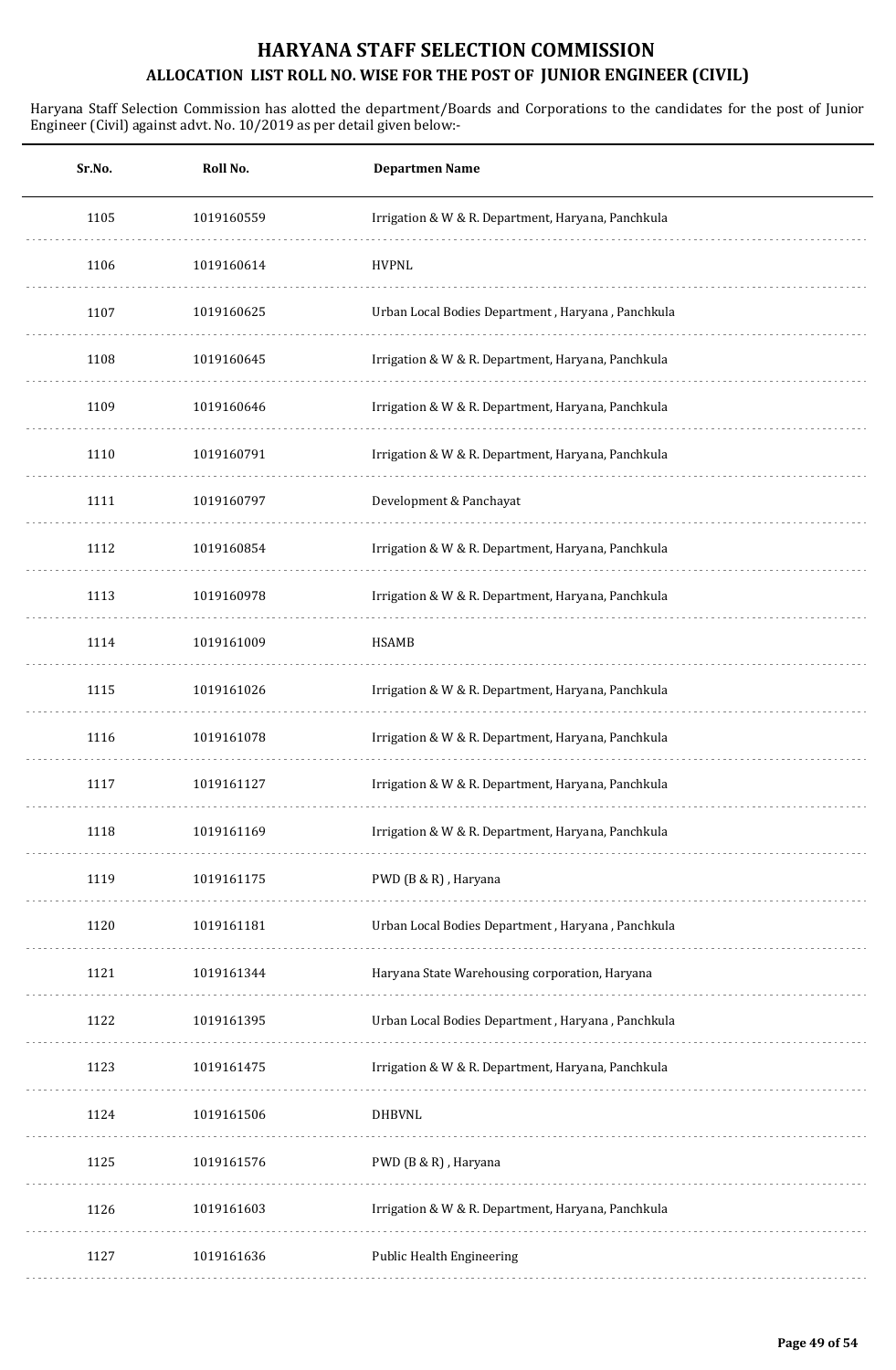| Sr.No. | Roll No.   | <b>Departmen Name</b>                              |
|--------|------------|----------------------------------------------------|
| 1128   | 1019161669 | Town & Countary Planning                           |
| 1129   | 1019161733 | Irrigation & W & R. Department, Haryana, Panchkula |
| 1130   | 1019161764 | <b>HSAMB</b>                                       |
| 1131   | 1019161793 | Public Health Engineering                          |
| 1132   | 1019161802 | Development & Panchayat                            |
| 1133   | 1019161819 | Irrigation & W & R. Department, Haryana, Panchkula |
| 1134   | 1019161907 | Urban Local Bodies Department, Haryana, Panchkula  |
| 1135   | 1019161945 | Irrigation & W & R. Department, Haryana, Panchkula |
| 1136   | 1019161953 | Irrigation & W & R. Department, Haryana, Panchkula |
| 1137   | 1019162010 | Irrigation & W & R. Department, Haryana, Panchkula |
| 1138   | 1019162033 | Public Health Engineering                          |
| 1139   | 1019162124 | Irrigation & W & R. Department, Haryana, Panchkula |
| 1140   | 1019162173 | Irrigation & W & R. Department, Haryana, Panchkula |
| 1141   | 1019162341 | PWD (B & R), Haryana                               |
| 1142   | 1019162365 | Irrigation & W & R. Department, Haryana, Panchkula |
| 1143   | 1019162469 | Irrigation & W & R. Department, Haryana, Panchkula |
| 1144   | 1019162556 | <b>HSAMB</b>                                       |
| 1145   | 1019162578 | Public Health Engineering                          |
| 1146   | 1019162699 | Public Health Engineering                          |
| 1147   | 1019162809 | Development & Panchayat                            |
| 1148   | 1019162851 | PWD (B & R), Haryana                               |
| 1149   | 1019162994 | Town & Countary Planning                           |
| 1150   | 1019163042 | PWD (B & R), Haryana                               |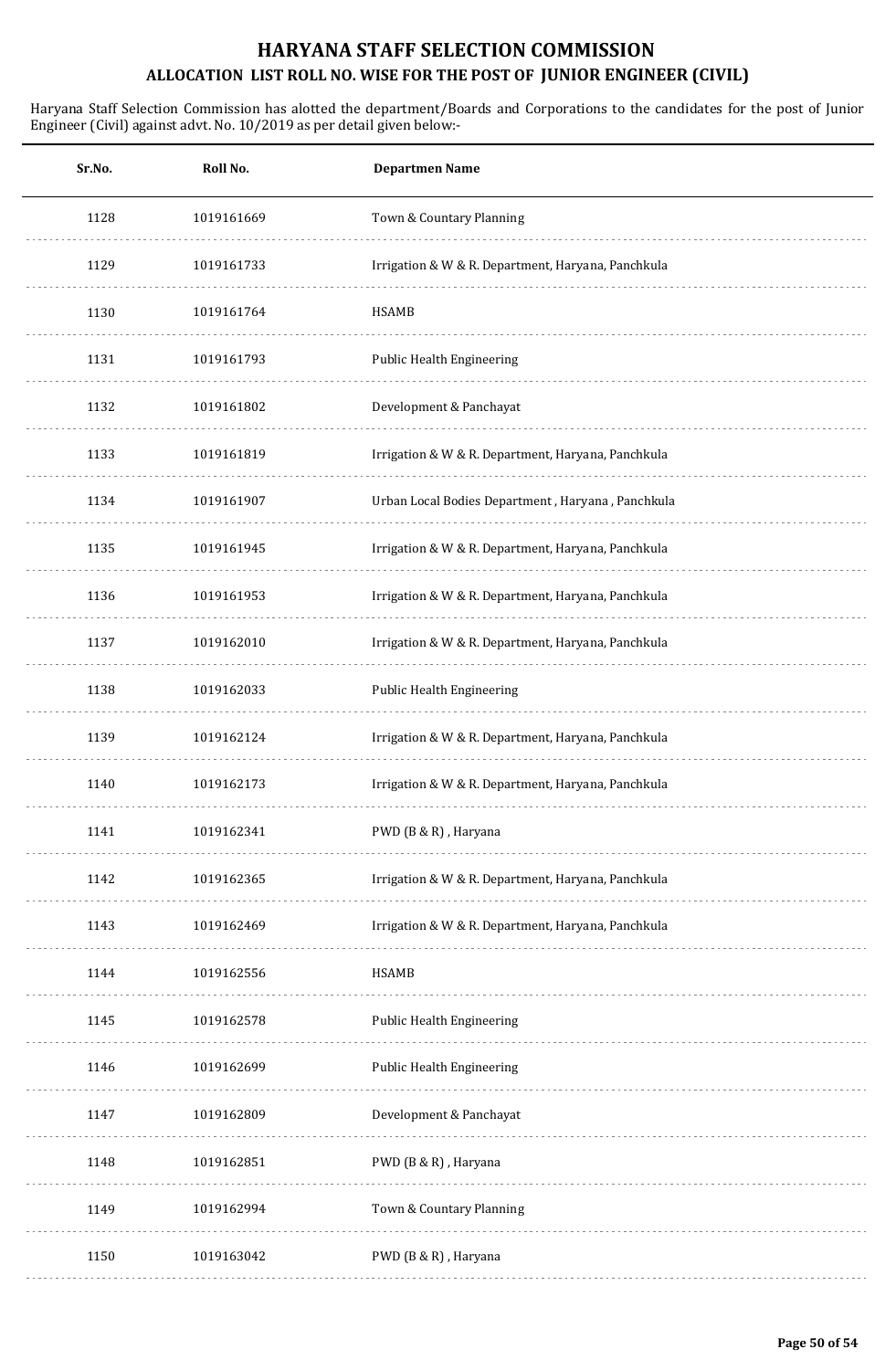| Sr.No. | Roll No.   | <b>Departmen Name</b>                              |
|--------|------------|----------------------------------------------------|
| 1151   | 1019163175 | Town & Countary Planning                           |
| 1152   | 1019163204 | Housing Board Haryana                              |
| 1153   | 1019163234 | <b>Public Health Engineering</b>                   |
| 1154   | 1019163245 | Irrigation & W & R. Department, Haryana, Panchkula |
| 1155   | 1019163270 | Irrigation & W & R. Department, Haryana, Panchkula |
| 1156   | 1019163365 | Development & Panchayat                            |
| 1157   | 1019163425 | Urban Local Bodies Department, Haryana, Panchkula  |
| 1158   | 1019163426 | Irrigation & W & R. Department, Haryana, Panchkula |
| 1159   | 1019163443 | Irrigation & W & R. Department, Haryana, Panchkula |
| 1160   | 1019163476 | Irrigation & W & R. Department, Haryana, Panchkula |
| 1161   | 1019163482 | Irrigation & W & R. Department, Haryana, Panchkula |
| 1162   | 1019163484 | PWD (B & R), Haryana                               |
| 1163   | 1019163543 | PWD (B & R), Haryana                               |
| 1164   | 1019163547 | Housing Board Haryana                              |
| 1165   | 1019163585 | PWD (B & R), Haryana                               |
| 1166   | 1019163595 | Development & Panchayat                            |
| 1167   | 1019163619 | Irrigation & W & R. Department, Haryana, Panchkula |
| 1168   | 1019163676 | Public Health Engineering                          |
| 1169   | 1019163678 | Irrigation & W & R. Department, Haryana, Panchkula |
| 1170   | 1019163704 | PWD (B & R), Haryana                               |
| 1171   | 1019163742 | Urban Local Bodies Department, Haryana, Panchkula  |
| 1172   | 1019163770 | Irrigation & W & R. Department, Haryana, Panchkula |
| 1173   | 1019163901 | Irrigation & W & R. Department, Haryana, Panchkula |
|        |            |                                                    |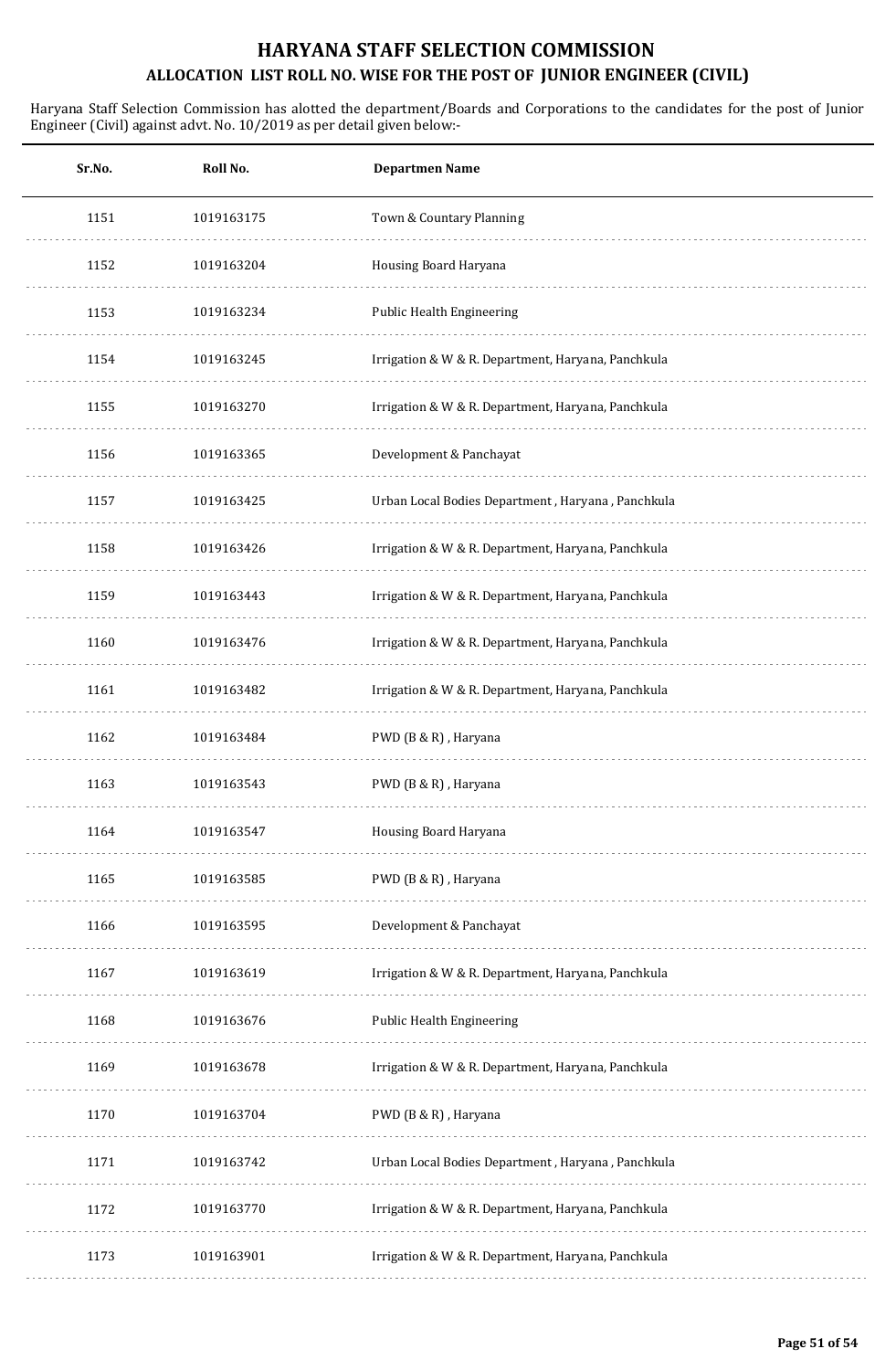| Sr.No. | Roll No.   | <b>Departmen Name</b>                              |
|--------|------------|----------------------------------------------------|
| 1174   | 1019163972 | Urban Local Bodies Department, Haryana, Panchkula  |
| 1175   | 1019163995 | Agriculture Haryana                                |
| 1176   | 1019164030 | Public Health Engineering                          |
| 1177   | 1019164062 | PWD (B & R), Haryana                               |
| 1178   | 1019164181 | Urban Local Bodies Department, Haryana, Panchkula  |
| 1179   | 1019164300 | Urban Local Bodies Department, Haryana, Panchkula  |
| 1180   | 1019164306 | Irrigation & W & R. Department, Haryana, Panchkula |
| 1181   | 1019164309 | Public Health Engineering                          |
| 1182   | 1019164338 | Development & Panchayat                            |
| 1183   | 1019164408 | Urban Local Bodies Department, Haryana, Panchkula  |
| 1184   | 1019164443 | Irrigation & W & R. Department, Haryana, Panchkula |
| 1185   | 1019164452 | Development & Panchayat                            |
| 1186   | 1019164481 | Irrigation & W & R. Department, Haryana, Panchkula |
| 1187   | 1019164590 | Urban Local Bodies Department, Haryana, Panchkula  |
| 1188   | 1019164604 | PWD (B & R), Haryana                               |
| 1189   | 1019164705 | Irrigation & W & R. Department, Haryana, Panchkula |
| 1190   | 1019164822 | Irrigation & W & R. Department, Haryana, Panchkula |
| 1191   | 1019164843 | Irrigation & W & R. Department, Haryana, Panchkula |
| 1192   | 1019164873 | Public Health Engineering                          |
| 1193   | 1019164898 | Irrigation & W & R. Department, Haryana, Panchkula |
| 1194   | 1019165139 | Irrigation & W & R. Department, Haryana, Panchkula |
| 1195   | 1019165339 | Irrigation & W & R. Department, Haryana, Panchkula |
| 1196   | 1019165371 | Irrigation & W & R. Department, Haryana, Panchkula |
|        |            |                                                    |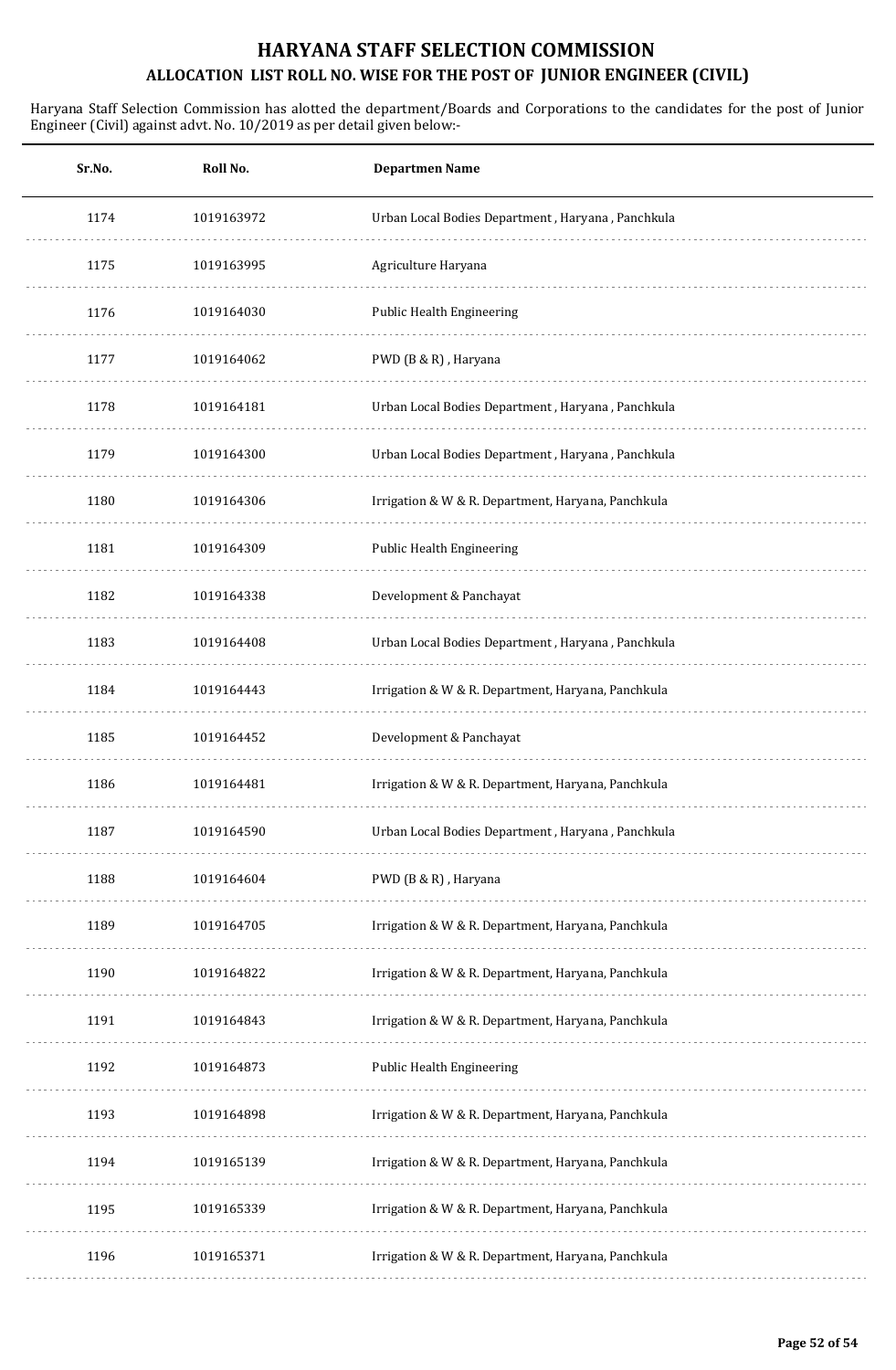| Sr.No. | Roll No.   | <b>Departmen Name</b>                              |
|--------|------------|----------------------------------------------------|
| 1197   | 1019165532 | Haryana State Warehousing corporation, Haryana     |
| 1198   | 1019165539 | Town & Countary Planning                           |
| 1199   | 1019165550 | Urban Local Bodies Department, Haryana, Panchkula  |
| 1200   | 1019165624 | Irrigation & W & R. Department, Haryana, Panchkula |
| 1201   | 1019165762 | Irrigation & W & R. Department, Haryana, Panchkula |
| 1202   | 1019165902 | Irrigation & W & R. Department, Haryana, Panchkula |
| 1203   | 1019165958 | Irrigation & W & R. Department, Haryana, Panchkula |
| 1204   | 1019165982 | <b>HVPNL</b>                                       |
| 1205   | 1019166007 | <b>Public Health Engineering</b>                   |
| 1206   | 1019166016 | Irrigation & W & R. Department, Haryana, Panchkula |
| 1207   | 1019166052 | Public Health Engineering                          |
| 1208   | 1019166054 | Irrigation & W & R. Department, Haryana, Panchkula |
| 1209   | 1019166079 | PWD (B & R), Haryana                               |
| 1210   | 1019166211 | Irrigation & W & R. Department, Haryana, Panchkula |
| 1211   | 1019166224 | Irrigation & W & R. Department, Haryana, Panchkula |
| 1212   | 1019166263 | Development & Panchayat                            |
| 1213   | 1019166296 | Public Health Engineering                          |
| 1214   | 1019166399 | Irrigation & W & R. Department, Haryana, Panchkula |
| 1215   | 1019166438 | Irrigation & W & R. Department, Haryana, Panchkula |
| 1216   | 1019166439 | Irrigation & W & R. Department, Haryana, Panchkula |
| 1217   | 1019166461 | Town & Countary Planning                           |
| 1218   | 1019166466 | PWD (B & R), Haryana                               |
| 1219   | 1019166545 | Irrigation & W & R. Department, Haryana, Panchkula |